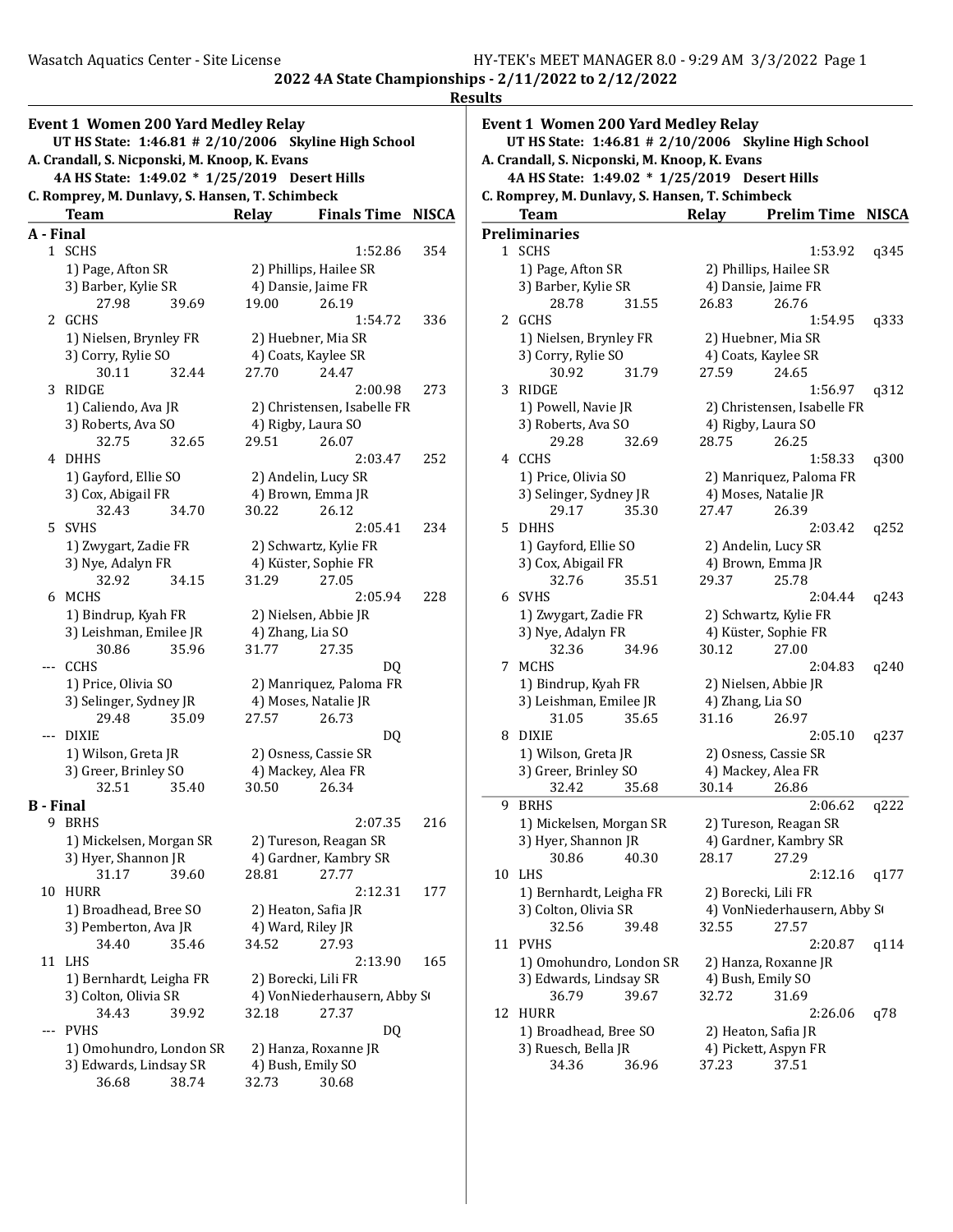2022 4A State Championships - 2/11/2022 to 2/12/2022 .<br><u>sults</u>

|    | <b>Team</b>                                                                                   | Preliminaries  (Event 1 Women 200 Yard Medley Relay)<br>Relay<br><b>Prelim Time</b> | Res          |
|----|-----------------------------------------------------------------------------------------------|-------------------------------------------------------------------------------------|--------------|
|    | --- CRIM                                                                                      | DQ                                                                                  |              |
|    | 1) Messinger, Kensley K JR                                                                    | 2) Korella, Montana JR                                                              |              |
|    | 3) Henry, Madison L JR                                                                        | 4) Weiland, Kara SR                                                                 |              |
|    | 34.19<br>28.90                                                                                | 25.96<br>30.09                                                                      |              |
|    | <b>Event 2 Men 200 Yard Medley Relay</b><br>UT HS State: 1:34.63 # 2/15/2020                  | <b>Olympus High School</b>                                                          |              |
|    | R. Garstang, A Turney, E VanBrocklin, B Sink<br>4A HS State: 1:35.66 * 1/25/2019 Desert Hills |                                                                                     |              |
|    | P. Plumb, K. Wawrzyniak, A. Anderson, C. Rettie                                               |                                                                                     |              |
|    | <b>Team</b>                                                                                   | Relay<br><b>Finals Time NISCA</b>                                                   |              |
|    | A - Final                                                                                     |                                                                                     |              |
|    | 1 SVHS                                                                                        | 1:38.46                                                                             | 384          |
|    | 1) Tueller, Jaxon SR                                                                          | 2) DuBose, Jackson SR                                                               |              |
|    | 3) Dubon, Tavin SR                                                                            | 4) Parks, Alex SR                                                                   |              |
|    | 24.50<br>26.93                                                                                | 23.80<br>23.23                                                                      |              |
| 2  | <b>DHHS</b>                                                                                   | 1:43.27                                                                             | 336          |
|    | 1) Morley, Maxwell SO                                                                         | 2) Eggers, Troy JR                                                                  |              |
|    | 3) Bethers, Kade JR                                                                           | 4) Schimbeck, Dallas SR                                                             |              |
|    | 25.72<br>29.26                                                                                | 25.03<br>23.26                                                                      |              |
|    | 3 CCHS                                                                                        | 1:43.83                                                                             | 330          |
|    | 1) Simmerman, Caleb SR                                                                        | 2) Dotson, Tobler SR                                                                |              |
|    | 3) Granado, Justin SO                                                                         | 4) Shumate, Jacob SR                                                                |              |
|    | 26.77<br>27.15                                                                                | 26.46<br>23.45                                                                      |              |
|    | 4 GCHS                                                                                        | 1:44.40                                                                             | 324          |
|    | 1) Badger, Brayden SR                                                                         | 2) Jensen, Josh SR                                                                  |              |
|    | 3) Farnsworth, Tyson SR                                                                       | 4) Seamons, Nathan SR                                                               |              |
|    | 26.96<br>30.00                                                                                | 24.60<br>22.84                                                                      |              |
| 5. | <b>SCHS</b>                                                                                   | 1:46.89                                                                             | 300          |
|    | 1) Green, Daxton SR                                                                           | 2) Losee, Tanner SO                                                                 |              |
|    | 3) Wambach, Chandler SR                                                                       | 4) Koch, Cole SR                                                                    |              |
|    | 26.36<br>31.01                                                                                | 26.59<br>22.93                                                                      |              |
|    | 6 MCHS                                                                                        | 1:53.65                                                                             | 243          |
|    | 1) Jarrett, Brayden JR                                                                        | 2) Plowman, Brayden JR                                                              |              |
|    | 3) Kwant, Kaleb JR                                                                            | 4) Davis, Carter SR                                                                 |              |
|    | 27.62<br>32.56                                                                                | 29.05<br>24.42                                                                      |              |
| 7  | LHS                                                                                           | 1:56.64                                                                             | 219          |
|    | 1) McLaughlin, Jake SR                                                                        | 2) O'Donnell, Ryan SR                                                               |              |
|    | 3) Kimball, Wiatt FR                                                                          | 4) McAllister, Connor JR                                                            |              |
|    | 29.91<br>31.48                                                                                | 29.29<br>25.96                                                                      |              |
| 8  | HURR                                                                                          | 1:59.31                                                                             | 198          |
|    | 1) Carter, Ammon JR                                                                           |                                                                                     |              |
|    | 3) Jepsen, Ethan JR                                                                           | 2) Robinson, Casey JR<br>4) Knudson, Easton SO                                      |              |
|    | 30.74<br>33.94                                                                                | 25.65<br>28.98                                                                      |              |
|    |                                                                                               |                                                                                     |              |
|    | <b>Event 2 Men 200 Yard Medley Relay</b><br>UT HS State: 1:34.63 # 2/15/2020                  | <b>Olympus High School</b>                                                          |              |
|    | R. Garstang, A Turney, E VanBrocklin, B Sink                                                  |                                                                                     |              |
|    | 4A HS State: 1:35.66 * 1/25/2019 Desert Hills                                                 |                                                                                     |              |
|    | P. Plumb, K. Wawrzyniak, A. Anderson, C. Rettie                                               |                                                                                     |              |
|    | <b>Team</b>                                                                                   | Relay<br><b>Prelim Time</b>                                                         | <b>NISCA</b> |
|    | <b>Preliminaries</b>                                                                          |                                                                                     |              |
|    | 1 SVHS                                                                                        | 1:38.89                                                                             | q381         |
|    | 1) Tueller, Jaxon SR                                                                          | 2) DuBose, Jackson SR                                                               |              |
|    | 3) Dubon, Tavin SR                                                                            | 4) Parks, Alex SR                                                                   |              |
|    | 24.57<br>26.94                                                                                | 24.31<br>23.07                                                                      |              |

| uts       |                                         |                     |                                         |              |
|-----------|-----------------------------------------|---------------------|-----------------------------------------|--------------|
| 2         | DHHS                                    |                     | 1:42.87                                 | q339         |
|           | 1) Morley, Maxwell SO                   | 2) Eggers, Troy JR  |                                         |              |
|           | 3) Bethers, Kade JR                     |                     | 4) Schimbeck, Dallas SR                 |              |
|           | 25.68<br>29.16                          | 24.84               | 23.19                                   |              |
| 3         | <b>CCHS</b>                             |                     | 1:44.04                                 | q327         |
|           | 1) Simmerman, Caleb SR                  |                     | 2) Dotson, Tobler SR                    |              |
|           | 3) Granado, Justin SO                   |                     | 4) Shumate, Jacob SR                    |              |
|           | 26.94<br>26.82                          | 26.90               | 23.38                                   |              |
| 4         | <b>GCHS</b>                             |                     | 1:44.06                                 | q327         |
|           | 1) Badger, Brayden SR                   | 2) Jensen, Josh SR  |                                         |              |
|           | 3) Farnsworth, Tyson SR                 |                     | 4) Seamons, Nathan SR                   |              |
|           | 26.95<br>29.59                          | 24.06               | 23.46                                   |              |
| 5         | <b>SCHS</b>                             |                     | 1:47.09                                 | q300         |
|           | 1) Green, Daxton SR                     |                     | 2) Losee, Tanner SO                     |              |
|           | 3) Wambach, Chandler SR                 | 4) Koch, Cole SR    |                                         |              |
|           | 26.37<br>30.98                          | 26.50               | 23.24                                   |              |
| 6         | MCHS                                    |                     | 1:52.99                                 | q249         |
|           | 1) Jarrett, Brayden JR                  |                     | 2) Plowman, Brayden JR                  |              |
|           | 3) Kwant, Kaleb JR                      | 4) Davis, Carter SR |                                         |              |
|           | 27.46<br>32.81                          | 28.27               | 24.45                                   |              |
| 7         | <b>LHS</b>                              |                     | 1:56.65                                 | q219         |
|           | 1) McLaughlin, Jake SR                  |                     | 2) O'Donnell, Ryan SR                   |              |
|           | 3) Kimball, Wiatt FR                    |                     | 4) McAllister, Connor JR                |              |
|           | 31.12<br>29.58                          | 29.50               | 26.45                                   |              |
| 8         | HURR                                    |                     | 2:15.64                                 | q93          |
|           | 1) Anderson, Jason FR                   |                     | 2) Fagergren, Paul SO                   |              |
|           | 3) Loveless, Joseph SR                  |                     | 4) Jepsen, Ethan JR                     |              |
| $- - -$   | 36.17<br>40.00<br><b>RIDGE</b>          | 32.29               | 27.18                                   |              |
|           |                                         |                     | DQ<br>2) Anderson, Carter SR            |              |
|           | 1) Dayton, Sam SR<br>3) Whelan, Gabe SR |                     | 4) Checketts, Benjamin SR               |              |
|           | 25.78<br>30.24                          | 26.22               | 23.58                                   |              |
|           | <b>BRHS</b>                             |                     | DQ                                      |              |
|           | 1) Swain-Schmit, Hayden JR              |                     | 2) Kowallis, Kael SR                    |              |
|           | 3) Dean, Jonah JR                       |                     | 4) Marshall, Kelton SR                  |              |
|           | 27.30<br>31.27                          | 26.15               | 23.14                                   |              |
|           | <b>CRIM</b>                             |                     | DO                                      |              |
|           | 1) Cabana, Sterling K SO                |                     | 2) Kehoe, Chase M SO                    |              |
|           | 3) Hall, Derek K SO                     | 4) Carroll, Dax SR  |                                         |              |
|           | 26.94<br>30.11                          | 24.73               | 23.59                                   |              |
|           | <b>Event 3 Women 200 Yard Freestyle</b> |                     |                                         |              |
|           | UT HS State: 1:50.32 # 2/11/2011        |                     | <b>Amanda A Barrett</b>                 |              |
|           | 4A HS State: 1:51.33 * 2/3/2012         |                     | <b>Hailey Pabst</b>                     |              |
|           | <b>Name</b>                             | YrSchool            | <b>Finals Time</b>                      | <b>NISCA</b> |
| A - Final |                                         |                     |                                         |              |
|           | $1$ Davis and $U_{\alpha}$ $U_{\alpha}$ | CD<br>CCTIC         | 1. $\Gamma$ $\Omega$ $\Omega$ $\Lambda$ | 100          |

|           | Name             |       | rrəcnool           | rinais Time | NISLA |
|-----------|------------------|-------|--------------------|-------------|-------|
| A - Final |                  |       |                    |             |       |
| 1         | Barber, Kylie    |       | SR SCHS            | 1:58.24     | 108   |
|           | 27.26            | 30.02 | 30.77              | 30.19       |       |
|           | 2 Price, Olivia  |       | <b>CCHS</b><br>SO. | 2:02.66     | 92    |
|           | 28.28            | 30.47 | 31.47              | 32.44       |       |
|           | 3 Simper, Aspen  |       | IR CCHS            | 2:03.38     | 89    |
|           | 28.19            | 31.31 | 32.79              | 31.09       |       |
|           | 4 Rigby, Laura   |       | RIDGE<br>SO.       | 2:04.34     | 86    |
|           | 29.01            | 31.66 | 32.14              | 31.53       |       |
|           | 5 Mecham, Jacey  |       | SR SVHS            | 2:04.45     | 86    |
|           | 28.80            | 31.57 | 32.17              | 31.91       |       |
| 6         | Henry, Madison L |       | <b>CRIM</b><br>IR  | 2:07.13     | 77    |
|           | 28.55            | 32.15 | 33.51              | 32.92       |       |
|           |                  |       |                    |             |       |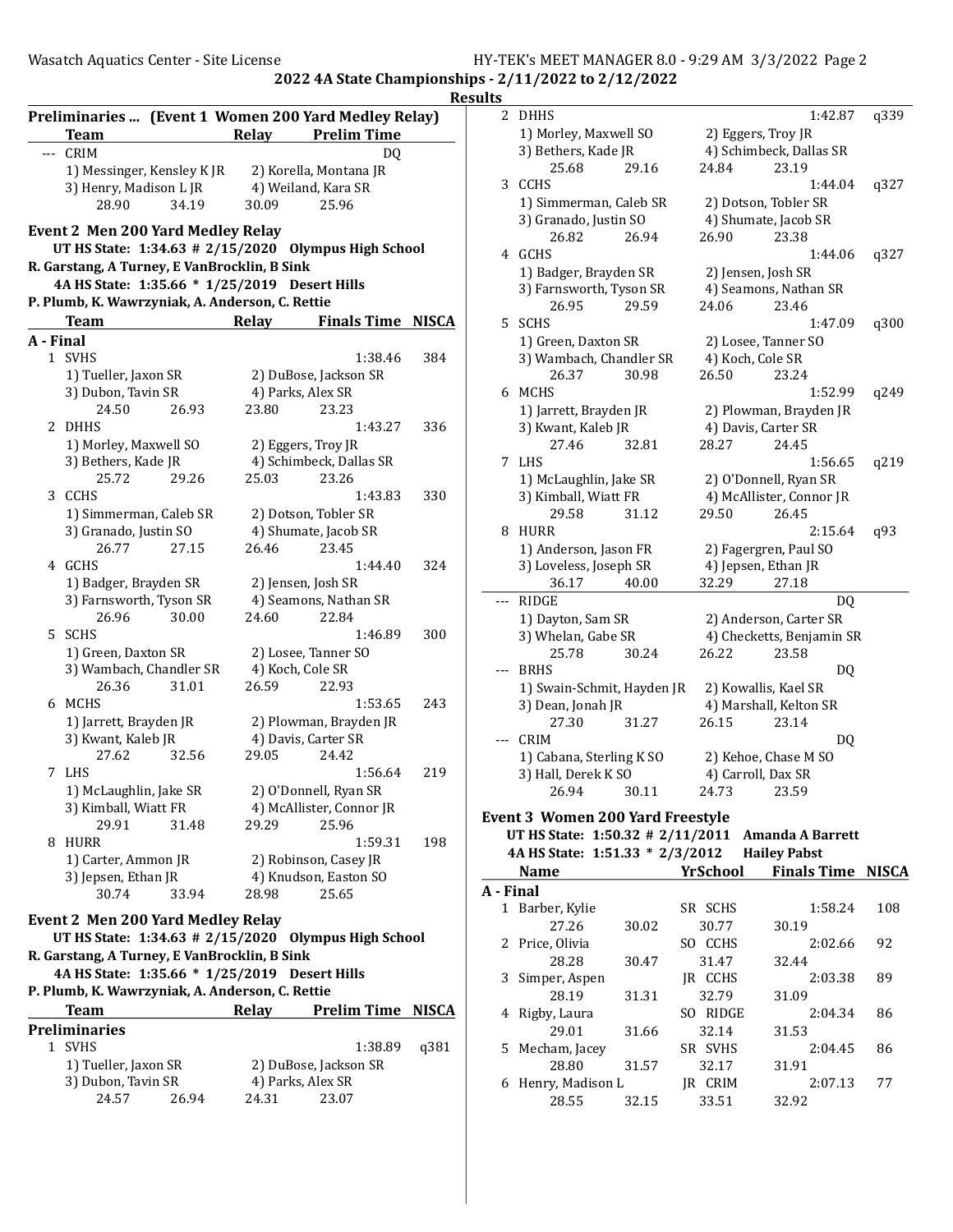2022 4A State Championships - 2/11/2022 to 2/12/2022

|                  | A - Final  (Event 3 Women 200 Yard Freestyle)     |       |          |                                              | <b>Resul</b> |
|------------------|---------------------------------------------------|-------|----------|----------------------------------------------|--------------|
|                  | <b>Name</b>                                       |       |          | <b>Example 21 YrSchool Finals Time NISCA</b> |              |
|                  | 7 Leishman, Emilee                                |       | JR MCHS  | 2:07.87                                      | 74           |
|                  | 29.58 32.21                                       |       | 33.35    | 32.73                                        |              |
|                  | 8 Bassett, Lauren                                 |       | SR SVHS  | 2:09.21                                      | 70           |
|                  | 28.64                                             | 31.76 | 34.40    | 34.41                                        |              |
| <b>B</b> - Final |                                                   |       |          |                                              |              |
|                  | 9 Condie, Sarah                                   |       | SR SCHS  | 2:10.99                                      | 64           |
|                  | 29.55                                             | 32.96 | 34.19    | 34.29                                        |              |
|                  | 10 Phillips, Hailee                               |       | SR SCHS  | 2:12.11                                      | 61           |
|                  | 30.50                                             | 33.45 | 34.60    | 33.56                                        |              |
|                  | 11 Küster, Sophie                                 |       | FR SVHS  | 2:13.58                                      | 56           |
|                  | 30.03                                             |       |          |                                              |              |
|                  |                                                   | 33.96 | 35.39    | 34.20                                        | 54           |
|                  | 12 Dye, Britteny                                  |       | JR RIDGE | 2:14.44                                      |              |
|                  | 29.57                                             | 32.58 | 35.58    | 36.71                                        |              |
|                  | 13 Caliendo, Ava                                  |       | JR RIDGE | 2:15.38                                      | 51           |
|                  | 30.13                                             | 33.74 | 35.77    | 35.74                                        |              |
|                  | 14 Christensen, Isabelle                          |       | FR RIDGE | 2:16.65                                      | 47           |
|                  | 30.89                                             | 35.22 | 37.11    | 33.43                                        |              |
|                  | 15 Lamb, Erma                                     |       | FR DIXIE | 2:18.53                                      | 42           |
|                  | 30.53                                             | 33.96 | 36.39    | 37.65                                        |              |
|                  | 16 Robinson, Kenadee                              |       | FR CCHS  | 2:21.07                                      | 35           |
|                  | 32.32                                             | 36.40 | 36.91    | 35.44                                        |              |
|                  | <b>Event 3 Women 200 Yard Freestyle</b>           |       |          |                                              |              |
|                  | UT HS State: 1:50.32 # 2/11/2011 Amanda A Barrett |       |          |                                              |              |
|                  |                                                   |       |          |                                              |              |
|                  | 4A HS State: 1:51.33 * 2/3/2012 Hailey Pabst      |       |          |                                              |              |
|                  |                                                   |       |          |                                              |              |
|                  | Name                                              |       |          | <b>YrSchool</b> Prelim Time NISCA            |              |
|                  | <b>Preliminaries</b>                              |       |          |                                              |              |
|                  | 1 Barber, Kylie                                   |       | SR SCHS  | 2:00.56                                      | q99          |
|                  | 27.47                                             | 29.90 | 31.17    | 32.02                                        |              |
|                  | 2 Price, Olivia                                   |       | SO CCHS  | 2:02.84                                      | q91          |
|                  | 28.18                                             | 30.87 | 31.11    | 32.68                                        |              |
|                  | 3 Rigby, Laura                                    |       | SO RIDGE | 2:03.38                                      | q89          |
|                  | 29.18                                             | 31.75 | 31.96    | 30.49                                        |              |
|                  | 4 Simper, Aspen                                   |       | JR CCHS  | 2:04.30                                      | q86          |
|                  | 27.64                                             | 32.00 | 33.36    | 31.30                                        |              |
|                  | 5 Mecham, Jacey                                   |       | SR SVHS  | 2:04.59                                      | q85          |
|                  | 28.73                                             | 31.73 | 32.58    | 31.55                                        |              |
|                  |                                                   |       |          |                                              |              |
|                  | 6 Henry, Madison L                                |       | JR CRIM  | 2:05.95                                      | q81          |
|                  | 28.52                                             | 32.32 | 33.21    | 31.90                                        |              |
|                  | 7 Leishman, Emilee                                |       | JR MCHS  | 2:08.05                                      | q74          |
|                  | 29.58                                             | 31.97 | 33.52    | 32.98                                        |              |
| 8                | Bassett, Lauren                                   |       | SR SVHS  | 2:08.14                                      | q73          |
|                  | 29.36                                             | 32.04 | 33.35    | 33.39                                        |              |
| 9                | Condie, Sarah                                     |       | SR SCHS  | 2:10.56                                      | q66          |
|                  | 29.53                                             | 32.68 | 34.16    | 34.19                                        |              |
|                  | 10 Phillips, Hailee                               |       | SR SCHS  | 2:11.47                                      | q63          |
|                  | 30.34                                             | 33.01 | 33.83    | 34.29                                        |              |
|                  | 11 Dye, Britteny                                  |       | JR RIDGE | 2:12.64                                      | q59          |
|                  | 30.08                                             | 32.65 | 34.94    | 34.97                                        |              |
| 12               | Küster, Sophie                                    |       | FR SVHS  | 2:12.87                                      | q58          |
|                  | 30.17                                             | 33.85 | 35.00    | 33.85                                        |              |
|                  | 13 Caliendo, Ava                                  |       | JR RIDGE | 2:13.09                                      | q58          |
|                  | 29.51                                             | 33.28 | 35.17    | 35.13                                        |              |
|                  | 14 Christensen, Isabelle                          |       | FR RIDGE | 2:14.34                                      | q54          |
|                  | 30.55                                             | 33.93 | 35.56    | 34.30                                        |              |

| ults |   |                                       |       |                  |                                   |     |
|------|---|---------------------------------------|-------|------------------|-----------------------------------|-----|
|      |   | 15 Lamb, Erma                         |       | FR DIXIE         | 2:16.53                           | q48 |
|      |   | 31.29                                 | 34.17 | 35.52            | 35.55                             |     |
|      |   | 16 Robinson, Kenadee                  |       | FR CCHS          | 2:17.78                           | q44 |
|      |   | 30.59                                 | 34.90 | 36.58            | 35.71                             |     |
|      |   | 17 Huntzinger, Rachel                 |       | SO GCHS          | 2:17.87                           | 44  |
|      |   | 31.67                                 | 35.43 | 36.65            | 34.12                             |     |
|      |   | 18 Schwartz, Kylie                    |       | FR SVHS          | 2:20.18                           | 37  |
|      |   | 33.41                                 | 35.85 | 36.06            | 34.86                             |     |
|      |   | 19 Ward, Riley                        |       | JR HURR          | 2:21.41                           | 34  |
|      |   | 31.45                                 | 35.52 | 37.63            | 36.81                             |     |
|      |   | 20 Leavitt, Kelsee                    |       | JR CCHS          | 2:23.20                           | 29  |
|      |   | 32.38                                 | 35.85 | 37.75            | 37.22                             |     |
|      |   | 21 Brotherson, Presli                 |       | SO DHHS          | 2:23.52                           | 29  |
|      |   | 32.27                                 | 36.21 | 36.84            | 38.20                             |     |
|      |   | 22 Harris, Payton                     |       | SR DIXIE         | 2:24.29                           | 27  |
|      |   | 32.97                                 | 36.71 | 38.16            | 36.45                             |     |
|      |   | 23 Christensen, Paisley               |       | SO SCHS          | 2:25.45                           | 24  |
|      |   | 29.98                                 | 35.79 | 36.36            | 43.32                             |     |
|      |   | 24 Brandley, Megan                    |       | FR GCHS          | 2:26.38                           | 21  |
|      |   | 32.39                                 | 36.80 | 39.37            | 37.82                             |     |
|      |   | 25 Littlefield, Ashley                |       | SR BRHS          | 2:26.65                           | 21  |
|      |   | 32.71                                 | 36.18 | 38.52            | 39.24                             |     |
|      |   | 26 Anderson, Iliana                   |       | FR BRHS          | 2:28.11                           | 17  |
|      |   | 33.97                                 | 37.82 | 38.82            | 37.50                             |     |
|      |   | 27 Hawkins, Ashlyn                    |       | SR DIXIE         | 2:29.64                           | 13  |
|      |   | 32.90                                 | 37.69 | 39.90            | 39.15                             |     |
|      |   | 28 Bush, Emily                        |       | SO PVHS          | 2:41.91                           |     |
|      |   | 35.76                                 | 40.40 | 43.07            | 42.68                             |     |
|      |   | 29 White, Kiya                        |       | SO BRHS          | 2:49.35                           |     |
|      |   | 35.04                                 | 42.52 | 46.45            | 45.34                             |     |
|      |   | 30 McMichael, Kambre                  |       | FR HURR          | 2:51.69                           |     |
|      |   | 37.05                                 | 43.15 | 47.07            | 44.42                             |     |
|      |   | --- Mason, KC                         |       | JR HURR          | DQ                                |     |
|      |   | 36.04                                 |       |                  | 39.19                             |     |
|      |   |                                       |       |                  |                                   |     |
|      |   | <b>Event 4 Men 200 Yard Freestyle</b> |       |                  |                                   |     |
|      |   | UT HS State: 1:38.39 # 2/20/2021      |       |                  | <b>Tanner Nelson</b>              |     |
|      |   | 4A HS State: 1:38.75 * 2/8/2020       |       |                  | <b>Payton Plumb</b>               |     |
|      |   | <b>Name</b>                           |       |                  | <b>YrSchool</b> Finals Time NISCA |     |
|      |   | A - Final                             |       |                  |                                   |     |
|      |   | 1 Walker, Josh                        |       | SO CRIM          | 1:47.55                           | 110 |
|      |   | 25.21                                 | 27.29 | 28.27            | 26.78                             |     |
|      | 2 | Tueller, Jaxon                        |       | SR SVHS          | 1:49.41                           | 103 |
|      |   | 25.02                                 | 27.41 | 28.54            | 28.44                             |     |
|      | 3 | Eubanks, Luke                         |       | JR RIDGE         | 1:51.23                           | 97  |
|      |   | 25.72                                 | 28.26 | 28.46            | 28.79                             |     |
|      |   | 4 Schimbeck, Dallas                   |       | SR DHHS          | 1:51.43                           | 96  |
|      |   | 25.64                                 | 28.04 | 28.86            | 28.89                             |     |
|      |   | 5 Leon-Moreno, David                  |       | SO DIXIE         | 1:51.74                           | 95  |
|      |   |                                       |       |                  | 28.71                             |     |
|      |   |                                       |       |                  |                                   |     |
|      | 6 | 25.72                                 | 28.07 | 29.24            | 1:53.08                           | 90  |
|      |   | Erickson, Damon                       |       | JR DIXIE         |                                   |     |
|      | 7 | 25.78                                 | 28.83 | 29.59            | 28.88                             | 90  |
|      |   | Morley, Maxwell                       |       | SO DHHS          | 1:53.18                           |     |
|      | 8 | 25.55<br>Badger, Brayden              | 28.51 | 29.57<br>SR GCHS | 29.55<br>1:55.98                  | 80  |

25.84 29.30 30.47 30.37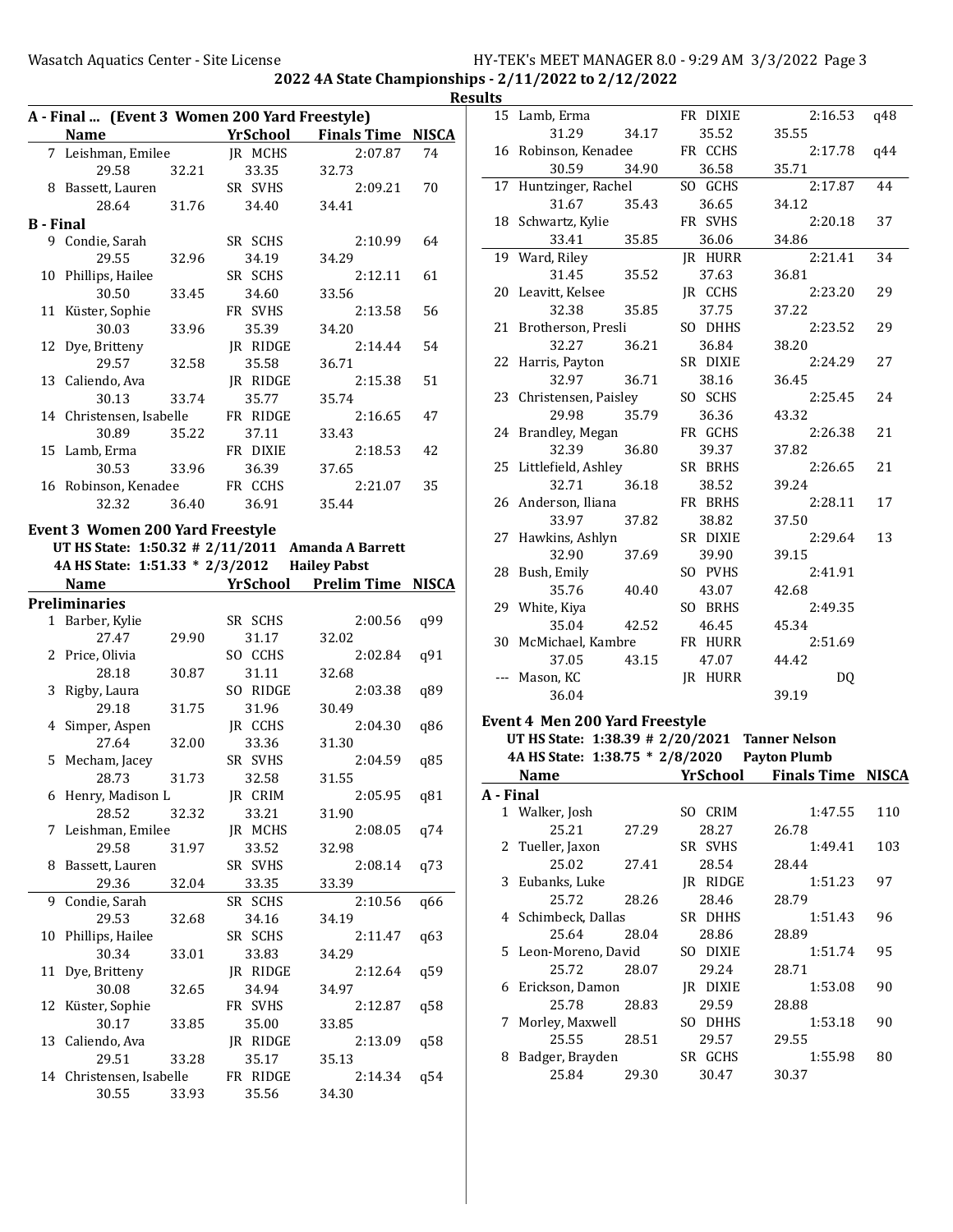| Name <b>Manual Yrschool</b> Finals Time NISCA<br>B - Final<br>9 Seamons, Nathan<br>SR GCHS<br>1:52.58<br>92<br>29.18<br>27.94<br>26.41<br>29.05<br>10 Cook, Mackey A<br>SO CRIM<br>1:54.14<br>86<br>26.09<br>29.73<br>28.60<br>29.72<br>11 Johnson, Broc<br>SR SVHS<br>1:54.26<br>86<br>25.93<br>29.15<br>29.96<br>29.22<br>77<br>12 Dean, Jonah<br>JR BRHS<br>1:56.87<br>29.37<br>30.70<br>26.36<br>30.44<br>13 Linton, Zachary<br>JR SCHS<br>1:58.82<br>71<br>30.28<br>27.05<br>31.48<br>30.01<br>SR RIDGE<br>1:59.71<br>68<br>14 Grunig, Peter<br>26.54<br>30.99<br>32.79<br>29.39<br>SR SCHS<br>2:00.92<br>15 Hopkins, Cade<br>64<br>27.40<br>30.21<br>30.98<br>32.33<br>59<br>16 Plowman, Brayden<br>JR MCHS<br>2:02.82<br>28.82<br>31.05<br>31.59<br>31.36<br><b>Event 4 Men 200 Yard Freestyle</b><br>UT HS State: 1:38.39 # 2/20/2021 Tanner Nelson<br>4A HS State: 1:38.75 * 2/8/2020 Payton Plumb<br>YrSchool<br><b>Prelim Time NISCA</b><br><b>Name</b><br><b>Preliminaries</b><br>1 Tueller, Jaxon<br>SR SVHS<br>1:49.02<br>q105<br>27.53<br>25.55<br>27.91<br>28.03<br>2 Walker, Josh<br>SO CRIM<br>1:49.82<br>q102<br>25.77<br>28.62<br>28.95<br>26.48<br>3 Schimbeck, Dallas<br>SR DHHS<br>1:49.93<br>q101<br>25.74<br>28.32<br>27.56<br>28.31<br>4 Eubanks, Luke<br>JR RIDGE<br>1:50.34<br>q100<br>24.85<br>28.59<br>28.06<br>28.84<br>5 Morley, Maxwell<br>SO DHHS<br>1:52.58<br>q92<br>29.11<br>26.10<br>28.26<br>29.11<br>6 Leon-Moreno, David<br>SO DIXIE<br>1:52.86<br>q91<br>29.40<br>25.96<br>28.76<br>28.74<br>JR DIXIE<br>1:53.29<br>7 Erickson, Damon<br>q89<br>30.15<br>24.92<br>27.74<br>30.48<br>Badger, Brayden<br>SR GCHS<br>1:53.50<br>q89<br>8<br>25.50<br>28.89<br>29.71<br>29.40<br>Cook, Mackey A<br>SO CRIM<br>9<br>1:54.05<br>q87<br>26.16<br>29.82<br>28.82<br>29.25<br>Johnson, Broc<br>SR SVHS<br>10<br>1:54.81<br>q84<br>26.02<br>29.25<br>30.13<br>29.41<br>Seamons, Nathan<br>SR GCHS<br>11<br>1:55.77<br>q81<br>26.46<br>30.27<br>29.12<br>29.92<br>12<br>Dean, Jonah<br>JR BRHS<br>1:59.02<br>q70<br>26.47<br>31.37<br>29.77<br>31.41<br>13<br>Grunig, Peter<br>SR RIDGE<br>1:59.44<br>q69<br>26.78<br>31.07<br>32.25<br>29.34<br>Hopkins, Cade<br>SR SCHS<br>2:00.11<br>14<br>q67<br>26.68<br>31.32<br>30.16<br>31.95<br>15<br>Linton, Zachary<br>JR SCHS<br>2:01.04<br>q64<br>27.66<br>31.69<br>31.26<br>30.43<br>Plowman, Brayden<br>JR MCHS<br>16<br>2:02.40<br>q60<br>30.83<br>28.25<br>31.75<br>31.57 | B - Final  (Event 4 Men 200 Yard Freestyle) |  |  |  |  |  |  |  |
|-----------------------------------------------------------------------------------------------------------------------------------------------------------------------------------------------------------------------------------------------------------------------------------------------------------------------------------------------------------------------------------------------------------------------------------------------------------------------------------------------------------------------------------------------------------------------------------------------------------------------------------------------------------------------------------------------------------------------------------------------------------------------------------------------------------------------------------------------------------------------------------------------------------------------------------------------------------------------------------------------------------------------------------------------------------------------------------------------------------------------------------------------------------------------------------------------------------------------------------------------------------------------------------------------------------------------------------------------------------------------------------------------------------------------------------------------------------------------------------------------------------------------------------------------------------------------------------------------------------------------------------------------------------------------------------------------------------------------------------------------------------------------------------------------------------------------------------------------------------------------------------------------------------------------------------------------------------------------------------------------------------------------------------------------------------------------------------------------------------------------------------------------------------------------------------------------------------------------------------------------------------------------------------------------------------------------------------------------------------------------------------------------------------------------------------------------------------|---------------------------------------------|--|--|--|--|--|--|--|
|                                                                                                                                                                                                                                                                                                                                                                                                                                                                                                                                                                                                                                                                                                                                                                                                                                                                                                                                                                                                                                                                                                                                                                                                                                                                                                                                                                                                                                                                                                                                                                                                                                                                                                                                                                                                                                                                                                                                                                                                                                                                                                                                                                                                                                                                                                                                                                                                                                                           |                                             |  |  |  |  |  |  |  |
|                                                                                                                                                                                                                                                                                                                                                                                                                                                                                                                                                                                                                                                                                                                                                                                                                                                                                                                                                                                                                                                                                                                                                                                                                                                                                                                                                                                                                                                                                                                                                                                                                                                                                                                                                                                                                                                                                                                                                                                                                                                                                                                                                                                                                                                                                                                                                                                                                                                           |                                             |  |  |  |  |  |  |  |
|                                                                                                                                                                                                                                                                                                                                                                                                                                                                                                                                                                                                                                                                                                                                                                                                                                                                                                                                                                                                                                                                                                                                                                                                                                                                                                                                                                                                                                                                                                                                                                                                                                                                                                                                                                                                                                                                                                                                                                                                                                                                                                                                                                                                                                                                                                                                                                                                                                                           |                                             |  |  |  |  |  |  |  |
|                                                                                                                                                                                                                                                                                                                                                                                                                                                                                                                                                                                                                                                                                                                                                                                                                                                                                                                                                                                                                                                                                                                                                                                                                                                                                                                                                                                                                                                                                                                                                                                                                                                                                                                                                                                                                                                                                                                                                                                                                                                                                                                                                                                                                                                                                                                                                                                                                                                           |                                             |  |  |  |  |  |  |  |
|                                                                                                                                                                                                                                                                                                                                                                                                                                                                                                                                                                                                                                                                                                                                                                                                                                                                                                                                                                                                                                                                                                                                                                                                                                                                                                                                                                                                                                                                                                                                                                                                                                                                                                                                                                                                                                                                                                                                                                                                                                                                                                                                                                                                                                                                                                                                                                                                                                                           |                                             |  |  |  |  |  |  |  |
|                                                                                                                                                                                                                                                                                                                                                                                                                                                                                                                                                                                                                                                                                                                                                                                                                                                                                                                                                                                                                                                                                                                                                                                                                                                                                                                                                                                                                                                                                                                                                                                                                                                                                                                                                                                                                                                                                                                                                                                                                                                                                                                                                                                                                                                                                                                                                                                                                                                           |                                             |  |  |  |  |  |  |  |
|                                                                                                                                                                                                                                                                                                                                                                                                                                                                                                                                                                                                                                                                                                                                                                                                                                                                                                                                                                                                                                                                                                                                                                                                                                                                                                                                                                                                                                                                                                                                                                                                                                                                                                                                                                                                                                                                                                                                                                                                                                                                                                                                                                                                                                                                                                                                                                                                                                                           |                                             |  |  |  |  |  |  |  |
|                                                                                                                                                                                                                                                                                                                                                                                                                                                                                                                                                                                                                                                                                                                                                                                                                                                                                                                                                                                                                                                                                                                                                                                                                                                                                                                                                                                                                                                                                                                                                                                                                                                                                                                                                                                                                                                                                                                                                                                                                                                                                                                                                                                                                                                                                                                                                                                                                                                           |                                             |  |  |  |  |  |  |  |
|                                                                                                                                                                                                                                                                                                                                                                                                                                                                                                                                                                                                                                                                                                                                                                                                                                                                                                                                                                                                                                                                                                                                                                                                                                                                                                                                                                                                                                                                                                                                                                                                                                                                                                                                                                                                                                                                                                                                                                                                                                                                                                                                                                                                                                                                                                                                                                                                                                                           |                                             |  |  |  |  |  |  |  |
|                                                                                                                                                                                                                                                                                                                                                                                                                                                                                                                                                                                                                                                                                                                                                                                                                                                                                                                                                                                                                                                                                                                                                                                                                                                                                                                                                                                                                                                                                                                                                                                                                                                                                                                                                                                                                                                                                                                                                                                                                                                                                                                                                                                                                                                                                                                                                                                                                                                           |                                             |  |  |  |  |  |  |  |
|                                                                                                                                                                                                                                                                                                                                                                                                                                                                                                                                                                                                                                                                                                                                                                                                                                                                                                                                                                                                                                                                                                                                                                                                                                                                                                                                                                                                                                                                                                                                                                                                                                                                                                                                                                                                                                                                                                                                                                                                                                                                                                                                                                                                                                                                                                                                                                                                                                                           |                                             |  |  |  |  |  |  |  |
|                                                                                                                                                                                                                                                                                                                                                                                                                                                                                                                                                                                                                                                                                                                                                                                                                                                                                                                                                                                                                                                                                                                                                                                                                                                                                                                                                                                                                                                                                                                                                                                                                                                                                                                                                                                                                                                                                                                                                                                                                                                                                                                                                                                                                                                                                                                                                                                                                                                           |                                             |  |  |  |  |  |  |  |
|                                                                                                                                                                                                                                                                                                                                                                                                                                                                                                                                                                                                                                                                                                                                                                                                                                                                                                                                                                                                                                                                                                                                                                                                                                                                                                                                                                                                                                                                                                                                                                                                                                                                                                                                                                                                                                                                                                                                                                                                                                                                                                                                                                                                                                                                                                                                                                                                                                                           |                                             |  |  |  |  |  |  |  |
|                                                                                                                                                                                                                                                                                                                                                                                                                                                                                                                                                                                                                                                                                                                                                                                                                                                                                                                                                                                                                                                                                                                                                                                                                                                                                                                                                                                                                                                                                                                                                                                                                                                                                                                                                                                                                                                                                                                                                                                                                                                                                                                                                                                                                                                                                                                                                                                                                                                           |                                             |  |  |  |  |  |  |  |
|                                                                                                                                                                                                                                                                                                                                                                                                                                                                                                                                                                                                                                                                                                                                                                                                                                                                                                                                                                                                                                                                                                                                                                                                                                                                                                                                                                                                                                                                                                                                                                                                                                                                                                                                                                                                                                                                                                                                                                                                                                                                                                                                                                                                                                                                                                                                                                                                                                                           |                                             |  |  |  |  |  |  |  |
|                                                                                                                                                                                                                                                                                                                                                                                                                                                                                                                                                                                                                                                                                                                                                                                                                                                                                                                                                                                                                                                                                                                                                                                                                                                                                                                                                                                                                                                                                                                                                                                                                                                                                                                                                                                                                                                                                                                                                                                                                                                                                                                                                                                                                                                                                                                                                                                                                                                           |                                             |  |  |  |  |  |  |  |
|                                                                                                                                                                                                                                                                                                                                                                                                                                                                                                                                                                                                                                                                                                                                                                                                                                                                                                                                                                                                                                                                                                                                                                                                                                                                                                                                                                                                                                                                                                                                                                                                                                                                                                                                                                                                                                                                                                                                                                                                                                                                                                                                                                                                                                                                                                                                                                                                                                                           |                                             |  |  |  |  |  |  |  |
|                                                                                                                                                                                                                                                                                                                                                                                                                                                                                                                                                                                                                                                                                                                                                                                                                                                                                                                                                                                                                                                                                                                                                                                                                                                                                                                                                                                                                                                                                                                                                                                                                                                                                                                                                                                                                                                                                                                                                                                                                                                                                                                                                                                                                                                                                                                                                                                                                                                           |                                             |  |  |  |  |  |  |  |
|                                                                                                                                                                                                                                                                                                                                                                                                                                                                                                                                                                                                                                                                                                                                                                                                                                                                                                                                                                                                                                                                                                                                                                                                                                                                                                                                                                                                                                                                                                                                                                                                                                                                                                                                                                                                                                                                                                                                                                                                                                                                                                                                                                                                                                                                                                                                                                                                                                                           |                                             |  |  |  |  |  |  |  |
|                                                                                                                                                                                                                                                                                                                                                                                                                                                                                                                                                                                                                                                                                                                                                                                                                                                                                                                                                                                                                                                                                                                                                                                                                                                                                                                                                                                                                                                                                                                                                                                                                                                                                                                                                                                                                                                                                                                                                                                                                                                                                                                                                                                                                                                                                                                                                                                                                                                           |                                             |  |  |  |  |  |  |  |
|                                                                                                                                                                                                                                                                                                                                                                                                                                                                                                                                                                                                                                                                                                                                                                                                                                                                                                                                                                                                                                                                                                                                                                                                                                                                                                                                                                                                                                                                                                                                                                                                                                                                                                                                                                                                                                                                                                                                                                                                                                                                                                                                                                                                                                                                                                                                                                                                                                                           |                                             |  |  |  |  |  |  |  |
|                                                                                                                                                                                                                                                                                                                                                                                                                                                                                                                                                                                                                                                                                                                                                                                                                                                                                                                                                                                                                                                                                                                                                                                                                                                                                                                                                                                                                                                                                                                                                                                                                                                                                                                                                                                                                                                                                                                                                                                                                                                                                                                                                                                                                                                                                                                                                                                                                                                           |                                             |  |  |  |  |  |  |  |
|                                                                                                                                                                                                                                                                                                                                                                                                                                                                                                                                                                                                                                                                                                                                                                                                                                                                                                                                                                                                                                                                                                                                                                                                                                                                                                                                                                                                                                                                                                                                                                                                                                                                                                                                                                                                                                                                                                                                                                                                                                                                                                                                                                                                                                                                                                                                                                                                                                                           |                                             |  |  |  |  |  |  |  |
|                                                                                                                                                                                                                                                                                                                                                                                                                                                                                                                                                                                                                                                                                                                                                                                                                                                                                                                                                                                                                                                                                                                                                                                                                                                                                                                                                                                                                                                                                                                                                                                                                                                                                                                                                                                                                                                                                                                                                                                                                                                                                                                                                                                                                                                                                                                                                                                                                                                           |                                             |  |  |  |  |  |  |  |
|                                                                                                                                                                                                                                                                                                                                                                                                                                                                                                                                                                                                                                                                                                                                                                                                                                                                                                                                                                                                                                                                                                                                                                                                                                                                                                                                                                                                                                                                                                                                                                                                                                                                                                                                                                                                                                                                                                                                                                                                                                                                                                                                                                                                                                                                                                                                                                                                                                                           |                                             |  |  |  |  |  |  |  |
|                                                                                                                                                                                                                                                                                                                                                                                                                                                                                                                                                                                                                                                                                                                                                                                                                                                                                                                                                                                                                                                                                                                                                                                                                                                                                                                                                                                                                                                                                                                                                                                                                                                                                                                                                                                                                                                                                                                                                                                                                                                                                                                                                                                                                                                                                                                                                                                                                                                           |                                             |  |  |  |  |  |  |  |
|                                                                                                                                                                                                                                                                                                                                                                                                                                                                                                                                                                                                                                                                                                                                                                                                                                                                                                                                                                                                                                                                                                                                                                                                                                                                                                                                                                                                                                                                                                                                                                                                                                                                                                                                                                                                                                                                                                                                                                                                                                                                                                                                                                                                                                                                                                                                                                                                                                                           |                                             |  |  |  |  |  |  |  |
|                                                                                                                                                                                                                                                                                                                                                                                                                                                                                                                                                                                                                                                                                                                                                                                                                                                                                                                                                                                                                                                                                                                                                                                                                                                                                                                                                                                                                                                                                                                                                                                                                                                                                                                                                                                                                                                                                                                                                                                                                                                                                                                                                                                                                                                                                                                                                                                                                                                           |                                             |  |  |  |  |  |  |  |
|                                                                                                                                                                                                                                                                                                                                                                                                                                                                                                                                                                                                                                                                                                                                                                                                                                                                                                                                                                                                                                                                                                                                                                                                                                                                                                                                                                                                                                                                                                                                                                                                                                                                                                                                                                                                                                                                                                                                                                                                                                                                                                                                                                                                                                                                                                                                                                                                                                                           |                                             |  |  |  |  |  |  |  |
|                                                                                                                                                                                                                                                                                                                                                                                                                                                                                                                                                                                                                                                                                                                                                                                                                                                                                                                                                                                                                                                                                                                                                                                                                                                                                                                                                                                                                                                                                                                                                                                                                                                                                                                                                                                                                                                                                                                                                                                                                                                                                                                                                                                                                                                                                                                                                                                                                                                           |                                             |  |  |  |  |  |  |  |
|                                                                                                                                                                                                                                                                                                                                                                                                                                                                                                                                                                                                                                                                                                                                                                                                                                                                                                                                                                                                                                                                                                                                                                                                                                                                                                                                                                                                                                                                                                                                                                                                                                                                                                                                                                                                                                                                                                                                                                                                                                                                                                                                                                                                                                                                                                                                                                                                                                                           |                                             |  |  |  |  |  |  |  |
|                                                                                                                                                                                                                                                                                                                                                                                                                                                                                                                                                                                                                                                                                                                                                                                                                                                                                                                                                                                                                                                                                                                                                                                                                                                                                                                                                                                                                                                                                                                                                                                                                                                                                                                                                                                                                                                                                                                                                                                                                                                                                                                                                                                                                                                                                                                                                                                                                                                           |                                             |  |  |  |  |  |  |  |
|                                                                                                                                                                                                                                                                                                                                                                                                                                                                                                                                                                                                                                                                                                                                                                                                                                                                                                                                                                                                                                                                                                                                                                                                                                                                                                                                                                                                                                                                                                                                                                                                                                                                                                                                                                                                                                                                                                                                                                                                                                                                                                                                                                                                                                                                                                                                                                                                                                                           |                                             |  |  |  |  |  |  |  |
|                                                                                                                                                                                                                                                                                                                                                                                                                                                                                                                                                                                                                                                                                                                                                                                                                                                                                                                                                                                                                                                                                                                                                                                                                                                                                                                                                                                                                                                                                                                                                                                                                                                                                                                                                                                                                                                                                                                                                                                                                                                                                                                                                                                                                                                                                                                                                                                                                                                           |                                             |  |  |  |  |  |  |  |
|                                                                                                                                                                                                                                                                                                                                                                                                                                                                                                                                                                                                                                                                                                                                                                                                                                                                                                                                                                                                                                                                                                                                                                                                                                                                                                                                                                                                                                                                                                                                                                                                                                                                                                                                                                                                                                                                                                                                                                                                                                                                                                                                                                                                                                                                                                                                                                                                                                                           |                                             |  |  |  |  |  |  |  |
|                                                                                                                                                                                                                                                                                                                                                                                                                                                                                                                                                                                                                                                                                                                                                                                                                                                                                                                                                                                                                                                                                                                                                                                                                                                                                                                                                                                                                                                                                                                                                                                                                                                                                                                                                                                                                                                                                                                                                                                                                                                                                                                                                                                                                                                                                                                                                                                                                                                           |                                             |  |  |  |  |  |  |  |
|                                                                                                                                                                                                                                                                                                                                                                                                                                                                                                                                                                                                                                                                                                                                                                                                                                                                                                                                                                                                                                                                                                                                                                                                                                                                                                                                                                                                                                                                                                                                                                                                                                                                                                                                                                                                                                                                                                                                                                                                                                                                                                                                                                                                                                                                                                                                                                                                                                                           |                                             |  |  |  |  |  |  |  |
|                                                                                                                                                                                                                                                                                                                                                                                                                                                                                                                                                                                                                                                                                                                                                                                                                                                                                                                                                                                                                                                                                                                                                                                                                                                                                                                                                                                                                                                                                                                                                                                                                                                                                                                                                                                                                                                                                                                                                                                                                                                                                                                                                                                                                                                                                                                                                                                                                                                           |                                             |  |  |  |  |  |  |  |
|                                                                                                                                                                                                                                                                                                                                                                                                                                                                                                                                                                                                                                                                                                                                                                                                                                                                                                                                                                                                                                                                                                                                                                                                                                                                                                                                                                                                                                                                                                                                                                                                                                                                                                                                                                                                                                                                                                                                                                                                                                                                                                                                                                                                                                                                                                                                                                                                                                                           |                                             |  |  |  |  |  |  |  |
|                                                                                                                                                                                                                                                                                                                                                                                                                                                                                                                                                                                                                                                                                                                                                                                                                                                                                                                                                                                                                                                                                                                                                                                                                                                                                                                                                                                                                                                                                                                                                                                                                                                                                                                                                                                                                                                                                                                                                                                                                                                                                                                                                                                                                                                                                                                                                                                                                                                           |                                             |  |  |  |  |  |  |  |
|                                                                                                                                                                                                                                                                                                                                                                                                                                                                                                                                                                                                                                                                                                                                                                                                                                                                                                                                                                                                                                                                                                                                                                                                                                                                                                                                                                                                                                                                                                                                                                                                                                                                                                                                                                                                                                                                                                                                                                                                                                                                                                                                                                                                                                                                                                                                                                                                                                                           |                                             |  |  |  |  |  |  |  |
|                                                                                                                                                                                                                                                                                                                                                                                                                                                                                                                                                                                                                                                                                                                                                                                                                                                                                                                                                                                                                                                                                                                                                                                                                                                                                                                                                                                                                                                                                                                                                                                                                                                                                                                                                                                                                                                                                                                                                                                                                                                                                                                                                                                                                                                                                                                                                                                                                                                           |                                             |  |  |  |  |  |  |  |
|                                                                                                                                                                                                                                                                                                                                                                                                                                                                                                                                                                                                                                                                                                                                                                                                                                                                                                                                                                                                                                                                                                                                                                                                                                                                                                                                                                                                                                                                                                                                                                                                                                                                                                                                                                                                                                                                                                                                                                                                                                                                                                                                                                                                                                                                                                                                                                                                                                                           |                                             |  |  |  |  |  |  |  |
|                                                                                                                                                                                                                                                                                                                                                                                                                                                                                                                                                                                                                                                                                                                                                                                                                                                                                                                                                                                                                                                                                                                                                                                                                                                                                                                                                                                                                                                                                                                                                                                                                                                                                                                                                                                                                                                                                                                                                                                                                                                                                                                                                                                                                                                                                                                                                                                                                                                           |                                             |  |  |  |  |  |  |  |
|                                                                                                                                                                                                                                                                                                                                                                                                                                                                                                                                                                                                                                                                                                                                                                                                                                                                                                                                                                                                                                                                                                                                                                                                                                                                                                                                                                                                                                                                                                                                                                                                                                                                                                                                                                                                                                                                                                                                                                                                                                                                                                                                                                                                                                                                                                                                                                                                                                                           |                                             |  |  |  |  |  |  |  |
|                                                                                                                                                                                                                                                                                                                                                                                                                                                                                                                                                                                                                                                                                                                                                                                                                                                                                                                                                                                                                                                                                                                                                                                                                                                                                                                                                                                                                                                                                                                                                                                                                                                                                                                                                                                                                                                                                                                                                                                                                                                                                                                                                                                                                                                                                                                                                                                                                                                           |                                             |  |  |  |  |  |  |  |
|                                                                                                                                                                                                                                                                                                                                                                                                                                                                                                                                                                                                                                                                                                                                                                                                                                                                                                                                                                                                                                                                                                                                                                                                                                                                                                                                                                                                                                                                                                                                                                                                                                                                                                                                                                                                                                                                                                                                                                                                                                                                                                                                                                                                                                                                                                                                                                                                                                                           |                                             |  |  |  |  |  |  |  |
|                                                                                                                                                                                                                                                                                                                                                                                                                                                                                                                                                                                                                                                                                                                                                                                                                                                                                                                                                                                                                                                                                                                                                                                                                                                                                                                                                                                                                                                                                                                                                                                                                                                                                                                                                                                                                                                                                                                                                                                                                                                                                                                                                                                                                                                                                                                                                                                                                                                           |                                             |  |  |  |  |  |  |  |
|                                                                                                                                                                                                                                                                                                                                                                                                                                                                                                                                                                                                                                                                                                                                                                                                                                                                                                                                                                                                                                                                                                                                                                                                                                                                                                                                                                                                                                                                                                                                                                                                                                                                                                                                                                                                                                                                                                                                                                                                                                                                                                                                                                                                                                                                                                                                                                                                                                                           |                                             |  |  |  |  |  |  |  |
|                                                                                                                                                                                                                                                                                                                                                                                                                                                                                                                                                                                                                                                                                                                                                                                                                                                                                                                                                                                                                                                                                                                                                                                                                                                                                                                                                                                                                                                                                                                                                                                                                                                                                                                                                                                                                                                                                                                                                                                                                                                                                                                                                                                                                                                                                                                                                                                                                                                           |                                             |  |  |  |  |  |  |  |
|                                                                                                                                                                                                                                                                                                                                                                                                                                                                                                                                                                                                                                                                                                                                                                                                                                                                                                                                                                                                                                                                                                                                                                                                                                                                                                                                                                                                                                                                                                                                                                                                                                                                                                                                                                                                                                                                                                                                                                                                                                                                                                                                                                                                                                                                                                                                                                                                                                                           |                                             |  |  |  |  |  |  |  |
|                                                                                                                                                                                                                                                                                                                                                                                                                                                                                                                                                                                                                                                                                                                                                                                                                                                                                                                                                                                                                                                                                                                                                                                                                                                                                                                                                                                                                                                                                                                                                                                                                                                                                                                                                                                                                                                                                                                                                                                                                                                                                                                                                                                                                                                                                                                                                                                                                                                           |                                             |  |  |  |  |  |  |  |
|                                                                                                                                                                                                                                                                                                                                                                                                                                                                                                                                                                                                                                                                                                                                                                                                                                                                                                                                                                                                                                                                                                                                                                                                                                                                                                                                                                                                                                                                                                                                                                                                                                                                                                                                                                                                                                                                                                                                                                                                                                                                                                                                                                                                                                                                                                                                                                                                                                                           |                                             |  |  |  |  |  |  |  |
|                                                                                                                                                                                                                                                                                                                                                                                                                                                                                                                                                                                                                                                                                                                                                                                                                                                                                                                                                                                                                                                                                                                                                                                                                                                                                                                                                                                                                                                                                                                                                                                                                                                                                                                                                                                                                                                                                                                                                                                                                                                                                                                                                                                                                                                                                                                                                                                                                                                           |                                             |  |  |  |  |  |  |  |
|                                                                                                                                                                                                                                                                                                                                                                                                                                                                                                                                                                                                                                                                                                                                                                                                                                                                                                                                                                                                                                                                                                                                                                                                                                                                                                                                                                                                                                                                                                                                                                                                                                                                                                                                                                                                                                                                                                                                                                                                                                                                                                                                                                                                                                                                                                                                                                                                                                                           |                                             |  |  |  |  |  |  |  |

| ults             |                                                 |       |                  |                          |     |
|------------------|-------------------------------------------------|-------|------------------|--------------------------|-----|
|                  | 17 Godfrey, Carson                              |       | JR MCHS          | 2:02.91                  | 58  |
|                  | 28.38                                           | 30.76 | 32.32            | 31.45                    |     |
|                  | 18 Robinson, Casey                              |       | JR HURR          | 2:03.12                  | 58  |
|                  | 27.44                                           | 30.24 | 32.07            | 33.37                    |     |
|                  | 19 Davis, Carter                                |       | SR MCHS          | 2:04.54                  | 54  |
|                  | 28.52                                           | 31.05 | 33.02            | 31.95                    |     |
|                  | 20 Shumate, Matthew                             |       | SO CCHS          | 2:04.87                  | 53  |
|                  | 27.84                                           | 31.42 | 32.66            | 32.95                    |     |
|                  | 21 Hamblin, Jace                                |       | SO BRHS          | 2:06.10                  | 49  |
|                  | 28.36                                           | 31.65 | 33.17            | 32.92                    |     |
|                  | 22 Orton, Bryce                                 |       | SR CCHS          | 2:06.27                  | 49  |
|                  | 27.23                                           | 31.13 | 34.16            | 33.75                    |     |
|                  | 23 Larsen, Thomas                               |       | SR DIXIE         | 2:06.30                  | 49  |
|                  | 27.47                                           | 31.27 | 33.48            | 34.08                    |     |
|                  | 24 Carter, Ammon                                |       | JR HURR          | 2:07.89                  | 44  |
|                  | 27.49                                           | 32.24 | 34.39            | 33.77                    |     |
|                  | 25 Caldwell, Nathan                             |       | SO PVHS          | 2:08.33                  | 43  |
|                  | 29.05                                           | 32.65 | 34.69            | 31.94                    |     |
|                  | 26 Knudson, Easton                              |       | SO HURR          | 2:08.66                  | 42  |
|                  | 28.85                                           | 32.51 | 34.43            | 32.87                    |     |
|                  | 27 Bair, Colby                                  |       | SR SVHS          | 2:09.71                  | 39  |
|                  | 27.71                                           | 32.45 | 34.85            | 34.70                    |     |
|                  | 28 Fadel, Carter                                |       | SO GCHS          | 2:10.45                  | 37  |
|                  | 30.11                                           | 32.70 | 34.16            | 33.48                    |     |
|                  | 29 Rowe, Adam                                   |       | JR GCHS          | 2:10.49                  | 37  |
|                  | 29.31                                           | 33.45 | 33.76            | 33.97                    |     |
|                  | 30 Rowley, Brodie                               |       | FR BRHS          | 2:10.73                  | 36  |
|                  | 29.29                                           | 31.99 | 34.57            | 34.88                    |     |
|                  | 31 Barrick, Joshua                              |       | FR CCHS          | 2:11.33                  | 35  |
|                  | 28.27                                           | 32.10 | 35.56            | 35.40                    |     |
|                  | 32 Stapley, Kaiden                              |       | SR SVHS          | 2:14.98                  | 26  |
|                  | 29.37                                           | 34.01 | 36.75            | 34.85                    |     |
|                  | <b>Event 5 Women 200 Yard IM</b>                |       |                  |                          |     |
|                  | UT HS State: 2:03.41 # 2/9/2019 Rachel E Butler |       |                  |                          |     |
|                  | 4A HS State: 2:04.68 * 2/3/2006                 |       |                  | Sara Jayne Christiansen  |     |
|                  | Name                                            |       | <b>YrSchool</b>  | <b>Finals Time NISCA</b> |     |
| A - Final        |                                                 |       |                  |                          |     |
|                  | 1 Coats, Kaylee                                 |       |                  |                          |     |
|                  |                                                 |       |                  |                          |     |
|                  |                                                 |       | SR GCHS          | 2:13.98                  | 104 |
|                  | 29.36                                           | 34.44 | 40.15            | 30.03                    |     |
|                  | 2 Powell, Navie                                 | 32.38 | JR RIDGE         | 2:15.00                  | 101 |
| 3                | 30.18                                           |       | 40.85            | 31.59<br>2:17.37         | 93  |
|                  | Olsen, Sarah                                    |       | JR SVHS          |                          |     |
|                  | 30.34                                           | 32.37 | 42.30            | 32.36                    |     |
| 4                | Hansen, Mackenzie                               | 34.73 | JR RIDGE         | 2:21.63                  | 80  |
| 5.               | 30.45                                           |       | 41.38            | 35.07<br>2:21.82         | 79  |
|                  | Brown, Emma<br>30.02                            | 36.59 | JR DHHS          | 32.82                    |     |
|                  |                                                 |       | 42.39            | 2:21.83                  | 79  |
|                  | 6 Schwartz, Allie<br>30.84                      | 35.20 | JR SVHS          | 34.21                    |     |
| 7                |                                                 |       | 41.58            | 2:22.18                  | 78  |
|                  | Manriquez, Paloma<br>30.87                      | 36.68 | FR CCHS<br>41.47 | 33.16                    |     |
|                  |                                                 |       | SR GCHS          | 2:22.88                  | 76  |
|                  | 8 Huebner, Mia<br>30.46                         | 37.00 | 41.11            | 34.31                    |     |
| <b>B</b> - Final |                                                 |       |                  |                          |     |
|                  | 9 Jenkins, Olivia                               |       | SR SCHS          | 2:20.09                  | 85  |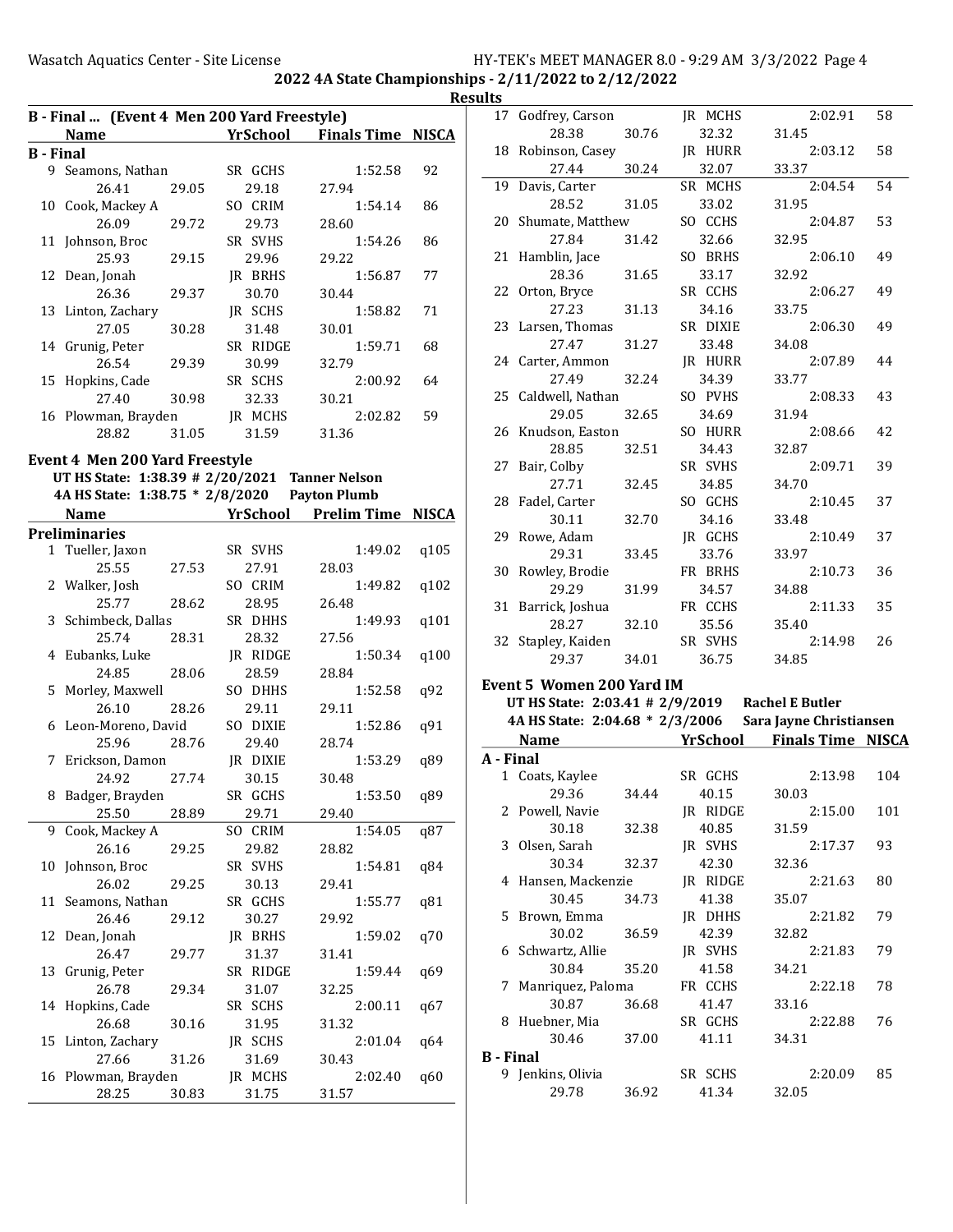|    | B - Final  (Event 5 Women 200 Yard IM)<br><b>Name</b> |       | <b>YrSchool</b> | <b>Finals Time NISCA</b>                                                                                   |      |
|----|-------------------------------------------------------|-------|-----------------|------------------------------------------------------------------------------------------------------------|------|
|    |                                                       |       |                 |                                                                                                            |      |
|    | 10 Bindrup, Kyah                                      |       | FR MCHS         | 2:24.69                                                                                                    | 71   |
|    | 31.16                                                 | 34.74 | 44.26           | 34.53                                                                                                      |      |
| 11 | Selinger, Sydney                                      |       | JR CCHS         | 2:28.91                                                                                                    | 59   |
|    | 29.97                                                 | 37.40 | 46.12           | 35.42                                                                                                      |      |
| 12 | Mickelsen, Morgan                                     |       | SR BRHS         | 2:29.90                                                                                                    | 56   |
|    | 31.57                                                 | 35.33 | 46.88           | 36.12                                                                                                      |      |
|    | 13 Nielsen, Mia                                       |       | SO CRIM         | 2:30.73                                                                                                    | 54   |
|    | 32.83                                                 | 37.13 | 46.25           | 34.52                                                                                                      |      |
|    | 14 Bingham, Taitem                                    |       | SR PVHS         | 2:30.91                                                                                                    | 53   |
|    | 33.45                                                 | 37.04 | 45.08           | 35.34                                                                                                      |      |
|    | 15 Hyer, Shannon                                      |       | JR BRHS         | 2:31.52                                                                                                    | 52   |
|    | 30.27                                                 | 40.91 | 45.00           | 35.34                                                                                                      |      |
|    | 16 Cox, Abigail                                       |       | FR DHHS         | 2:32.98                                                                                                    | 48   |
|    | 32.34                                                 | 40.53 | 44.04           | 36.07                                                                                                      |      |
|    | Event 5 Women 200 Yard IM                             |       |                 |                                                                                                            |      |
|    |                                                       |       |                 |                                                                                                            |      |
|    |                                                       |       |                 | UT HS State: 2:03.41 # 2/9/2019 Rachel E Butler<br>4A HS State: 2:04.68 * 2/3/2006 Sara Jayne Christiansen |      |
|    | <b>Name</b>                                           |       |                 | <b>YrSchool</b> Prelim Time NISCA                                                                          |      |
|    | <b>Preliminaries</b>                                  |       |                 |                                                                                                            |      |
|    | 1 Coats, Kaylee                                       |       | SR GCHS         | 2:15.17                                                                                                    | q100 |
|    | 29.18                                                 | 34.25 | 41.01           | 30.73                                                                                                      |      |
|    | 2 Powell, Navie                                       |       | JR RIDGE        | 2:15.19                                                                                                    | q100 |
|    | 29.94                                                 | 33.60 | 40.74           | 30.91                                                                                                      |      |
|    | 3 Olsen, Sarah                                        |       | IR SVHS         | 2:16.30                                                                                                    | q97  |
|    | 29.41                                                 | 33.46 | 41.53           | 31.90                                                                                                      |      |
|    | 4 Huebner, Mia                                        |       | SR GCHS         | 2:20.91                                                                                                    | q82  |
|    | 30.40                                                 | 35.56 | 40.47           | 34.48                                                                                                      |      |
|    | 5 Brown, Emma                                         |       | JR DHHS         | 2:21.13                                                                                                    | q81  |
|    | 29.51                                                 | 36.53 | 41.49           | 33.60                                                                                                      |      |
| 6  | Hansen, Mackenzie                                     |       | JR RIDGE        | 2:21.33                                                                                                    | q81  |
|    | 31.38                                                 | 35.06 | 41.35           | 33.54                                                                                                      |      |
|    | 7 Schwartz, Allie                                     |       | JR SVHS         | 2:21.50                                                                                                    | q80  |
|    | 31.17                                                 | 34.68 | 41.40           | 34.25                                                                                                      |      |
| 8  | Manriquez, Paloma                                     |       | FR CCHS         | 2:22.36                                                                                                    | q78  |
|    | 30.81                                                 | 36.27 | 41.88           | 33.40                                                                                                      |      |
|    | 9 Jenkins, Olivia                                     |       | SR SCHS         | 2:22.78                                                                                                    | q76  |
|    | 30.22                                                 | 36.62 | 41.91           | 34.03                                                                                                      |      |
| 10 | Bindrup, Kyah                                         |       | FR MCHS         | 2:22.87                                                                                                    | q76  |
|    | 31.54                                                 | 35.12 | 43.06           | 33.15                                                                                                      |      |
| 11 | Hyer, Shannon                                         |       | JR BRHS         | 2:26.08                                                                                                    | q67  |
|    | 29.47                                                 | 38.65 | 44.01           | 33.95                                                                                                      |      |
| 12 | Mickelsen, Morgan                                     |       | SR BRHS         | 2:28.94                                                                                                    | q59  |
|    | 31.01                                                 | 37.20 | 45.09           | 35.64                                                                                                      |      |
| 13 | Bingham, Taitem                                       |       | SR PVHS         | 2:28.97                                                                                                    | q59  |
|    | 33.92                                                 | 37.04 | 43.57           | 34.44                                                                                                      |      |
|    | 14 Selinger, Sydney                                   |       | JR CCHS         | 2:29.73                                                                                                    |      |
|    | 30.78                                                 | 37.31 | 45.70           | 35.94                                                                                                      | q57  |
| 15 | Cox, Abigail                                          |       | FR DHHS         | 2:30.76                                                                                                    | q54  |
|    | 30.84                                                 | 39.25 | 43.46           | 37.21                                                                                                      |      |
|    |                                                       |       |                 |                                                                                                            |      |
| 16 | Nielsen, Mia                                          |       | SO CRIM         | 2:30.87                                                                                                    | q54  |
|    | 33.44                                                 | 37.13 | 45.67           | 34.63                                                                                                      | 52   |
| 17 | Sorensen, Ellie                                       |       | JR RIDGE        | 2:31.31                                                                                                    |      |
|    | 33.04                                                 | 36.40 | 45.76           | 36.11                                                                                                      |      |
|    |                                                       |       |                 |                                                                                                            |      |

| Results          |                                             |       |                  |                                   |              |
|------------------|---------------------------------------------|-------|------------------|-----------------------------------|--------------|
|                  | 18 Nielsen, Abbie<br>34.40                  | 38.98 | JR MCHS<br>44.56 | 2:32.97<br>35.03                  | 48           |
|                  | 19 Nye, Adalyn                              |       | FR SVHS          | 2:33.13                           | 48           |
|                  | 32.49                                       | 38.31 | 46.97            | 35.36                             |              |
|                  | 20 Jorgensen, Ashlyn                        |       | SO SVHS          | 2:33.25                           | 47           |
|                  | 34.10                                       | 37.59 | 44.97            | 36.59                             |              |
|                  | 21 Joeckel, Leah                            |       | SR GCHS          | 2:35.45                           | 42           |
|                  | 30.92                                       | 39.04 | 49.39            | 36.10                             |              |
|                  | 22 Christensen, Kennedy                     |       | SR RIDGE         | 2:35.47                           | 42           |
|                  | 34.41                                       | 40.21 | 45.50            | 35.35                             |              |
|                  | 23 Bradley, Abigail                         |       | SR DHHS          | 2:35.60                           | 41           |
|                  | 32.12                                       | 38.90 | 44.76            | 39.82                             |              |
|                  | 24 Lefevre, Maryn                           |       | FR CRIM          | 2:35.96                           | 40           |
|                  | 35.30                                       | 38.48 | 48.01            | 34.17                             |              |
|                  | 25 Andelin, Lucy                            |       | SR DHHS          | 2:35.97                           | 40           |
|                  | 33.53                                       | 42.34 | 43.56            | 36.54                             |              |
|                  | 26 Peterson, Molly                          |       | FR LHS           | 2:38.63                           | 34           |
|                  | 33.30                                       | 39.50 | 48.43            | 37.40                             |              |
|                  | 27 Fryer, Beza                              |       | FR GCHS          | 2:44.62                           | 20           |
|                  | 36.60                                       | 39.90 | 52.17            | 35.95                             |              |
|                  | 28 Dunn, Liz                                |       | JR SCHS          | 2:45.54                           | 18           |
|                  | 35.97                                       | 42.75 | 48.31            | 38.51                             |              |
|                  | 29 Bassett, Hailey                          |       | SO MCHS          | 2:49.95                           | 8            |
|                  | 36.90                                       | 44.26 | 48.96            | 39.83                             |              |
|                  | 30 Gray, Emma                               |       | FR CCHS          | 2:52.95                           | 2            |
|                  | 36.11                                       | 43.86 | 54.29            | 38.69                             |              |
|                  |                                             |       | SR PVHS          | 2:53.56                           | $\mathbf{1}$ |
|                  |                                             |       |                  |                                   |              |
|                  | 31 Edwards, Lindsay                         |       |                  |                                   |              |
|                  | 34.55                                       | 43.41 | 52.22            | 43.38                             |              |
|                  | 32 Pemberton, Ava                           | 42.02 | JR HURR          | 2:54.51<br>42.55                  |              |
|                  | 35.91                                       |       | 54.03            |                                   |              |
|                  | Event 6 Men 200 Yard IM                     |       |                  |                                   |              |
|                  |                                             |       |                  |                                   |              |
|                  | 4A HS State: 1:51.74 * 2/6/2009 Jake Taylor |       |                  |                                   |              |
|                  | Name                                        |       |                  | <b>YrSchool</b> Finals Time NISCA |              |
| A - Final        |                                             |       |                  |                                   |              |
|                  | 1 DuBose, Jackson                           |       | SR SVHS          | 1:57.72                           | 118          |
|                  | 25.15                                       | 30.00 | 33.30            | 29.27                             |              |
|                  | 2 Eggers, Troy                              |       | JR DHHS          | 2:00.50                           | 109          |
|                  | 27.45                                       | 30.98 | 33.39            | 28.68                             |              |
|                  | 3 Dodds, Tanner                             |       | JR CCHS          | 2:06.72                           | 88           |
|                  | 27.00                                       | 30.86 | 39.30            | 29.56                             |              |
|                  | 4 Krans, Ashten                             |       | SO CCHS          | 2:07.14                           | 87           |
|                  | 27.47                                       | 32.43 | 36.62            | 30.62                             |              |
|                  | 5 Jarrett, Brayden                          |       | JR MCHS          | 2:07.75                           | 85           |
|                  | 28.14                                       | 29.98 | 38.69            | 30.94                             |              |
|                  | 6 Gibbons, Peter                            |       | SO SVHS          | 2:10.42                           | 77           |
|                  | 27.17                                       | 32.83 | 39.61            | 30.81                             |              |
|                  | 7 Miggin, Josh                              |       | JR GCHS          | 2:11.35                           | 74           |
|                  | 27.76                                       | 32.49 | 40.01            | 31.09                             |              |
|                  | 8 Dayton, Sam                               |       | SR RIDGE         | 2:11.62                           | 73           |
|                  | 28.19                                       | 30.47 | 41.61            | 31.35                             |              |
| <b>B</b> - Final |                                             |       |                  |                                   |              |
|                  | 9 Hall, Derek K                             |       | SO CRIM          | 2:11.52                           | 73           |
|                  | 26.93                                       | 33.37 | 42.05            | 29.17                             |              |
|                  | 10 Iverson, Hunter                          |       | FR DHHS          | 2:11.54                           | 73           |
|                  | 28.70                                       | 37.04 | 35.36            | 30.44                             |              |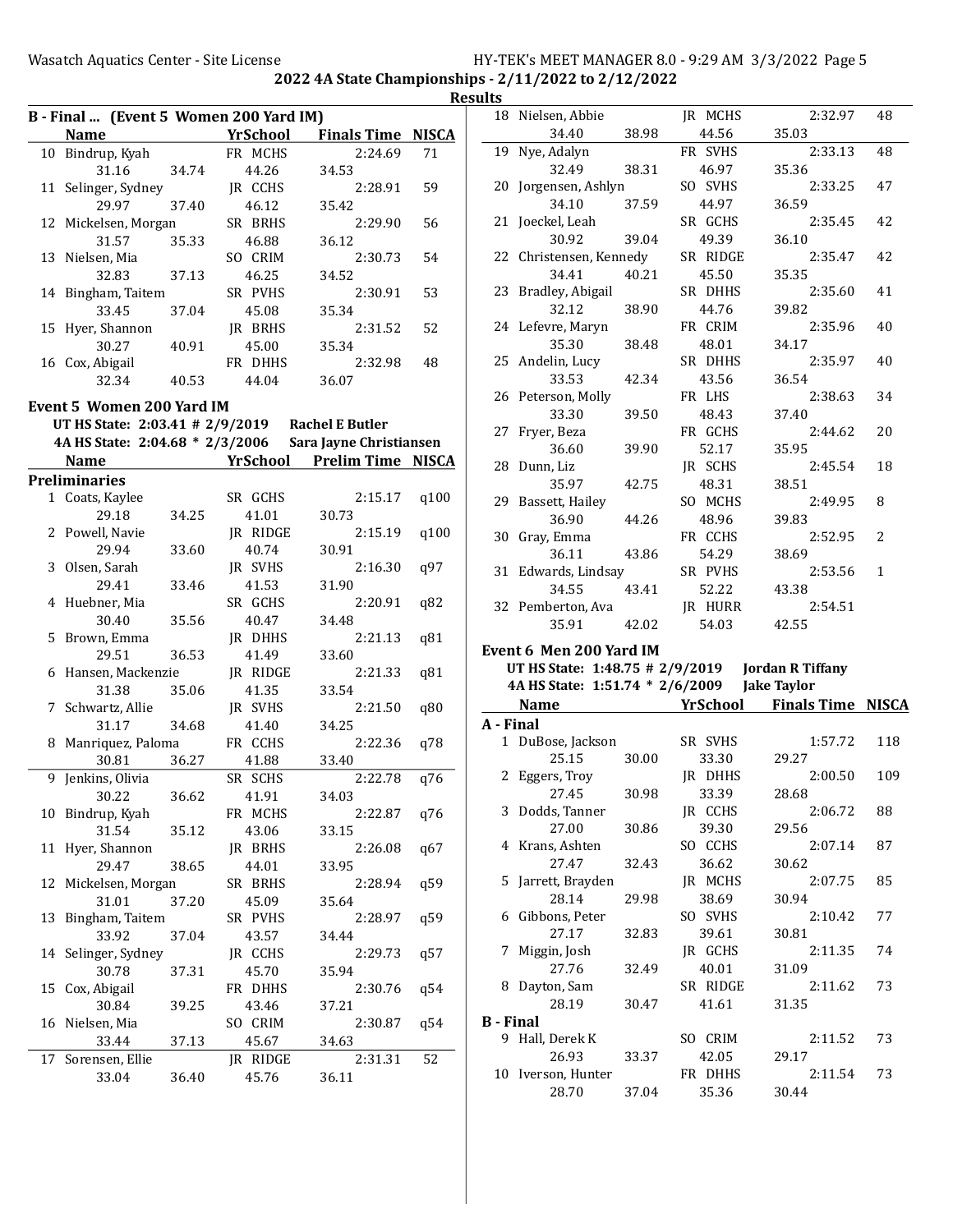|    |                                                      |       |          |                            |      | <b>Results</b> |
|----|------------------------------------------------------|-------|----------|----------------------------|------|----------------|
|    | B - Final  (Event 6 Men 200 Yard IM)                 |       |          |                            |      | 1 <sup>′</sup> |
|    | Name                                                 |       | YrSchool | <b>Finals Time NISCA</b>   |      |                |
|    | 11 Simmerman, Caleb                                  |       | SR CCHS  | 2:12.86                    | 69   | $\overline{2}$ |
|    | 26.53 30.72                                          |       | 42.37    | 33.24                      |      |                |
|    | 12 Bethers, Kade                                     |       | JR DHHS  | 2:12.87                    | 69   | 2 <sup>1</sup> |
|    | 26.14                                                | 32.98 | 41.98    | 31.77                      |      |                |
|    | 13 Schimbeck, Korbin                                 |       | SO DHHS  | 2:12.94                    | 69   | 2:             |
|    | 28.86                                                | 32.47 | 40.72    | 30.89                      |      |                |
|    | 14 Jensen, Josh                                      |       | SR GCHS  | 2:16.07                    | 60   | 2:             |
|    | 27.47                                                | 34.18 | 40.10    | 34.32                      |      |                |
|    | 15 Seamons, Tyler                                    |       | JR GCHS  | 2:16.57                    | 59   | 2 <sup>4</sup> |
|    | 28.76                                                | 35.20 | 41.02    | 31.59                      |      |                |
|    | 16 Haws, Ben A                                       |       | SR CRIM  | 2:19.25                    | 52   | 2!             |
|    | 30.00                                                | 37.80 | 38.41    | 33.04                      |      |                |
|    |                                                      |       |          |                            |      | 2 <sub>0</sub> |
|    | Event 6 Men 200 Yard IM                              |       |          |                            |      |                |
|    |                                                      |       |          |                            |      | $2^{\circ}$    |
|    | 4A HS State: 1:51.74 * 2/6/2009 Jake Taylor          |       |          |                            |      |                |
|    | <b>Name</b><br><u> 1980 - Jan Barbara III, martx</u> |       |          | YrSchool Prelim Time NISCA |      | 2 <sub>8</sub> |
|    | <b>Preliminaries</b>                                 |       |          |                            |      |                |
|    | 1 DuBose, Jackson                                    |       | SR SVHS  | 1:58.59                    | q115 | 2 <sup>0</sup> |
|    | 25.19                                                | 30.39 | 34.02    | 28.99                      |      |                |
|    | 2 Eggers, Troy                                       |       | JR DHHS  | 2:00.99                    | q107 | 3 <sub>0</sub> |
|    | 27.17                                                | 32.01 | 33.49    | 28.32                      |      |                |
|    | 3 Jarrett, Brayden                                   |       | JR MCHS  | 2:06.56                    | q88  | 3 <sup>2</sup> |
|    | 27.62                                                | 30.21 | 38.19    | 30.54                      |      |                |
|    | 4 Dodds, Tanner                                      |       | JR CCHS  | 2:07.42                    | q86  |                |
|    | 26.43                                                | 30.34 | 40.28    | 30.37                      |      | Eve            |
|    | 5 Krans, Ashten                                      |       | SO CCHS  | 2:07.90                    | q84  |                |
|    | 27.74                                                | 32.48 | 36.05    | 31.63                      |      |                |
|    | 6 Dayton, Sam                                        |       | SR RIDGE | 2:08.86                    | q81  |                |
|    | 28.16                                                | 30.36 | 39.96    | 30.38                      |      | $A -$          |
|    | 7 Miggin, Josh                                       |       | JR GCHS  | 2:11.30                    | q74  |                |
|    | 27.69                                                | 32.33 | 39.45    | 31.83                      |      |                |
|    | 8 Gibbons, Peter                                     |       | SO SVHS  | 2:11.64                    | q73  |                |
|    | 27.44                                                | 32.59 | 41.10    | 30.51                      |      |                |
|    | 9 Hall, Derek K                                      |       | SO CRIM  | 2:12.52                    | q70  |                |
|    | 26.78                                                | 32.87 | 42.15    | 30.72                      |      |                |
|    | 10 Iverson, Hunter                                   |       | FR DHHS  | 2:12.90                    | q69  |                |
|    | 28.40                                                | 37.18 | 36.11    | 31.21                      |      |                |
|    | 11 Simmerman, Caleb                                  |       | SR CCHS  | 2:13.06                    | q69  | <b>B</b> -     |
|    | 26.68                                                | 33.01 | 38.89    | 34.48                      |      |                |
|    | 12 Seamons, Tyler                                    |       | JR GCHS  | 2:13.07                    | q69  | 1              |
|    | 29.06                                                | 34.66 | 39.17    | 30.18                      |      | 1              |
| 13 | Haws, Ben A                                          |       | SR CRIM  | 2:13.18                    | q69  | 1              |
|    | 29.38                                                | 36.02 | 37.04    | 30.74                      |      | 1:             |
|    | 14 Bethers, Kade                                     |       | JR DHHS  | 2:13.46                    | q68  | 1,             |
|    | 25.84                                                | 32.23 | 43.21    | 32.18                      |      | 1!             |
| 15 | Jensen, Josh                                         |       | SR GCHS  | 2:13.78                    | q67  | 1              |
|    | 27.21                                                | 34.23 | 39.11    | 33.23                      |      |                |
|    | 16 Schimbeck, Korbin                                 |       | SO DHHS  | 2:14.67                    | q64  | Eve            |
|    | 29.05                                                | 33.35 | 40.91    | 31.36                      |      |                |
| 17 | Kowallis, Kael                                       |       | SR BRHS  | 2:14.80                    | 64   |                |
|    | 27.63                                                | 35.48 | 39.33    | 32.36                      |      |                |
|    | 18 Murray, Dagan                                     |       | SR CCHS  | 2:14.81                    | 64   | Pre            |
|    | 27.30                                                | 37.38 | 36.98    | 33.15                      |      |                |
|    |                                                      |       |          |                            |      |                |

| սււა             |                                                                  |                    |     |                 |                                   |            |  |  |  |
|------------------|------------------------------------------------------------------|--------------------|-----|-----------------|-----------------------------------|------------|--|--|--|
|                  | 19 Anderson, Carter                                              |                    |     | SR RIDGE        | 2:15.73                           | 61         |  |  |  |
|                  | 29.96                                                            | 35.27              |     | 38.33           | 32.17                             |            |  |  |  |
| 20               | Duce, Colton                                                     |                    |     | SR SVHS         | 2:17.48                           | 57         |  |  |  |
|                  | 28.17                                                            | 34.51              |     | 41.42           | 33.38                             |            |  |  |  |
| 21               | Losee, Tanner                                                    |                    |     | SO SCHS         | 2:18.72                           | 53         |  |  |  |
|                  | 28.81                                                            | 36.19              |     | 40.61           | 33.11                             |            |  |  |  |
| 22               | McLaughlin, Jake                                                 |                    |     | SR LHS          | 2:18.94                           | 53         |  |  |  |
|                  | 30.61                                                            | 34.29              |     | 41.04           | 33.00                             |            |  |  |  |
|                  | 23 Scott, Brent                                                  |                    |     | JR RIDGE        | 2:20.32                           | 49         |  |  |  |
|                  | 28.05                                                            | 37.09              |     | 41.02           | 34.16                             |            |  |  |  |
|                  | 24 Kwant, Kaleb                                                  |                    |     | JR MCHS         | 2:23.69                           | 41         |  |  |  |
|                  | 29.77                                                            | 37.05              |     | 42.98           | 33.89                             |            |  |  |  |
|                  | 25 Kehoe, Chase M                                                |                    |     | SO CRIM         | 2:23.78                           | 40         |  |  |  |
|                  | 31.87                                                            | 39.21              |     | 38.63           | 34.07                             |            |  |  |  |
|                  | 26 Sowby, Jeffrey                                                |                    |     | SO MCHS         | 2:25.03                           | 37         |  |  |  |
|                  | 32.94                                                            | 36.36              |     | 44.54           | 31.19                             |            |  |  |  |
| 27               | Fadel, Carter                                                    |                    |     | SO GCHS         | 2:25.33                           | 37         |  |  |  |
|                  | 32.50                                                            | 37.75              |     | 43.26           | 31.82                             |            |  |  |  |
| 28               | Fraser, Tanner                                                   |                    |     | JR CRIM         | 2:27.01                           | 33         |  |  |  |
|                  | 27.67                                                            | 36.92              |     | 46.99           | 35.43                             |            |  |  |  |
| 29               | Ingleby, Peter                                                   |                    |     | SR BRHS         | 2:34.69                           | 16         |  |  |  |
|                  | 32.52                                                            | 43.20              |     | 44.62           | 34.35                             |            |  |  |  |
| 30               | Jepsen, Ethan                                                    |                    |     | JR HURR         | 2:34.84                           | 15         |  |  |  |
|                  | 31.46                                                            | 40.99              |     | 46.59           | 35.80                             |            |  |  |  |
| 31               | Esplin, Ashton                                                   |                    |     | JR BRHS         | 2:58.90                           |            |  |  |  |
|                  | 38.88                                                            | 43.44              |     | 54.76           | 41.82                             |            |  |  |  |
|                  |                                                                  |                    |     |                 |                                   |            |  |  |  |
|                  | <b>Event 7 Women 50 Yard Freestyle</b>                           |                    |     |                 |                                   |            |  |  |  |
|                  | $23.25$ # 2/11/2005<br>UT HS State:<br>J. Fredsall / S. Watchorn |                    |     |                 |                                   |            |  |  |  |
|                  |                                                                  |                    |     |                 |                                   |            |  |  |  |
|                  | <b>4A HS State:</b>                                              | $23.74 * 2/8/2013$ |     |                 | <b>Hailey Pabst</b>               |            |  |  |  |
|                  | Name                                                             |                    |     |                 | <b>YrSchool</b> Finals Time NISCA |            |  |  |  |
| A - Final        |                                                                  |                    |     |                 |                                   |            |  |  |  |
|                  | 1 Eubanks, Carly                                                 |                    |     | SR RIDGE        | 24.91                             | 116        |  |  |  |
|                  | 2 Edwards, Hannah                                                |                    |     | SR CCHS         | 25.85                             | 100        |  |  |  |
|                  | *3 Messinger, Kensley K                                          |                    |     | JR CRIM         | 26.31                             | 93         |  |  |  |
|                  | *3 Weiland, Kara                                                 |                    |     | SR CRIM         | 26.31                             | 93         |  |  |  |
|                  | 5 Corry, Rylie                                                   |                    |     | SO GCHS         | 26.38                             | 92         |  |  |  |
|                  | 6 Moses, Natalie                                                 |                    |     | JR CCHS         | 27.05                             | 81         |  |  |  |
|                  | 7 Stratton, Abigail                                              |                    |     | SR CCHS         | 27.23                             | 79         |  |  |  |
|                  | 8 Ugray, Zsofi                                                   |                    |     | SR LHS          | 27.56                             | 74         |  |  |  |
| <b>B</b> - Final |                                                                  |                    |     |                 |                                   |            |  |  |  |
|                  | 9 Zhang, Christina                                               |                    |     | SO GCHS         | 27.00                             | 82         |  |  |  |
|                  | 10 Küster, Sophie                                                |                    | FR  | <b>SVHS</b>     | 27.14                             | 80         |  |  |  |
|                  | 11 Perry, Peyton                                                 |                    |     | FR CRIM         | 27.21                             | 79         |  |  |  |
|                  | 12 Rice-Warren, Ellia                                            |                    |     | SO LHS          | 27.55                             | 74         |  |  |  |
|                  | 13 Daley, Adrina T                                               |                    |     | SR CRIM         | 27.66                             | 73         |  |  |  |
|                  | 14 Jones, Addy                                                   |                    |     | FR RIDGE        | 27.68                             | 72         |  |  |  |
| 15               | Payne, Jadyn                                                     |                    | SO. | <b>CCHS</b>     | 28.19                             | 65         |  |  |  |
| 16               | Jones, Abigail                                                   |                    | FR  | DHHS            | 28.21                             | 65         |  |  |  |
|                  |                                                                  |                    |     |                 |                                   |            |  |  |  |
|                  | <b>Event 7 Women 50 Yard Freestyle</b>                           |                    |     |                 |                                   |            |  |  |  |
|                  | UT HS State:                                                     | 23.25 # 2/11/2005  |     |                 | J. Fredsall / S. Watchorn         |            |  |  |  |
|                  | 4A HS State:                                                     | 23.74 * 2/8/2013   |     |                 | <b>Hailey Pabst</b>               |            |  |  |  |
|                  | Name                                                             |                    |     | <b>YrSchool</b> | <b>Prelim Time NISCA</b>          |            |  |  |  |
|                  | <b>Preliminaries</b>                                             |                    |     |                 |                                   |            |  |  |  |
|                  | 1 Eubanks, Carly                                                 |                    |     | SR RIDGE        | 24.85                             | q117       |  |  |  |
| 2<br>3           | Edwards, Hannah<br>Messinger, Kensley K                          |                    | SR  | CCHS<br>JR CRIM | 26.04<br>26.35                    | q97<br>q92 |  |  |  |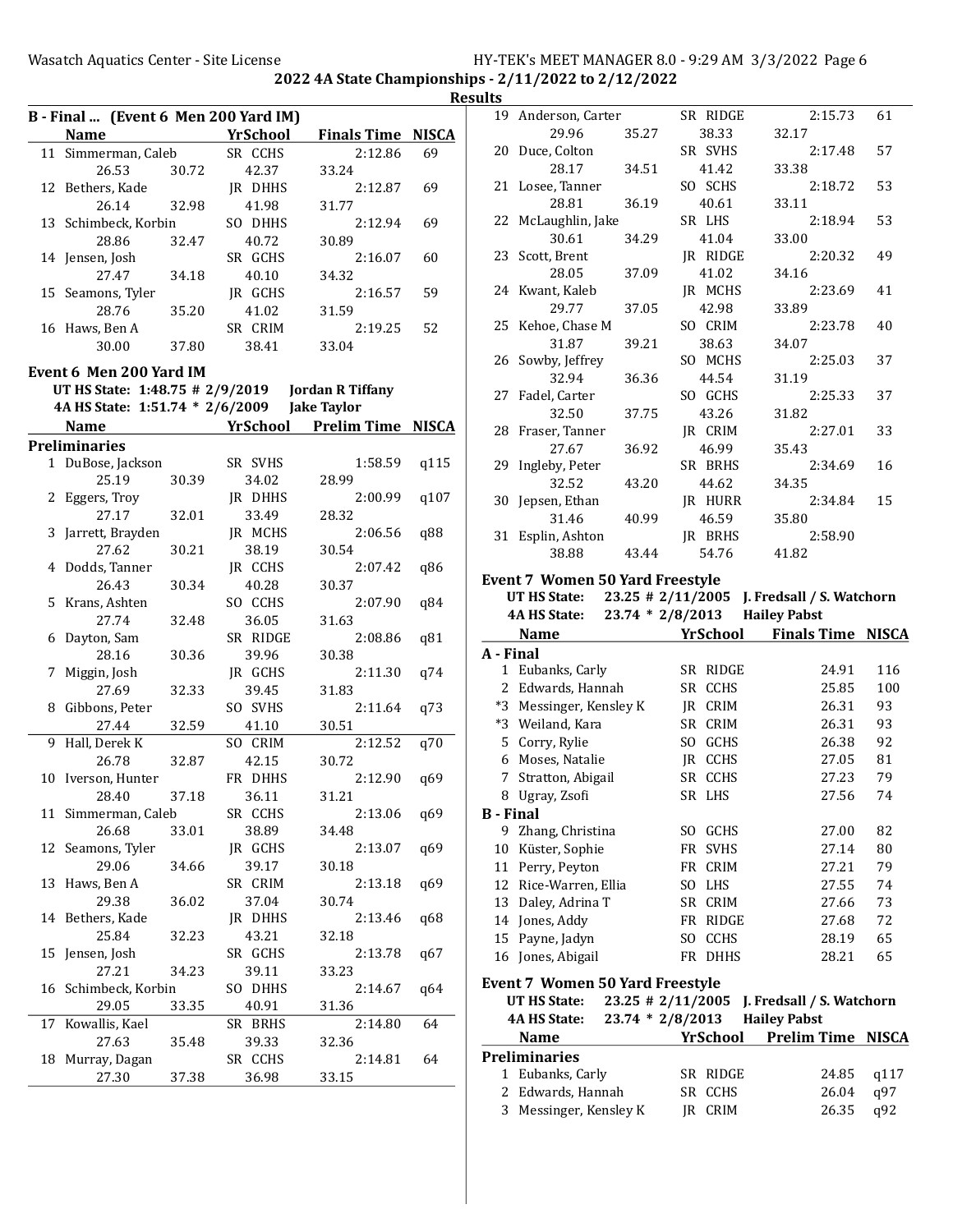|           | Preliminaries  (Event 7 Women 50 Yard Freestyle) |                |              |                    |              |
|-----------|--------------------------------------------------|----------------|--------------|--------------------|--------------|
|           | <b>Name</b>                                      |                | YrSchool     | <b>Prelim Time</b> | <b>NISCA</b> |
| 4         | Weiland, Kara                                    |                | SR CRIM      | 26.40              | q91          |
| 5         | Moses, Natalie                                   | JR             | CCHS         | 26.77              | q86          |
| 6         | Stratton, Abigail                                | <b>SR</b>      | <b>CCHS</b>  | 26.94              | q83          |
| 7         | Corry, Rylie                                     | S <sub>O</sub> | GCHS         | 26.99              | q82          |
| 8         | Ugray, Zsofi                                     |                | SR LHS       | 27.00              | q82          |
| 9         | Zhang, Christina                                 |                | SO GCHS      | 27.12              | q80          |
| 10        | Küster, Sophie                                   | FR             | <b>SVHS</b>  | 27.26              | q78          |
| 11        | Perry, Peyton                                    | FR             | <b>CRIM</b>  | 27.30              | q78          |
| 12        | Payne, Jadyn                                     |                | SO CCHS      | 27.41              | q76          |
| 13        | Jones, Addy                                      | FR             | <b>RIDGE</b> | 27.42              | q76          |
| 14        | Rice-Warren, Ellia                               | SO.            | LHS          | 27.43              | q76          |
| 15        | Daley, Adrina T                                  |                | SR CRIM      | 27.45              | q76          |
| 16        | Jones, Abigail                                   |                | FR DHHS      | 27.65              | q73          |
| 17        | Smith, Helen                                     |                | SR DHHS      | 27.76              | 71           |
| 18        | Gayford, Ellie                                   | S <sub>O</sub> | <b>DHHS</b>  | 27.81              | 71           |
| 19        | Mackey, Alea                                     |                | FR DIXIE     | 27.88              | 70           |
| 20        | Gardner, Kambry                                  | <b>SR</b>      | <b>BRHS</b>  | 28.01              | 68           |
| 21        | Sullivan, Hailey                                 | S <sub>O</sub> | <b>SCHS</b>  | 28.04              | 67           |
| 22        | Wilson, Greta                                    | JR             | <b>DIXIE</b> | 28.10              | 66           |
| 23        | Skeen, Saida                                     | SO.            | <b>DHHS</b>  | 28.18              | 65           |
| 24        | Greer, Brinley                                   |                | SO DIXIE     | 28.19              | 65           |
| 25        | Twiggs, Taylee                                   |                | SO PVHS      | 28.26              | 64           |
| 26        | Apadale, Ava                                     |                | FR MCHS      | 28.31              | 64           |
| 27        | Meyerson, Ashlin                                 | IR             | <b>SVHS</b>  | 28.42              | 62           |
| 28        | Goodrich, Makena                                 | SO.            | GCHS         | 28.50              | 61           |
| 29        | Johnson, Elise                                   | SR             | RIDGE        | 28.65              | 59           |
| 30        | Schulz, Adrianne                                 | S <sub>O</sub> | <b>RIDGE</b> | 28.85              | 56           |
| 31        | Watkins, Ellise                                  | <b>SR</b>      | <b>LHS</b>   | 28.86              | 56           |
| 32        | Doud, Jane                                       | JR             | <b>PVHS</b>  | 28.89              | 56           |
| 33        | Walters, Brooke                                  | <b>SR</b>      | <b>SVHS</b>  | 29.18              | 52           |
|           | Event 8 Men 50 Yard Freestyle                    |                |              |                    |              |
|           | $20.60$ # 2/8/1997<br><b>UT HS State:</b>        |                |              | <b>Billy Betz</b>  |              |
|           | $20.60 * 2/8/1997$<br>4A HS State:               |                |              | <b>Billy Betz</b>  |              |
|           | <b>Name</b>                                      |                | YrSchool     | <b>Finals Time</b> | <b>NISCA</b> |
| A - Final |                                                  |                |              |                    |              |
| 1         | Dustin, Cole                                     |                | SR RIDGE     | 22.12              | 118          |
| 2         | Farnsworth, Tyson                                | SR             | GCHS         | 22.25              | 116          |
| 3         | Plumb, Bronson                                   | S <sub>O</sub> | CRIM         | 22.72              | 108          |
| 4         | Allred, Jack                                     | SR             | <b>SCHS</b>  | 22.96              | 104          |
| 5         | Bunn, Kevin                                      | SR             | <b>HURR</b>  | 23.00              | 103          |
| 6         | Challis, Fox                                     | JR             | CRIM         | 23.42              | 96           |
| 7         | Carroll, Dax                                     | SR             | CRIM         | 23.47              | 95           |
| 8         | Marshall, Kelton                                 | SR             | <b>BRHS</b>  | 23.61              | 93           |
| B - Final |                                                  |                |              |                    |              |
| 9         | Douglas, Chance                                  | SO.            | CRIM         | 23.62              | 93           |
| 10        | Frandsen, Porter                                 | SR             | RIDGE        | 23.68              | 92           |
| 11        | Reed, Blake                                      | FR             | <b>SVHS</b>  | 23.78              | 91           |
| 12        | Shumate, Jacob                                   | SR             | <b>CCHS</b>  | 23.94              | 88           |
| 13        | Sagers, Andrew                                   | JR             | <b>CCHS</b>  | 24.20              | 84           |
| 14        | Jensen, Dallin                                   | SR             | RIDGE        | 24.29              | 83           |
| 15        | Murray, Tylan                                    | JR             | <b>CCHS</b>  | 24.58              | 79           |
| 16        | Cook, Emery                                      | JR             | CCHS         | 24.59              | 78           |

|             | <b>Event 8 Men 50 Yard Freestyle</b>    |                             |      |                 |                   |                                   |              |
|-------------|-----------------------------------------|-----------------------------|------|-----------------|-------------------|-----------------------------------|--------------|
|             | <b>UT HS State:</b>                     | $20.60$ # 2/8/1997          |      |                 | <b>Billy Betz</b> |                                   |              |
|             | 4A HS State:                            | $20.60 * 2/8/1997$          |      |                 | <b>Billy Betz</b> |                                   |              |
|             | Name                                    |                             |      | <b>YrSchool</b> |                   | <b>Prelim Time</b>                | <b>NISCA</b> |
|             | <b>Preliminaries</b>                    |                             |      |                 |                   |                                   |              |
|             | 1 Farnsworth, Tyson                     |                             |      | SR GCHS         |                   | 22.13                             | q118         |
| 2           | Dustin, Cole                            |                             | SR   | RIDGE           |                   | 22.29                             | q115         |
|             | 3 Plumb, Bronson                        |                             | SO.  | <b>CRIM</b>     |                   | 22.77                             | q107         |
|             | 4 Allred, Jack                          |                             |      | SR SCHS         |                   | 22.85                             | q106         |
|             | 5 Bunn, Kevin                           |                             |      | SR HURR         |                   | 23.11                             | q101         |
|             | 6 Challis, Fox                          |                             |      | IR CRIM         |                   | 23.17                             | q100         |
| $7^{\circ}$ | Carroll, Dax                            |                             |      | SR CRIM         |                   | 23.46                             | q96          |
|             | 8 Marshall, Kelton                      |                             |      | SR BRHS         |                   | 23.51                             | q95          |
| 9           | Shumate, Jacob                          |                             |      | SR CCHS         |                   | J23.51                            | q95          |
| 10          | Sagers, Andrew                          |                             |      | <b>JR CCHS</b>  |                   | 23.74                             | q91          |
| 11          | Murray, Tylan                           |                             |      | JR CCHS         |                   | 23.81                             | q90          |
|             | *12 Jensen, Dallin                      |                             |      | SR RIDGE        |                   | 23.84                             | q90          |
| $*12$       | Douglas, Chance                         |                             | SO.  | <b>CRIM</b>     |                   | 23.84                             | q90          |
|             | *12 Reed, Blake                         |                             |      | FR SVHS         |                   | 23.84                             | q90          |
| $*12$       | Frandsen, Porter                        |                             | SR   | RIDGE           |                   | 23.84                             | q90          |
| 16          | Cook, Emery                             |                             | JR.  | <b>CCHS</b>     |                   | 23.91                             | q89          |
| 17          | Koch, Cole                              |                             | SR   | <b>SCHS</b>     |                   | 23.92                             | 88           |
| 18          | Tenny, Andrew                           |                             | JR.  | <b>RIDGE</b>    |                   | 24.02                             | 87           |
| 19          | Page, Makoa                             |                             | FR   | <b>SCHS</b>     |                   | 24.59                             | 78           |
| 20          | Larson, Logan                           |                             | IR   | DHHS            |                   | 24.94                             | 73           |
| 21          | Godfrey, Andrew                         |                             | SO.  | <b>SVHS</b>     |                   | 24.98                             | 73           |
|             | 22 Porter, Jordan                       |                             |      | SO DHHS         |                   | 25.07                             | 72           |
| 23          | Hyer, Jaden                             |                             |      | SO BRHS         |                   | 25.28                             | 69           |
|             | 24 Langi, Sione                         |                             |      | <b>IR DHHS</b>  |                   | 25.33                             | 68           |
|             | 25 Ghica, Gary                          |                             |      | JR PVHS         |                   | 25.37                             | 67           |
| 26          | Gibbs, Keeghan                          |                             |      | SR BRHS         |                   | 25.69                             | 63           |
| 27          | Spafford, Zander                        |                             |      | JR SCHS         |                   | 25.72                             | 63           |
| 28          | Gardner, Tyrus                          |                             | SO - | MCHS            |                   | 25.79                             | 62           |
| 29          | Dunke, Leon                             |                             |      | SR SVHS         |                   | 25.96                             | 60           |
| 30          | Conley, Tate                            |                             | SO.  | <b>SVHS</b>     |                   | 26.69                             | 50           |
| 31          | O'Donnell, Ryan                         |                             | SR   | LHS             |                   | 26.75                             | 50           |
| 32          | Selman, Ben                             |                             |      | SR GCHS         |                   | 26.96                             | 47           |
|             |                                         |                             |      |                 |                   |                                   |              |
|             | Event 8S Men 50 Yard Freestyle Swim-off |                             |      |                 |                   |                                   |              |
|             | <b>UT HS State:</b>                     | 20.60 # 2/8/1997 Billy Betz |      |                 |                   |                                   |              |
|             | <b>4A HS State:</b>                     | $20.60 * 2/8/1997$          |      |                 | <b>Billy Betz</b> |                                   |              |
|             | <b>Name</b>                             |                             |      |                 |                   | <b>YrSchool Finals Time NISCA</b> |              |
|             | - Swim-off                              |                             |      |                 |                   |                                   |              |
|             | 1 Marshall, Kelton                      |                             |      | SR BRHS         |                   | 23.29                             | 98           |
|             | 2 Shumate, Jacob                        |                             |      | SR CCHS         |                   | 24.00                             | 87           |
|             | <b>Event 9 Women 100 Yard Butterfly</b> |                             |      |                 |                   |                                   |              |
|             | UT HS State:                            |                             |      |                 |                   | 54.61 # 2/14/2014 Lillian F Moore |              |
|             | 4A HS State:                            |                             |      |                 |                   | 54.61 * 2/14/2014 Lillian F Moore |              |
|             | <b>Name</b>                             |                             |      | YrSchool        |                   | <b>Finals Time NISCA</b>          |              |
| A - Final   |                                         |                             |      |                 |                   |                                   |              |
|             | 1 Page, Afton                           |                             |      | SR SCHS         |                   | 1:01.52                           | 102          |
|             | 28.15                                   | 33.37                       |      |                 |                   |                                   |              |
|             | 2 Cook, Sarah                           |                             |      | FR RIDGE        |                   | 1:01.60                           | 101          |
|             | 28.43                                   | 33.17                       |      |                 |                   |                                   |              |
|             |                                         |                             |      |                 |                   |                                   |              |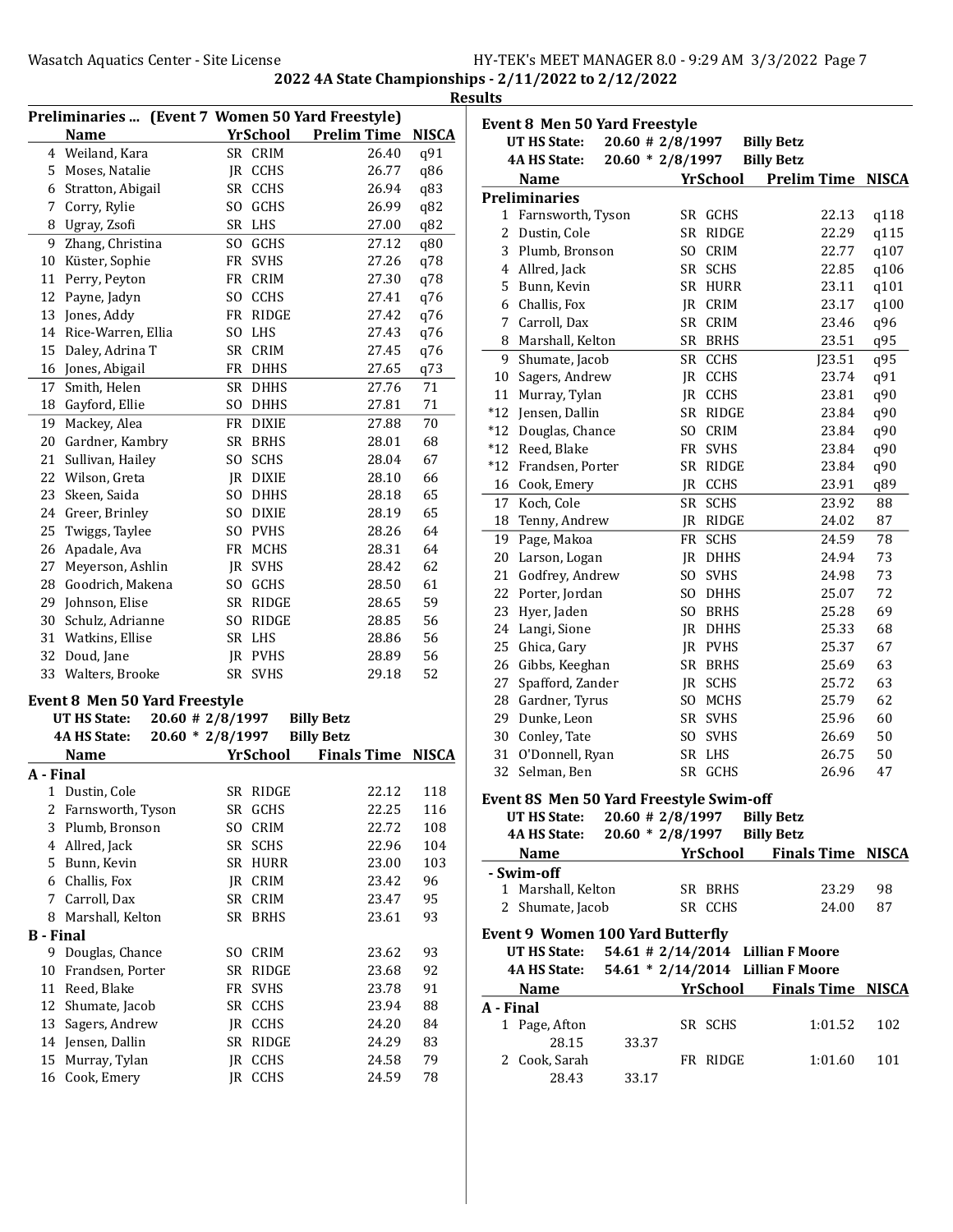|                  | A - Final  (Event 9 Women 100 Yard Butterfly)<br><b>Name</b> |       |     | <b>YrSchool</b> | <b>Finals Time</b>                | <b>NISCA</b> |
|------------------|--------------------------------------------------------------|-------|-----|-----------------|-----------------------------------|--------------|
|                  |                                                              |       |     |                 |                                   |              |
|                  | 3 Leonard, Malacha                                           |       |     | SO LHS          | 1:02.22                           | 98           |
|                  | 29.36                                                        | 32.86 |     |                 |                                   |              |
|                  | 4 Mecham, Jacey                                              |       |     | SR SVHS         | 1:02.70                           | 95           |
|                  | 29.45                                                        | 33.25 |     |                 |                                   |              |
| 5                | Hyer, Shannon                                                |       |     | JR BRHS         | 1:03.33                           | 91           |
|                  | 28.56                                                        | 34.77 |     |                 |                                   |              |
|                  | 6 Selinger, Sydney                                           |       |     | JR CCHS         | 1:04.14                           | 87           |
|                  | 29.44                                                        | 34.70 |     |                 |                                   |              |
| 7                | Corry, Rylie                                                 |       | SO. | GCHS            | 1:04.19                           | 87           |
|                  | 29.41                                                        | 34.78 |     |                 |                                   |              |
|                  | 8 Brown, Emma                                                |       |     | JR DHHS         | 1:04.38                           | 85           |
|                  | 29.81                                                        | 34.57 |     |                 |                                   |              |
| <b>B</b> - Final |                                                              |       |     |                 |                                   |              |
|                  | 9 Roberts, Ava                                               |       |     | SO RIDGE        | 1:06.50                           | 74           |
|                  | 29.90                                                        | 36.60 |     |                 |                                   |              |
| 10               | Alder, Jenna                                                 |       | SO. | RIDGE           | 1:06.55                           | 74           |
|                  | 30.72                                                        | 35.83 |     |                 |                                   |              |
|                  | 11 Joeckel, Leah                                             |       |     | SR GCHS         | 1:07.74                           | 68           |
|                  | 30.63                                                        | 37.11 |     |                 |                                   |              |
|                  | 12 Cox, Abigail                                              |       |     | FR DHHS         | 1:08.84                           | 63           |
|                  | 32.33                                                        | 36.51 |     |                 |                                   |              |
| 13               | Bradley, Abigail                                             |       |     | SR DHHS         | 1:11.27                           | 52           |
|                  | 31.34                                                        | 39.93 |     |                 |                                   |              |
| 14               | Zhang, Lia                                                   |       | SO. | MCHS            | 1:11.50                           | 50           |
|                  | 33.62                                                        | 37.88 |     |                 |                                   |              |
| 15               | Nye, Adalyn                                                  |       |     | FR SVHS         | 1:12.02                           | 48           |
|                  | 32.38<br>--- Greer, Brinley                                  | 39.64 |     | SO DIXIE        | DQ                                |              |
|                  | 32.72                                                        | 37.78 |     |                 |                                   |              |
|                  |                                                              |       |     |                 |                                   |              |
|                  | <b>Event 9 Women 100 Yard Butterfly</b>                      |       |     |                 |                                   |              |
|                  | UT HS State:                                                 |       |     |                 | 54.61 # 2/14/2014 Lillian F Moore |              |
|                  | 4A HS State:                                                 |       |     |                 | 54.61 * 2/14/2014 Lillian F Moore |              |
|                  | <b>Name</b>                                                  |       |     | <b>YrSchool</b> | <b>Prelim Time</b>                | <b>NISCA</b> |
|                  | <b>Preliminaries</b>                                         |       |     |                 |                                   |              |
|                  | 1 Cook, Sarah                                                |       |     | FR RIDGE        | 1:01.52                           | q102         |
|                  | 28.40                                                        | 33.12 |     |                 |                                   |              |
| 2                | Page, Afton                                                  |       |     | SR SCHS         | 1:01.83                           | q100         |
|                  | 28.37                                                        | 33.46 |     |                 |                                   |              |
| 3                | Leonard, Malacha                                             |       |     | SO LHS          | 1:02.49                           | q96          |
|                  | 29.25                                                        | 33.24 |     |                 |                                   |              |
| 4                | Mecham, Jacey                                                |       |     | SR SVHS         | 1:03.22                           | q92          |
|                  | 29.37                                                        | 33.85 |     |                 |                                   |              |
| 5                | Selinger, Sydney                                             |       |     | JR CCHS         | 1:03.30                           | q91          |
|                  | 29.33                                                        | 33.97 |     |                 |                                   |              |
| 6                | Brown, Emma<br>29.68                                         |       |     | JR DHHS         | 1:03.53                           | q90          |
|                  |                                                              | 33.85 |     |                 |                                   |              |
| 7                | Hyer, Shannon<br>29.03                                       | 34.68 | JR  | <b>BRHS</b>     | 1:03.71                           | q89          |
| 8                | Corry, Rylie                                                 |       | SO  | GCHS            | 1:05.32                           | q80          |
|                  | 29.50                                                        | 35.82 |     |                 |                                   |              |
| 9                | Roberts, Ava                                                 |       | SO. | RIDGE           | 1:06.04                           | q77          |
|                  | 30.35                                                        | 35.69 |     |                 |                                   |              |
| 10               | Alder, Jenna                                                 |       | SO. | RIDGE           | 1:06.31                           | q75          |
|                  | 30.41                                                        | 35.90 |     |                 |                                   |              |

| ults      |                                        |       |     |          |                                                 |              |
|-----------|----------------------------------------|-------|-----|----------|-------------------------------------------------|--------------|
|           | 11 Cox, Abigail                        |       |     | FR DHHS  | 1:06.62                                         | q74          |
|           | 31.28<br>12 Joeckel, Leah              | 35.34 |     | SR GCHS  | 1:07.91                                         | q67          |
|           | 30.79                                  | 37.12 |     |          |                                                 |              |
| 13        | Bradley, Abigail                       |       |     | SR DHHS  | 1:11.01                                         | q53          |
|           | 32.48<br>14 Zhang, Lia                 | 38.53 |     | SO MCHS  | 1:11.06                                         | q52          |
|           | 33.23                                  | 37.83 |     |          |                                                 |              |
|           | 15 Nye, Adalyn                         |       |     | FR SVHS  | 1:11.43                                         | q51          |
|           | 32.45                                  | 38.98 |     |          |                                                 |              |
|           | 16 Greer, Brinley<br>32.36             | 39.10 |     | SO DIXIE | 1:11.46                                         | q51          |
|           | 17 Christensen, Kennedy                |       |     | SR RIDGE | 1:12.29                                         | 47           |
|           | 33.72                                  | 38.57 |     |          |                                                 |              |
|           | 18 Colton, Olivia                      |       |     | SR LHS   | 1:12.43                                         | 46           |
|           | 16.66                                  | 55.77 |     |          |                                                 |              |
|           | 19 Zhang, Christina                    |       |     | SO GCHS  | 1:12.64                                         | 45           |
|           | 32.93                                  | 39.71 |     |          |                                                 |              |
|           | 20 Lindsey, Sophie                     |       |     | SR GCHS  | 1:14.04                                         | 40           |
|           | 33.93                                  | 40.11 |     |          |                                                 |              |
|           | 21 Warde, Ivy                          |       |     | SR MCHS  | 1:15.05                                         | 35           |
| 22        | 33.97<br>Dooley, Gwendolyn             | 41.08 |     | JR SCHS  | 1:16.29                                         | 31           |
|           | 33.83                                  | 42.46 |     |          |                                                 |              |
|           | 23 Leavitt, Kelsee                     |       |     | JR CCHS  | 1:16.43                                         | 30           |
|           | 35.02                                  | 41.41 |     |          |                                                 |              |
|           | 24 Gray, Emma                          |       |     | FR CCHS  | 1:18.72                                         | 21           |
|           | 36.56                                  | 42.16 |     | SO CRIM  |                                                 | 13           |
|           | 25 Martin, Makenna<br>36.52            | 44.51 |     |          | 1:21.03                                         |              |
|           | 26 Godfrey, Carlie                     |       |     | SO MCHS  | 1:25.69                                         |              |
|           | 36.25                                  | 49.44 |     |          |                                                 |              |
|           | 27 White, Kiya                         |       |     | SO BRHS  | 1:31.23                                         |              |
|           | 40.12                                  | 51.11 |     |          |                                                 |              |
|           | 28 Ruesch, Bella                       |       |     | JR HURR  | 1:32.60                                         |              |
|           | 39.29<br>--- Pemberton, Ava            | 53.31 |     | JR HURR  | <b>DFS</b>                                      |              |
|           | <b>Event 10 Men 100 Yard Butterfly</b> |       |     |          |                                                 |              |
|           |                                        |       |     |          | UT HS State: 47.71 # 2/15/2020 Jordan R Tiffany |              |
|           | 4A HS State:                           |       |     |          | 49.37 * 2/5/1994 Matt Chamberlain               |              |
|           | Name                                   |       |     |          | <b>YrSchool</b> Finals Time                     | <b>NISCA</b> |
| A - Final |                                        |       |     |          |                                                 |              |
|           | 1 Dotson, Tobler                       |       |     | SR CCHS  | 51.71                                           | 128          |
|           | 24.29                                  | 27.42 |     |          |                                                 |              |
| 2         | Dubon, Tavin                           |       |     | SR SVHS  | 53.38                                           | 115          |
|           | 24.59                                  | 28.79 |     |          |                                                 |              |
| 3         | Nye, Clayton                           |       |     | JR SVHS  | 54.38                                           | 109          |
|           | 24.58                                  | 29.80 |     |          |                                                 |              |
|           | 4 Carlisle, Andrew<br>25.19            | 29.69 | SO. | DIXIE    | 54.88                                           | 105          |
| 5.        | Bethers, Kade                          |       |     | JR DHHS  | 55.57                                           | 101          |
|           | 25.57                                  | 30.00 |     |          |                                                 |              |
|           | 6 Green, Daxton                        |       |     | SR SCHS  | 57.11                                           | 91           |
|           | 26.33                                  | 30.78 |     |          |                                                 |              |
| 7         | Challis, Fox<br>25.57                  |       |     | JR CRIM  | 57.43                                           | 89           |
|           |                                        | 31.86 |     |          |                                                 |              |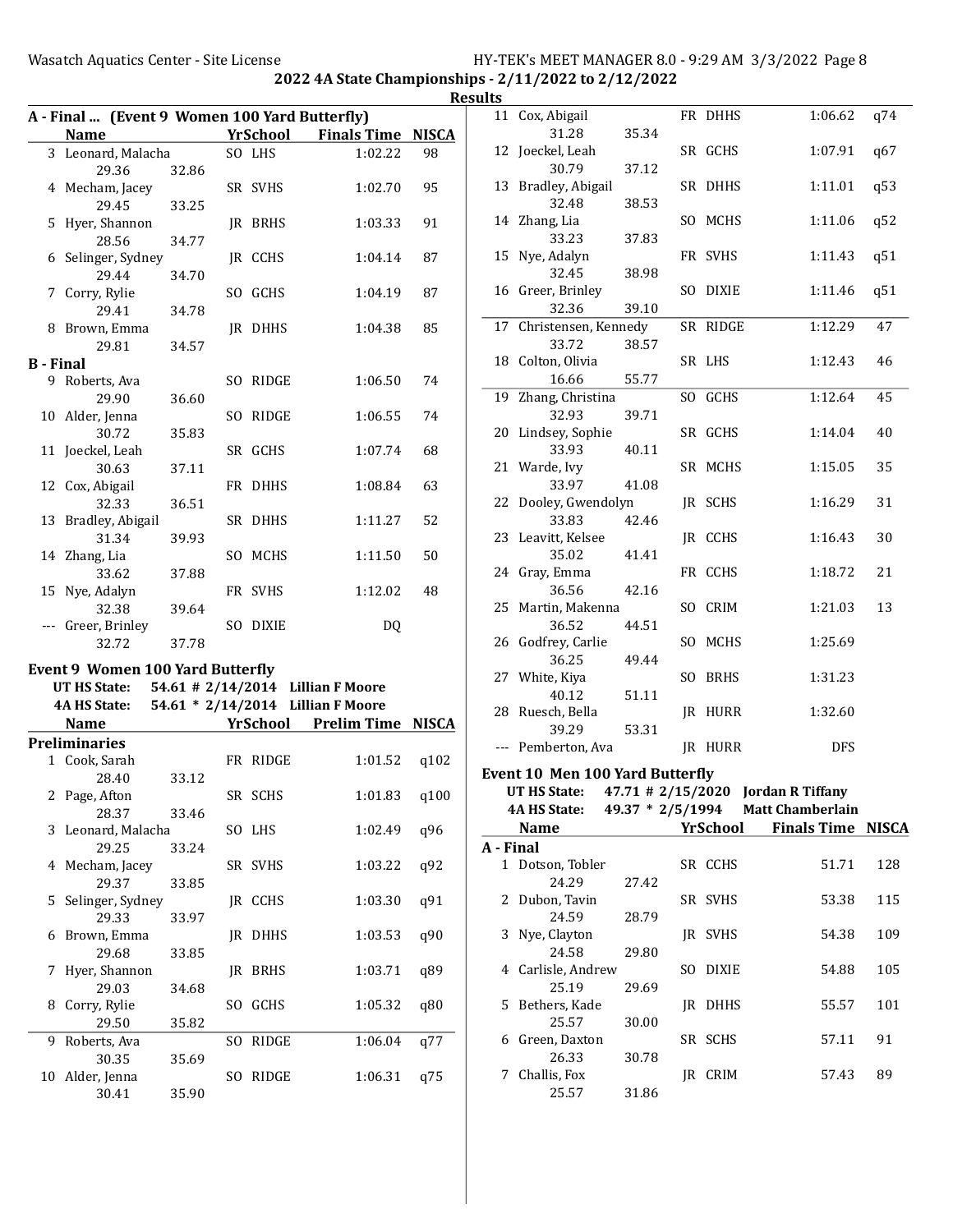|    | A - Final  (Event 10 Men 100 Yard Butterfly) |                  |     |                 |                                    |      |
|----|----------------------------------------------|------------------|-----|-----------------|------------------------------------|------|
|    | Name                                         |                  |     |                 | <b>YrSchool</b> Finals Time NISCA  |      |
|    | 8 Erickson, Damon                            |                  |     | JR DIXIE        | 58.55                              | 82   |
|    | 26.58                                        | 31.97            |     |                 |                                    |      |
|    | <b>B</b> - Final                             |                  |     |                 |                                    |      |
|    | 9 Cook, Mackey A                             |                  |     | SO CRIM         | 58.24                              | 84   |
|    | 26.99                                        | 31.25            |     |                 |                                    |      |
| 10 | Granado, Justin                              |                  |     | SO CCHS         | 58.60                              | 82   |
|    | 27.09                                        | 31.51            |     |                 |                                    |      |
|    | 11 Kowallis, Kael                            |                  |     | SR BRHS         | 58.80                              | 81   |
|    | 27.14                                        | 31.66            |     |                 |                                    |      |
|    | 12 Fraser, Tanner                            |                  |     | JR CRIM         | 59.48                              | 77   |
|    | 27.02                                        | 32.46            |     | SR SCHS         | 59.71                              | 75   |
|    | 13 Wambach, Chandler                         |                  |     |                 |                                    |      |
|    | 27.78                                        | 31.93            |     |                 | 59.86                              | 75   |
|    | 14 Lunt, Kyle<br>28.01                       | 31.85            |     | JR CCHS         |                                    |      |
|    | 15 Murray, Tylan                             |                  |     | IR CCHS         | 1:00.06                            | 73   |
|    | 28.00                                        | 32.06            |     |                 |                                    |      |
|    | 16 Dean, Jonah                               |                  |     | <b>IR BRHS</b>  | 1:00.45                            | 71   |
|    | 28.00                                        | 32.45            |     |                 |                                    |      |
|    |                                              |                  |     |                 |                                    |      |
|    | Event 10 Men 100 Yard Butterfly              |                  |     |                 |                                    |      |
|    | UT HS State:                                 |                  |     |                 | 47.71 # 2/15/2020 Jordan R Tiffany |      |
|    | <b>4A HS State:</b>                          | 49.37 * 2/5/1994 |     |                 | <b>Matt Chamberlain</b>            |      |
|    | <b>Name</b>                                  |                  |     | <b>YrSchool</b> | <b>Prelim Time NISCA</b>           |      |
|    | <b>Preliminaries</b>                         |                  |     |                 |                                    |      |
|    | 1 Dotson, Tobler                             |                  |     | SR CCHS         | 52.76                              | q120 |
|    | 24.38                                        | 28.38            |     |                 |                                    |      |
|    | 2 Carlisle, Andrew                           |                  | SO. | DIXIE           | 53.78                              | q113 |
|    | 24.99                                        | 28.79            |     |                 |                                    |      |
| 3  | Nye, Clayton                                 |                  |     | JR SVHS         | 54.20                              | q110 |
|    | 24.86                                        | 29.34            |     |                 |                                    |      |
| 4  | Dubon, Tavin                                 |                  |     | SR SVHS         | 54.54                              | q107 |
|    | 25.16                                        | 29.38            |     |                 |                                    |      |
|    | 5 Bethers, Kade                              |                  |     | JR DHHS         | 55.48                              | q101 |
|    | 25.67                                        | 29.81            |     |                 |                                    |      |
|    | 6 Challis, Fox                               |                  |     | IR CRIM         | 56.53                              | q94  |
|    | 26.01                                        | 30.52            |     |                 |                                    |      |
|    | 7 Green, Daxton                              |                  |     | SR SCHS         | 57.17 q90                          |      |
| 8  | 26.42<br>Erickson, Damon                     | 30.75            |     | JR DIXIE        | 57.98                              | q85  |
|    | 26.79                                        | 31.19            |     |                 |                                    |      |
| 9  | Cook, Mackey A                               |                  | SO. | CRIM            | 58.03                              | q85  |
|    | 27.02                                        | 31.01            |     |                 |                                    |      |
| 10 | Granado, Justin                              |                  |     | SO CCHS         | 58.26                              | q84  |
|    | 26.68                                        | 31.58            |     |                 |                                    |      |
| 11 | Kowallis, Kael                               |                  | SR  | BRHS            | 58.36                              | q83  |
|    | 26.74                                        | 31.62            |     |                 |                                    |      |
|    | 12 Wambach, Chandler                         |                  |     | SR SCHS         | 59.13                              | q79  |
|    | 27.78                                        | 31.35            |     |                 |                                    |      |
| 13 | Dean, Jonah                                  |                  |     | JR BRHS         | 59.83                              | q75  |
|    | 27.59                                        | 32.24            |     |                 |                                    |      |
|    | 14 Lunt, Kyle                                |                  |     | JR CCHS         | 1:00.09                            | q73  |
|    | 27.28                                        | 32.81            |     |                 |                                    |      |

15 Fraser, Tanner JR CRIM 1:00.41 q71

27.41 33.00

|  | 16 Murray, Tylan        |       | <b>JR CCHS</b> | 1:00.67 | q70 |
|--|-------------------------|-------|----------------|---------|-----|
|  | 27.88                   | 32.79 |                |         |     |
|  | 17 Swain-Schmit, Hayden |       | JR BRHS        | 1:01.11 | 68  |
|  | 28.21                   | 32.90 |                |         |     |
|  | 18 Bair, Colby          |       | SR SVHS        | 1:01.62 | 65  |
|  | 27.33                   | 34.29 |                |         |     |
|  | 19 Whelan, Gabe         |       | SR RIDGE       | 1:02.33 | 61  |
|  | 28.09                   | 34.24 |                |         |     |
|  | 20 Steed, Jackson       |       | FR GCHS        | 1:03.28 | 56  |
|  | 29.05                   | 34.23 |                |         |     |
|  | 21 Carroll, Dax         |       | SR CRIM        | 1:03.45 | 55  |
|  | 29.69                   | 33.76 |                |         |     |
|  | 22 Khimach, Ivan        |       | SO GCHS        | 1:03.47 | 55  |
|  | 29.85                   | 33.62 |                |         |     |
|  | *23 Haggen, James       |       | IR RIDGE       | 1:03.62 | 55  |
|  | 28.28                   | 35.34 |                |         |     |
|  | *23 Thompson, Kaleb     |       | SR GCHS        | 1:03.62 | 55  |
|  | 28.12                   | 35.50 |                |         |     |
|  | *23 Ghica, Gary         |       | IR PVHS        | 1:03.62 | 55  |
|  | 27.03                   | 36.59 |                |         |     |
|  | 26 Rowley, Brodie       |       | FR BRHS        | 1:03.82 | 54  |
|  | 28.97                   | 34.85 |                |         |     |
|  | 27 Selman, Ben          |       | SR GCHS        | 1:06.14 | 42  |
|  | 30.04                   | 36.10 |                |         |     |
|  | 28 Jepsen, Ethan        |       | JR HURR        | 1:08.47 | 32  |
|  | 31.58                   | 36.89 |                |         |     |
|  | 29 Burns, Camden        |       | SO MCHS        | 1:09.32 | 28  |
|  | 31.35                   | 37.97 |                |         |     |
|  | 30 Benson, Andrew       |       | SR LHS         | 1:09.53 | 27  |
|  | 32.41                   | 37.12 |                |         |     |
|  | 31 Kowallis, Jaxton     |       | JR LHS         | 1:12.28 | 16  |
|  | 33.73                   | 38.55 |                |         |     |
|  | 32 McAllister, Connor   |       | IR LHS         | 1:13.82 | 10  |
|  | 32.38                   | 41.44 |                |         |     |
|  |                         |       |                |         |     |

# Event 11 Women 100 Yard Freestyle

#### UT HS State: 50.74 # 2/9/2019 Rachel Oyler 4A HS State: 51.69 \* 2/11/2017 Rachel Oyler

|           | <b>Name</b>      |       |     | YrSchool    | <b>Finals Time NISCA</b> |     |
|-----------|------------------|-------|-----|-------------|--------------------------|-----|
| A - Final |                  |       |     |             |                          |     |
|           | 1 Barber, Kylie  |       |     | SR SCHS     | 52.46                    | 129 |
|           | 25.19            | 27.27 |     |             |                          |     |
|           | 2 Eubanks, Carly |       |     | SR RIDGE    | 54.28                    | 113 |
|           | 26.27            | 28.01 |     |             |                          |     |
| 3         | Rom, Sorina      |       | IR  | PVHS        | 55.35                    | 104 |
|           | 26.51            | 28.84 |     |             |                          |     |
| 4         | Price, Olivia    |       | SO. | <b>CCHS</b> | 57.52                    | 88  |
|           | 27.83            | 29.69 |     |             |                          |     |
| 5.        | Nielsen, Brynley |       | FR  | GCHS        | 57.96                    | 84  |
|           | 28.23            | 29.73 |     |             |                          |     |
| 6         | Dansie, Jaime    |       | FR  | <b>SCHS</b> | 58.68                    | 79  |
|           | 27.83            | 30.85 |     |             |                          |     |
| 7         | Hunter, Zoey     |       |     | FR MCHS     | 58.99                    | 77  |
|           | 27.81            | 31.18 |     |             |                          |     |
| 8         | Moses, Natalie   |       | IR  | <b>CCHS</b> | 59.00                    | 77  |
|           | 28.91            | 30.09 |     |             |                          |     |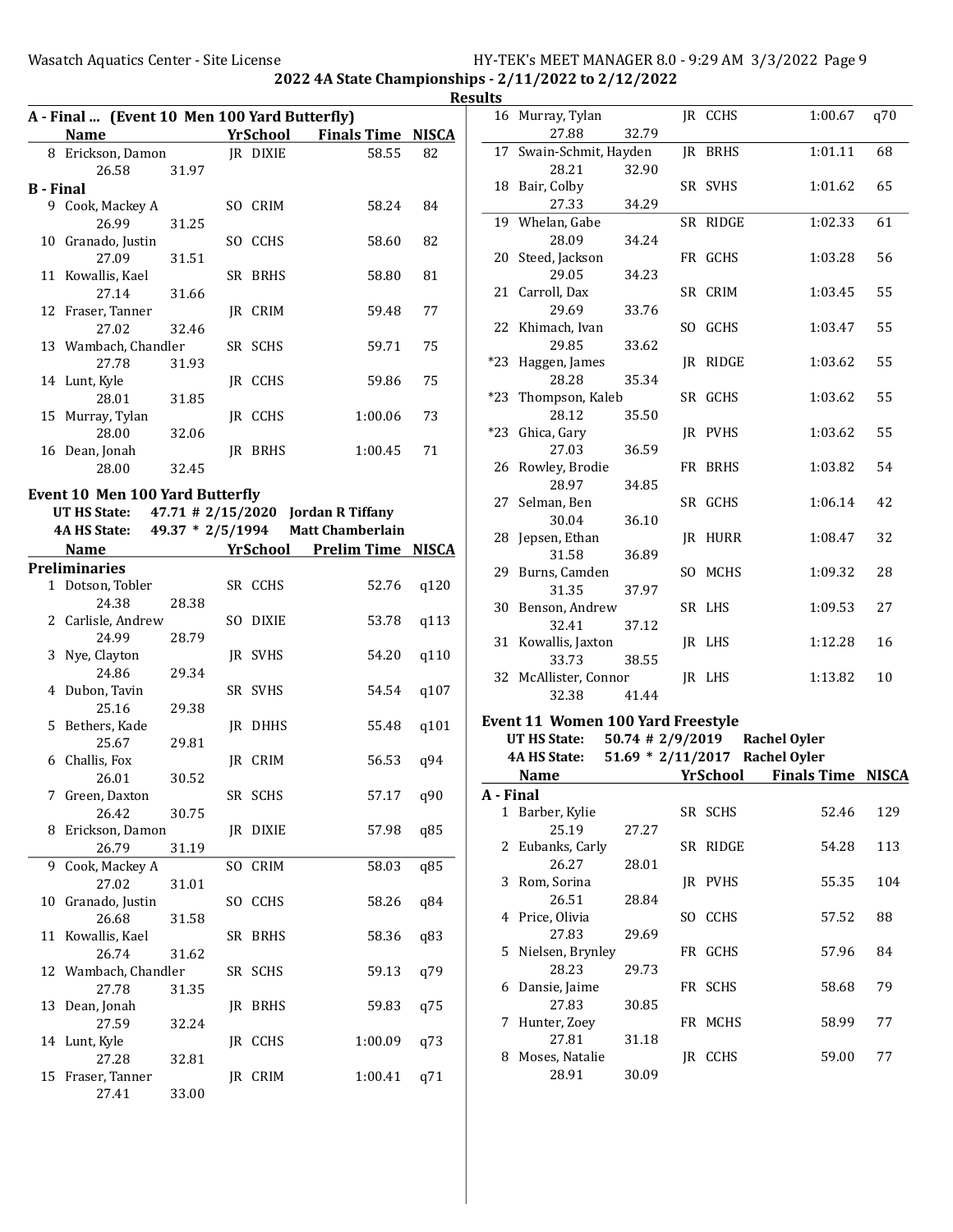2022 4A State Championships - 2/11/2022 to 2/12/2022

|                  |                                                |                    |    |          |                                   | <b>Resu</b> |
|------------------|------------------------------------------------|--------------------|----|----------|-----------------------------------|-------------|
|                  | B - Final  (Event 11 Women 100 Yard Freestyle) |                    |    |          | <b>YrSchool</b> Finals Time NISCA |             |
| <b>B</b> - Final | <b>Name</b>                                    |                    |    |          |                                   |             |
|                  | 9 Condie, Sarah                                |                    |    | SR SCHS  | 58.92                             | 77          |
|                  | 28.62                                          | 30.30              |    |          |                                   |             |
|                  | 10 Caliendo, Ava                               |                    |    | JR RIDGE | 59.72                             | 72          |
|                  | 28.56                                          |                    |    |          |                                   |             |
|                  | 11 Daley, Adrina T                             | 31.16              |    | SR CRIM  | 1:00.08                           | 69          |
|                  | 28.51                                          | 31.57              |    |          |                                   |             |
|                  | 12 Bingham, Taitem                             |                    |    | SR PVHS  | 1:00.16                           | 69          |
|                  | 29.05                                          |                    |    |          |                                   |             |
|                  |                                                | 31.11              |    |          |                                   |             |
|                  | 13 Mackey, Alea                                |                    |    | FR DIXIE | 1:00.74                           | 65          |
|                  | 29.01                                          | 31.73              |    |          |                                   |             |
|                  | 14 Jones, Addy<br>28.76                        | 32.11              |    | FR RIDGE | 1:00.87                           | 64          |
|                  | 15 Rice-Warren, Ellia                          |                    |    | SO LHS   |                                   | 61          |
|                  |                                                |                    |    |          | 1:01.32                           |             |
|                  | 29.20<br>16 Ugray, Zsofi                       | 32.12              |    | SR LHS   | 1:01.58                           | 59          |
|                  |                                                |                    |    |          |                                   |             |
|                  | 28.98                                          | 32.60              |    |          |                                   |             |
|                  | Event 11 Women 100 Yard Freestyle              |                    |    |          |                                   |             |
|                  | UT HS State:                                   | $50.74$ # 2/9/2019 |    |          | Rachel Oyler                      |             |
|                  | 4A HS State:                                   |                    |    |          | 51.69 * 2/11/2017 Rachel Oyler    |             |
|                  | <b>Name</b>                                    |                    |    |          | YrSchool Prelim Time NISCA        |             |
|                  | <b>Preliminaries</b>                           |                    |    |          |                                   |             |
|                  | 1 Barber, Kylie                                |                    |    | SR SCHS  | 52.81                             | q126        |
|                  | 25.34                                          | 27.47              |    |          |                                   |             |
|                  | 2 Rom, Sorina                                  |                    |    | JR PVHS  | 54.32                             | q113        |
|                  | 26.20                                          | 28.12              |    |          |                                   |             |
| 3                | Eubanks, Carly                                 |                    |    | SR RIDGE | 54.41                             | q112        |
|                  | 26.16                                          | 28.25              |    |          |                                   |             |
| 4                | Price, Olivia                                  |                    | SO | CCHS     | 56.99                             | q91         |
|                  | 27.51                                          | 29.48              |    |          |                                   |             |
| 5.               | Nielsen, Brynley                               |                    |    | FR GCHS  | 58.27                             | q82         |
|                  | 28.01                                          | 30.26              |    |          |                                   |             |
|                  | 6 Moses, Natalie                               |                    |    | JR CCHS  | 58.94                             | q77         |
|                  | 28.94                                          | 30.00              |    |          |                                   |             |
| 7                | Hunter, Zoey                                   |                    |    | FR MCHS  | 58.95                             | q77         |
|                  | 27.88                                          | 31.07              |    |          |                                   |             |
| 8                | Dansie, Jaime                                  |                    |    | FR SCHS  | 59.13                             | q76         |
|                  | 27.85                                          | 31.28              |    |          |                                   |             |
| 9                | Condie, Sarah                                  |                    |    | SR SCHS  | 59.20                             | q75         |
|                  | 28.53                                          | 30.67              |    |          |                                   |             |
|                  | 10 Ugray, Zsofi                                |                    |    | SR LHS   | 59.33                             | q74         |
|                  | 28.41                                          | 30.92              |    |          |                                   |             |
|                  |                                                |                    |    |          |                                   |             |

11 Rice-Warren, Ellia SOLHS 59.40 q74

12 Daley, Adrina T SR CRIM 59.81 q71

13 Bingham, Taitem SR PVHS 59.92 q70

14 Caliendo, Ava **JR RIDGE** 1:00.19 q69

15 Mackey, Alea **FR** DIXIE 1:00.38 q67

16 Jones, Addy **FR RIDGE** 1:01.06 q63

28.38 31.02

28.95 30.86

28.97 30.95

28.23 31.96

28.73 31.65

28.89 32.17

| ılts             |                                 |                      |     |                 |                         |              |
|------------------|---------------------------------|----------------------|-----|-----------------|-------------------------|--------------|
|                  | 17 Checketts, Cora<br>29.64     | 32.17                |     | JR GCHS         | 1:01.81                 | 58           |
| 18               | Perry, Peyton<br>29.87          | 32.66                |     | FR CRIM         | 1:02.53                 | 53           |
| 19               | Johnson, Elise                  |                      |     | SR RIDGE        | 1:02.70                 | 52           |
|                  | 29.04                           | 33.66                |     |                 |                         |              |
|                  | 20 Smith, Helen                 |                      |     | SR DHHS         | 1:02.95                 | 51           |
|                  | 30.79                           | 32.16                |     |                 |                         |              |
|                  | 21 Christensen, Paisley         |                      |     | SO SCHS         | 1:03.50                 | 47           |
|                  | 29.75                           | 33.75                |     |                 |                         |              |
|                  | 22 Prisbrey, Jacie              |                      | SO  | CCHS            | 1:03.64                 | 46           |
|                  | 29.85                           | 33.79                |     |                 |                         |              |
|                  | 23 Ward, Riley                  |                      |     | JR HURR         | 1:03.69                 | 46           |
|                  | 30.47                           | 33.22                |     |                 |                         |              |
|                  | 24 Payne, Jadyn                 |                      |     | SO CCHS         | 1:04.18                 | 43           |
|                  | 30.67                           | 33.51                |     |                 |                         |              |
| 25               | Romprey, Eliana                 |                      |     | JR DHHS         | 1:04.20                 | 43           |
|                  | 30.15                           | 34.05                |     |                 |                         |              |
|                  | 26 Watkins, Ellise              |                      |     | SR LHS          | 1:04.29                 | 42           |
|                  | 30.31                           | 33.98                |     |                 |                         |              |
|                  | 27 Coats, Brooklyn              |                      | SO. | GCHS            | 1:04.74                 | 40           |
|                  | 30.70                           | 34.04                |     |                 |                         |              |
| 28               | Tureson, Reagan                 |                      |     | SR BRHS         | 1:05.12                 | 38           |
|                  | 31.10                           | 34.02                |     |                 |                         |              |
|                  | 29 Plowman, Anessa              |                      |     | FR SVHS         | 1:05.44                 | 36           |
|                  | 31.03                           | 34.41                |     |                 |                         |              |
|                  | 30 Walters, Brooke              |                      |     | SR SVHS         | 1:05.76                 | 34           |
|                  | 31.20                           | 34.56                |     |                 |                         |              |
| 31               | Fryer, Beza                     |                      |     | FR GCHS         | 1:06.84                 | 28           |
|                  | 31.67                           | 35.17                |     |                 |                         |              |
|                  | 32 Daniels, Riley<br>34.78      | 37.36                |     | SR SVHS         | 1:12.14                 | $\mathbf{1}$ |
|                  |                                 |                      |     |                 |                         |              |
|                  | Event 12 Men 100 Yard Freestyle |                      |     |                 |                         |              |
|                  | UT HS State:                    | $45.27 \pm 2/8/2013$ |     |                 | <b>Long M Gutierrez</b> |              |
|                  | 4A HS State:                    | 45.39 * 2/8/2020     |     |                 | <b>Payton Plumb</b>     |              |
|                  | Name                            |                      |     | <b>YrSchool</b> | <b>Finals Time</b>      | <b>NISCA</b> |
| A - Final        |                                 |                      |     |                 |                         |              |
|                  | 1 Farnsworth, Tyson<br>22.99    | 25.16                |     | SR GCHS         | 48.15                   | 120          |
| 2                | Dustin, Cole<br>23.25           | 25.54                |     | SR RIDGE        | 48.79                   | 114          |
| 3                | Allred, Jack                    |                      |     | SR SCHS         | 49.75                   | 107          |
|                  | 23.67                           | 26.08                |     |                 |                         |              |
| 4                | Plumb, Bronson                  |                      | SO. | CRIM            | 50.63                   | 100          |
|                  | 23.90                           | 26.73                |     |                 |                         |              |
| 5                | Bunn, Kevin                     |                      |     | SR HURR         | 51.08                   | 96           |
|                  | 24.35                           | 26.73                |     |                 |                         |              |
| 6                | Parks, Alex                     |                      |     | SR SVHS         | 51.29                   | 95           |
|                  | 24.73                           | 26.56                |     |                 |                         |              |
| 7                | Schimbeck, Dallas               |                      |     | SR DHHS         | 51.35                   | 94           |
|                  | 24.80                           | 26.55                |     |                 |                         |              |
| 8                | Gibbons, Peter                  |                      |     | SO SVHS         | 52.30                   | 88           |
|                  | 25.03                           | 27.27                |     |                 |                         |              |
| <b>B</b> - Final |                                 |                      |     |                 |                         |              |
|                  | 9 Sagers, Andrew                |                      |     | JR CCHS         | 51.42                   | 94           |

25.02 26.40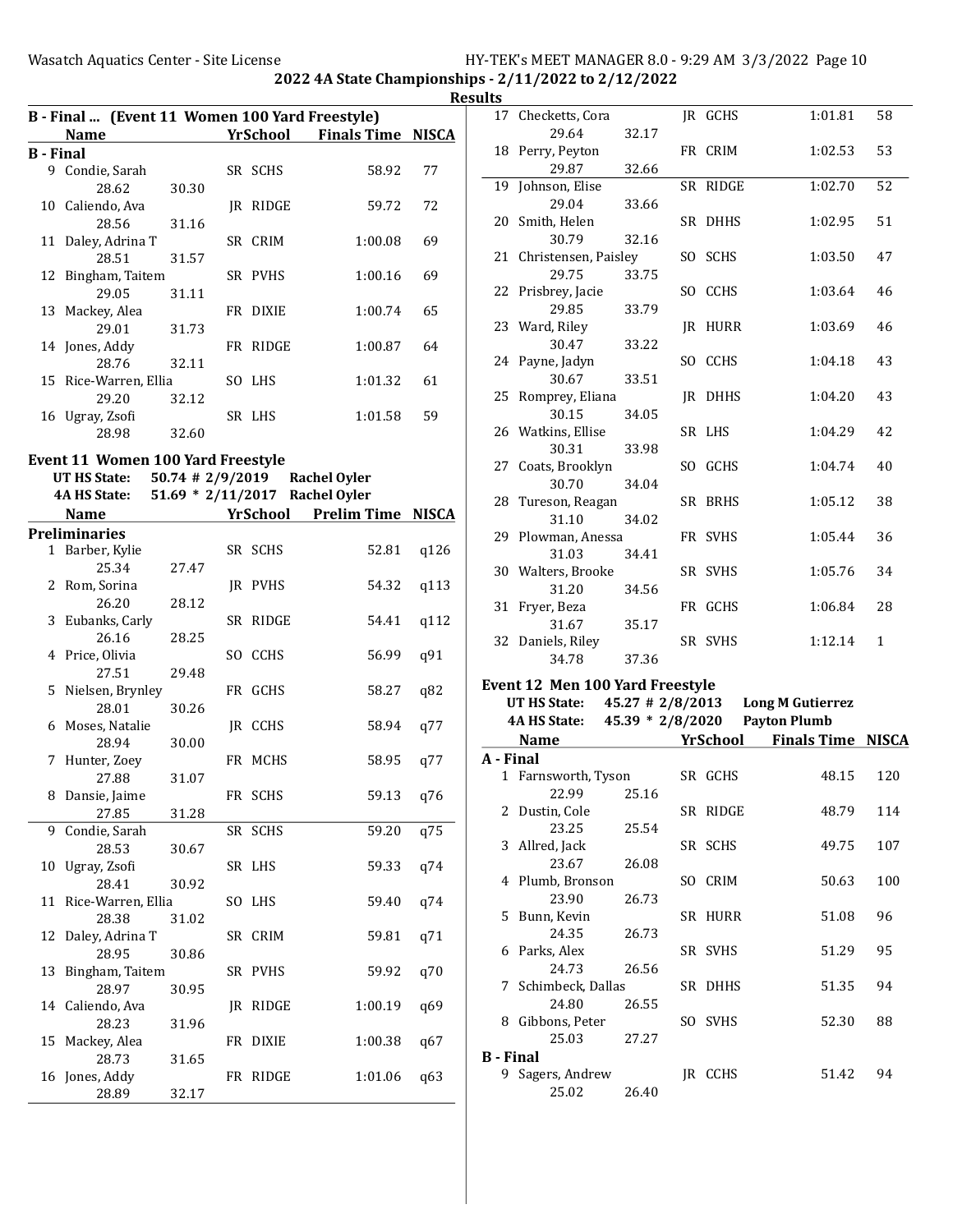| B - Final  (Event 12 Men 100 Yard Freestyle)       |       |                                           |          |                          |                      |              |  |  |
|----------------------------------------------------|-------|-------------------------------------------|----------|--------------------------|----------------------|--------------|--|--|
| <b>Name</b>                                        |       |                                           | YrSchool | <b>Finals Time NISCA</b> |                      |              |  |  |
| 10 Miggin, Josh                                    |       |                                           | IR GCHS  |                          | 51.59                | 93           |  |  |
| 24.60                                              | 26.99 |                                           |          |                          |                      |              |  |  |
| 11 Duce, Colton                                    |       |                                           | SR SVHS  |                          | 52.51                | 86           |  |  |
| 25.19                                              | 27.32 |                                           |          |                          |                      |              |  |  |
| 12 Marshall, Kelton                                |       |                                           | SR BRHS  |                          | 52.55                | 86           |  |  |
| 25.17 27.38                                        |       |                                           |          |                          |                      |              |  |  |
| 13 Jensen, Dallin                                  |       |                                           | SR RIDGE |                          | 53.20                | 81           |  |  |
| 25.63 27.57                                        |       |                                           |          |                          |                      |              |  |  |
| 14 Cabana, Sterling K                              |       |                                           | SO CRIM  |                          | 53.24                | 81           |  |  |
| 25.43                                              | 27.81 |                                           |          |                          |                      |              |  |  |
| 15 Shumate, Jacob                                  |       |                                           | SR CCHS  |                          | 54.03                | 76           |  |  |
| 25.69                                              | 28.34 |                                           |          |                          |                      |              |  |  |
| 16 Haws, Ben A                                     |       |                                           | SR CRIM  |                          | 55.41                | 66           |  |  |
| 26.17                                              | 29.24 |                                           |          |                          |                      |              |  |  |
| <b>Event 12 Men 100 Yard Freestyle</b>             |       |                                           |          |                          |                      |              |  |  |
| UT HS State: $45.27 \pm 2/8/2013$ Long M Gutierrez |       |                                           |          |                          |                      |              |  |  |
| 4A HS State: 45.39 * 2/8/2020 Payton Plumb         |       |                                           |          |                          |                      |              |  |  |
| <b>Name</b>                                        |       |                                           | YrSchool | <b>Prelim Time</b>       |                      | <b>NISCA</b> |  |  |
| Preliminaries                                      |       |                                           |          |                          |                      |              |  |  |
|                                                    |       | $\sim$ $\sim$ $\sim$ $\sim$ $\sim$ $\sim$ |          |                          | $\sim$ $\sim$ $\sim$ |              |  |  |

| <b>Preliminaries</b> |                                                                          |                                                                     |                                                                                                                                                                                           |       |
|----------------------|--------------------------------------------------------------------------|---------------------------------------------------------------------|-------------------------------------------------------------------------------------------------------------------------------------------------------------------------------------------|-------|
|                      |                                                                          |                                                                     | 48.20                                                                                                                                                                                     | q119  |
| 23.06                | 25.14                                                                    |                                                                     |                                                                                                                                                                                           |       |
| 2 Dustin, Cole       |                                                                          |                                                                     | 49.07                                                                                                                                                                                     | q112  |
| 23.61                | 25.46                                                                    |                                                                     |                                                                                                                                                                                           |       |
| Plumb, Bronson       |                                                                          |                                                                     | 49.80                                                                                                                                                                                     | q106  |
| 23.90                | 25.90                                                                    |                                                                     |                                                                                                                                                                                           |       |
| 4 Allred, Jack       |                                                                          |                                                                     | 50.00                                                                                                                                                                                     | q105  |
| 23.48                | 26.52                                                                    |                                                                     |                                                                                                                                                                                           |       |
| Bunn, Kevin          |                                                                          |                                                                     | 50.84                                                                                                                                                                                     | q98   |
| 24.14                | 26.70                                                                    |                                                                     |                                                                                                                                                                                           |       |
|                      |                                                                          |                                                                     | 50.92                                                                                                                                                                                     | q98   |
| 24.33                | 26.59                                                                    |                                                                     |                                                                                                                                                                                           |       |
| Gibbons, Peter       |                                                                          |                                                                     | 51.53                                                                                                                                                                                     | q93   |
| 24.37                | 27.16                                                                    |                                                                     |                                                                                                                                                                                           |       |
| Parks, Alex          |                                                                          |                                                                     | 51.77                                                                                                                                                                                     | q91   |
| 24.68                | 27.09                                                                    |                                                                     |                                                                                                                                                                                           |       |
|                      |                                                                          |                                                                     | 51.94                                                                                                                                                                                     | q90   |
| 25.01                | 26.93                                                                    |                                                                     |                                                                                                                                                                                           |       |
| Miggin, Josh         |                                                                          |                                                                     | 52.32                                                                                                                                                                                     | q87   |
| 25.15                | 27.17                                                                    |                                                                     |                                                                                                                                                                                           |       |
| 11 Marshall, Kelton  |                                                                          |                                                                     | 52.45                                                                                                                                                                                     | q86   |
| 25.22                | 27.23                                                                    |                                                                     |                                                                                                                                                                                           |       |
| 12 Shumate, Jacob    |                                                                          |                                                                     |                                                                                                                                                                                           | q83   |
| 25.00                | 27.87                                                                    |                                                                     |                                                                                                                                                                                           |       |
|                      |                                                                          |                                                                     | 52.88                                                                                                                                                                                     | q83   |
| 25.52                | 27.36                                                                    |                                                                     |                                                                                                                                                                                           |       |
|                      |                                                                          |                                                                     | 52.97                                                                                                                                                                                     | q83   |
| 25.36                | 27.61                                                                    |                                                                     |                                                                                                                                                                                           |       |
|                      |                                                                          |                                                                     | 53.02                                                                                                                                                                                     | q82   |
| 25.41                | 27.61                                                                    |                                                                     |                                                                                                                                                                                           |       |
|                      |                                                                          |                                                                     | 53.23                                                                                                                                                                                     | q81   |
| 25.47                | 27.76                                                                    |                                                                     |                                                                                                                                                                                           |       |
| Koch, Cole           |                                                                          |                                                                     | 53.36                                                                                                                                                                                     | 80    |
| 25.12                | 28.24                                                                    |                                                                     |                                                                                                                                                                                           |       |
|                      | Sagers, Andrew<br>14 Duce, Colton<br>15 Jensen, Dallin<br>16 Haws, Ben A | 1 Farnsworth, Tyson<br>6 Schimbeck, Dallas<br>13 Cabana, Sterling K | SR GCHS<br>SR RIDGE<br>SO CRIM<br>SR SCHS<br>SR HURR<br>SR DHHS<br>SO SVHS<br>SR SVHS<br>JR CCHS<br>JR GCHS<br>SR BRHS<br>SR CCHS<br>SO CRIM<br>SR SVHS<br>SR RIDGE<br>SR CRIM<br>SR SCHS | 52.87 |

|  | 18 Reed, Blake            |       | FR SVHS        | 53.43   | 80 |
|--|---------------------------|-------|----------------|---------|----|
|  | 25.56                     | 27.87 |                |         |    |
|  | 19 Tenny, Andrew          |       | IR RIDGE       | 53.85   | 77 |
|  | 25.42                     | 28.43 |                |         |    |
|  | 20 Checketts, Benjamin    |       | SR RIDGE       | 54.06   | 75 |
|  | 25.48                     | 28.58 |                |         |    |
|  | 21 Porter, Jordan         |       | SO DHHS        | 54.07   | 75 |
|  | 26.05                     | 28.02 |                |         |    |
|  | 22 Hopkins, Cade          |       | SR SCHS        | 54.19   | 74 |
|  | 25.75                     | 28.44 |                |         |    |
|  | 23 Shumate, Matthew       |       | SO CCHS        | 54.62   | 72 |
|  | 25.53                     | 29.09 |                |         |    |
|  | 24 Davis, Carter          |       | SR MCHS        | 55.33   | 67 |
|  | 26.32                     | 29.01 |                |         |    |
|  | 25 Robinson, Casey        |       | JR HURR        | 55.56   | 66 |
|  | 26.46                     | 29.10 |                |         |    |
|  | 26 Gardner, Tyrus         |       | SO MCHS        | 55.98   | 63 |
|  | 27.38                     | 28.60 | <b>IR DHHS</b> | 56.23   | 61 |
|  | 27 Larson, Logan<br>26.56 | 29.67 |                |         |    |
|  | 28 Hyer, Jaden            |       | SO BRHS        | 57.22   | 55 |
|  | 28.35                     | 28.87 |                |         |    |
|  | 29 George, Owen           |       | FR SCHS        | 57.80   | 52 |
|  | 27.65                     | 30.15 |                |         |    |
|  | 30 Langi, Sione           |       | IR DHHS        | 58.67   | 47 |
|  | 28.02                     | 30.65 |                |         |    |
|  | 31 Garlick, Bentley       |       | IR LHS         | 58.81   | 46 |
|  | 28.67                     | 30.14 |                |         |    |
|  | 32 Dickison, Matthew      |       | FR CCHS        | 1:01.80 | 30 |
|  | 29.17                     | 32.63 |                |         |    |
|  |                           |       |                |         |    |

# Event 13 Women 500 Yard Freestyle

UT HS State: 4:56.96 # 2/12/2011 Amanda A Barrett 4A HS State: 5:02.94 \* 2/12/2016 Makayla Cazier

|           | <b>Name</b>        |       | YrSchool            | <b>Finals Time</b> | <b>NISCA</b> |
|-----------|--------------------|-------|---------------------|--------------------|--------------|
| A - Final |                    |       |                     |                    |              |
| 1         | Olsen, Sarah       |       | JR SVHS             | 5:25.21            | 96           |
|           | 28.30              | 31.20 | 32.46               | 32.84              |              |
|           | 33.18              | 33.69 | 33.61               | 33.90              |              |
|           | 33.82              | 32.21 |                     |                    |              |
| 2         | Coats, Kaylee      |       | SR GCHS             | 5:32.56            | 86           |
|           | 28.61              | 31.42 | 32.40               | 33.30              |              |
|           | 34.05              | 34.18 | 35.01               | 35.40              |              |
|           | 34.74              | 33.45 |                     |                    |              |
|           | 3 Leonard, Malacha |       | SO LHS              | 5:34.01            | 84           |
|           | 30.14              | 33.03 | 33.87               | 33.87              |              |
|           | 33.70              | 34.66 | 34.14               | 33.99              |              |
|           | 33.98              | 32.63 |                     |                    |              |
| 4         | Rigby, Laura       |       | <b>RIDGE</b><br>SO. | 5:35.58            | 82           |
|           | 29.75              | 33.03 | 33.92               | 33.93              |              |
|           | 34.69              | 34.50 | 34.54               | 34.53              |              |
|           | 34.30              | 32.39 |                     |                    |              |
| 5.        | Simper, Aspen      |       | CCHS<br>IR          | 5:35.61            | 82           |
|           | 29.11              | 33.05 | 34.26               | 35.22              |              |
|           | 35.40              | 34.33 | 34.56               | 34.99              |              |
|           | 33.66              | 31.03 |                     |                    |              |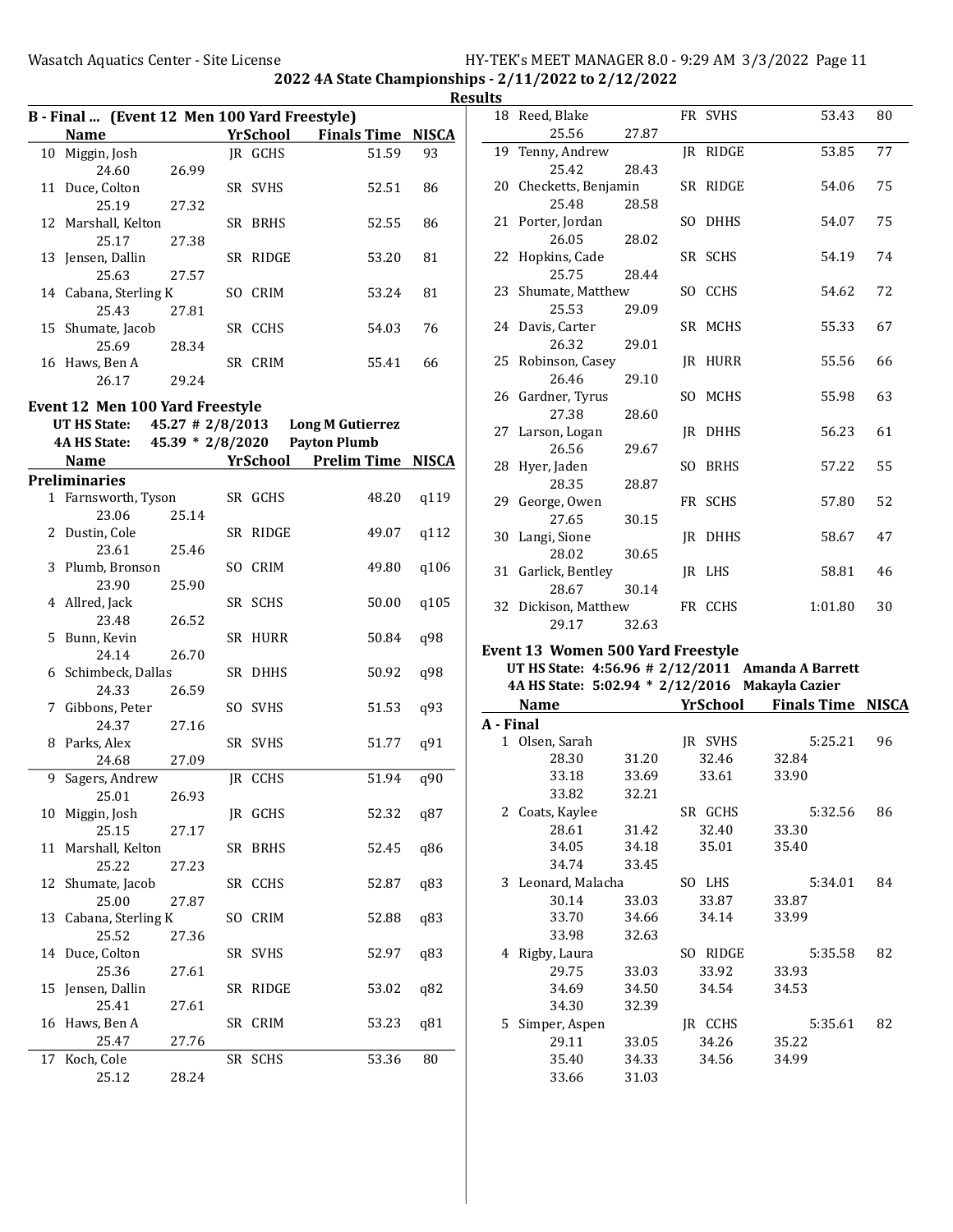|                  |                                                 |       |                 |                                                   |     | <b>Results</b> |                      |       |          |         |     |
|------------------|-------------------------------------------------|-------|-----------------|---------------------------------------------------|-----|----------------|----------------------|-------|----------|---------|-----|
|                  | A - Final  (Event 13 Women 500 Yard Freestyle)  |       |                 |                                                   |     |                | 2 Rigby, Laura       |       | SO RIDGE | 5:28.74 | q91 |
|                  | <b>Name</b>                                     |       | <b>YrSchool</b> | <b>Finals Time NISCA</b>                          |     |                | 29.92                | 32.45 | 32.98    | 33.33   |     |
|                  | 6 Jenkins, Olivia                               |       | SR SCHS         | 5:36.72                                           | 81  |                | 33.44                | 33.76 | 33.94    | 34.06   |     |
|                  | 30.21                                           | 33.63 | 34.34           | 34.22                                             |     |                | 33.31                | 31.55 |          |         |     |
|                  | 34.60                                           | 34.51 | 34.70           | 34.26                                             |     |                | 3 Coats, Kaylee      |       | SR GCHS  | 5:28.80 | q91 |
|                  | 33.76                                           | 32.49 |                 |                                                   |     |                | 28.66                | 31.62 | 32.35    | 32.95   |     |
|                  | 7 Henry, Madison L                              |       | JR CRIM         | 5:38.59                                           | 78  |                | 33.78                | 33.80 | 34.11    | 34.07   |     |
|                  | 30.33                                           | 33.93 | 34.32           | 34.65                                             |     |                | 34.30                | 33.16 |          |         |     |
|                  | 34.57                                           | 34.70 | 34.60           | 34.78                                             |     |                | 4 Leonard, Malacha   |       | SO LHS   | 5:29.25 | q90 |
|                  | 34.09                                           | 32.62 |                 |                                                   |     |                | 29.78                | 32.33 | 33.41    | 33.58   |     |
|                  | 8 Cook, Sarah                                   |       | FR RIDGE        | 5:43.26                                           | 73  |                | 33.26                | 33.50 | 33.72    | 33.82   |     |
|                  | 29.19                                           | 32.85 | 34.69           | 35.02                                             |     |                | 33.91                | 31.94 |          |         |     |
|                  | 35.57                                           | 35.62 | 35.58           | 35.31                                             |     |                | 5 Simper, Aspen      |       | JR CCHS  | 5:33.91 | q84 |
|                  | 35.01                                           | 34.42 |                 |                                                   |     |                | 29.09                | 32.23 | 34.06    | 34.68   |     |
| <b>B</b> - Final |                                                 |       |                 |                                                   |     |                | 35.14                | 33.96 | 34.84    | 34.45   |     |
|                  | 9 Manriquez, Paloma                             |       | FR CCHS         | 5:42.11                                           | 74  |                | 33.84                | 31.62 |          |         |     |
|                  | 31.20                                           | 33.31 | 33.62           | 34.87                                             |     |                | 6 Henry, Madison L   |       | JR CRIM  | 5:35.37 | q82 |
|                  | 35.05                                           | 34.87 | 35.36           | 35.27                                             |     |                | 29.64                | 32.88 | 33.72    | 34.46   |     |
|                  | 35.42                                           | 33.14 |                 |                                                   |     |                | 34.33                | 34.72 | 34.41    | 34.77   |     |
|                  | 10 Leishman, Emilee                             |       | JR MCHS         | 5:47.99                                           | 67  |                | 33.93                | 32.51 |          |         |     |
|                  | 31.01                                           | 34.13 | 34.97           | 35.26                                             |     |                | 7 Cook, Sarah        |       | FR RIDGE | 5:35.72 | q82 |
|                  | 35.76                                           | 36.02 | 35.80           | 35.83                                             |     |                | 28.55                | 32.03 | 33.69    | 34.57   |     |
|                  | 35.44                                           | 33.77 |                 |                                                   |     |                | 34.79                | 34.97 | 34.38    | 35.33   |     |
|                  | 11 Bassett, Lauren                              |       | SR SVHS         | 5:52.46                                           | 62  |                | 34.66                | 32.75 |          |         |     |
|                  | 29.85                                           | 32.66 | 34.35           | 35.48                                             |     |                | 8 Jenkins, Olivia    |       | SR SCHS  | 5:41.71 | q74 |
|                  | 36.55                                           | 37.70 | 37.56           | 37.48                                             |     |                | 30.51                | 33.88 | 34.72    | 35.18   |     |
|                  | 36.59                                           | 34.24 |                 |                                                   |     |                | 35.83                | 35.77 | 34.96    | 34.13   |     |
|                  | 12 Child, Kennedy                               |       | SR MCHS         | 5:53.78                                           | 60  |                | 34.42                | 32.31 |          |         |     |
|                  | 32.54                                           | 34.55 | 35.96           | 35.62                                             |     |                | 9 Manriquez, Paloma  |       | FR CCHS  | 5:43.54 | q72 |
|                  | 35.49                                           | 36.12 | 35.92           | 35.86                                             |     |                | 31.53                | 33.75 | 34.76    | 34.84   |     |
|                  | 36.13                                           | 35.59 |                 |                                                   |     |                | 34.95                | 35.26 | 35.51    | 35.09   |     |
|                  | 13 Stratton, Abigail                            |       | SR CCHS         | 5:57.96                                           | 55  |                | 35.31                | 32.54 |          |         |     |
|                  | 31.10                                           | 33.87 | 36.26           | 36.52                                             |     |                | 10 Stratton, Abigail |       | SR CCHS  | 5:49.58 | q65 |
|                  | 36.44                                           | 37.96 | 37.63           | 36.58                                             |     |                | 30.53                | 34.51 | 35.89    | 36.16   |     |
|                  | 36.08                                           | 35.52 |                 |                                                   |     |                | 35.83                | 36.16 | 36.19    | 35.41   |     |
|                  | 14 Lamb, Erma                                   |       | FR DIXIE        | 5:59.75                                           | 53  |                | 34.92                | 33.98 |          |         |     |
|                  | 33.58                                           | 35.83 | 36.67           | 36.21                                             |     |                | 11 Leishman, Emilee  |       | JR MCHS  | 5:50.00 | q64 |
|                  | 36.14                                           | 36.90 | 37.17           | 36.15                                             |     |                | 31.65                | 33.97 | 35.39    | 35.54   |     |
|                  | 36.40                                           | 34.70 |                 |                                                   |     |                | 36.23                | 36.32 | 36.01    | 35.85   |     |
|                  | 15 Dye, Britteny                                |       | JR RIDGE        | 6:05.65                                           | 47  |                | 35.51                | 33.53 |          |         |     |
|                  | 32.29                                           | 34.96 | 35.86           | 36.63                                             |     |                | 12 Bassett, Lauren   |       | SR SVHS  | 5:51.24 | q63 |
|                  | 37.42                                           | 37.71 | 38.69           | 38.29                                             |     |                | 29.23                | 33.17 | 35.19    | 36.04   |     |
|                  | 37.71                                           | 36.09 |                 |                                                   |     |                | 36.40                | 36.52 | 36.88    | 36.92   |     |
|                  | 16 Lawyer, Amber                                |       | FR SVHS         | 6:07.76                                           | 44  |                | 36.46                | 34.43 |          |         |     |
|                  | 33.20                                           | 36.87 | 37.18           | 37.23                                             |     |                | 13 Child, Kennedy    |       | SR MCHS  | 5:54.37 | q59 |
|                  | 37.31                                           | 37.56 | 38.16           | 37.64                                             |     |                | 32.10                | 34.74 | 36.83    | 35.82   |     |
|                  | 37.37                                           | 35.24 |                 |                                                   |     |                | 35.77                | 35.73 | 36.43    | 36.12   |     |
|                  | Event 13 Women 500 Yard Freestyle               |       |                 |                                                   |     |                | 35.95                | 34.88 |          |         |     |
|                  |                                                 |       |                 | UT HS State: 4:56.96 # 2/12/2011 Amanda A Barrett |     |                | 14 Lawyer, Amber     |       | FR SVHS  | 5:57.92 | q55 |
|                  | 4A HS State: 5:02.94 * 2/12/2016 Makayla Cazier |       |                 |                                                   |     |                | 32.39                | 36.14 | 35.59    | 36.24   |     |
|                  |                                                 |       |                 |                                                   |     |                | 36.81                | 36.36 | 36.97    | 37.19   |     |
|                  | <b>Name</b>                                     |       | YrSchool        | <b>Prelim Time NISCA</b>                          |     |                | 36.08                | 34.15 |          |         |     |
|                  | <b>Preliminaries</b>                            |       |                 |                                                   |     |                | 15 Dye, Britteny     |       | JR RIDGE | 5:58.28 | q55 |
|                  | 1 Olsen, Sarah                                  |       | JR SVHS         | 5:25.48                                           | q95 |                | 32.43                | 35.95 | 35.42    | 35.89   |     |
|                  | 27.74                                           | 31.20 | 32.26           | 32.84                                             |     |                | 36.18                | 36.35 | 36.83    | 37.01   |     |
|                  | 33.44                                           | 33.68 | 33.97           | 33.55                                             |     |                | 36.95                | 35.27 |          |         |     |
|                  | 33.92                                           | 32.88 |                 |                                                   |     |                |                      |       |          |         |     |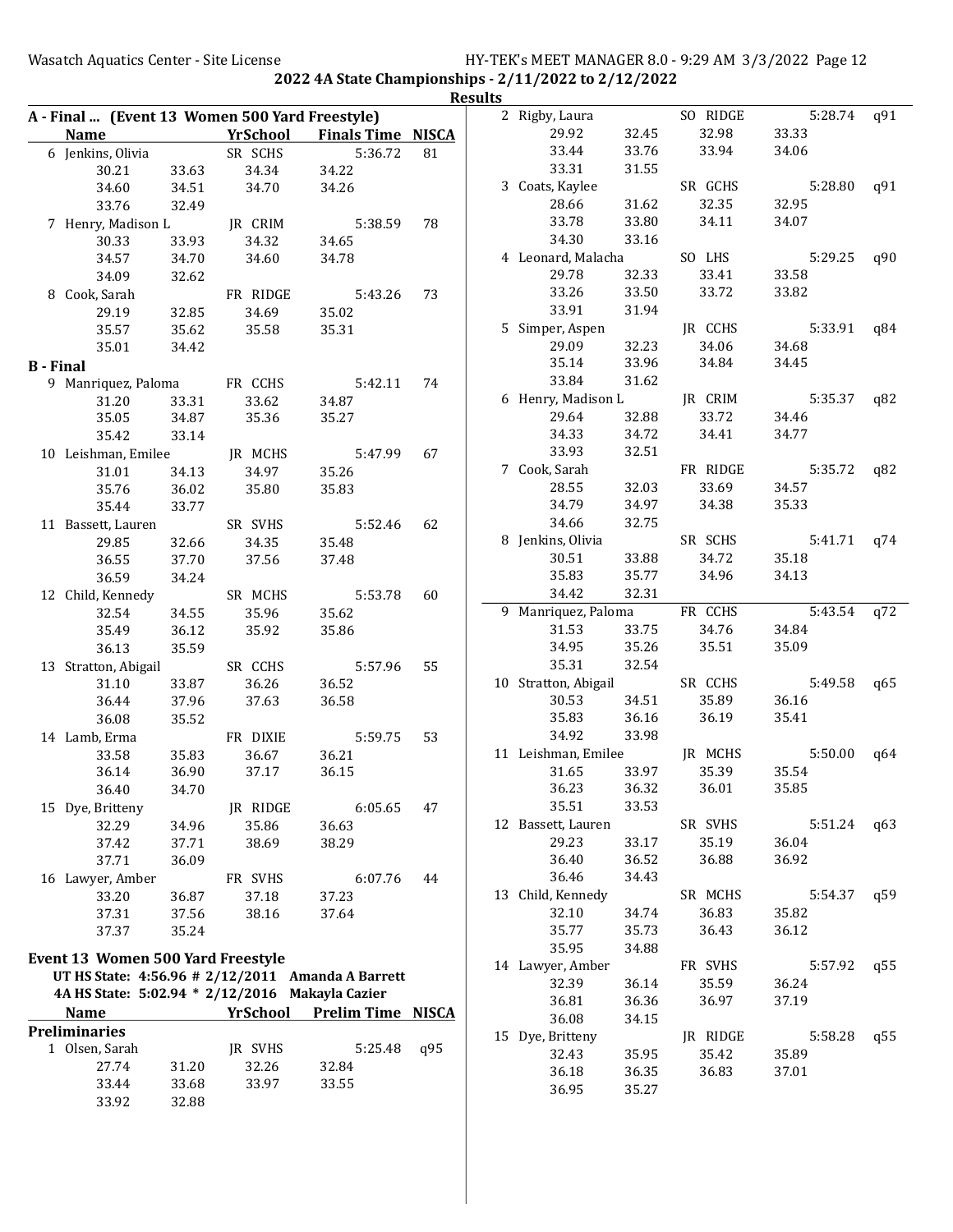|                                  |       |                | Preliminaries  (Event 13 Women 500 Yard Freestyle) |     |
|----------------------------------|-------|----------------|----------------------------------------------------|-----|
| <b>Name</b>                      |       |                | <b>Example 12 YrSchool Prelim Time NISCA</b>       |     |
| 16 Lamb, Erma                    |       | FR DIXIE       | 5:59.31                                            | q54 |
| 32.98                            | 35.33 | 36.28          | 37.05                                              |     |
| 36.47                            | 36.34 | 37.18          | 36.63                                              |     |
| 35.99                            | 35.06 |                |                                                    |     |
| 17 Huntzinger, Rachel            |       | SO GCHS        | 6:04.82                                            | 48  |
| 32.98                            | 36.20 | 36.77          | 37.14                                              |     |
| 37.39                            | 37.19 | 37.22          | 37.47                                              |     |
| 37.61                            | 34.85 |                |                                                    |     |
| 18 Nielsen, Mia                  |       | SO CRIM        | 6:05.93                                            | 46  |
| 33.69                            | 35.79 | 36.45          | 37.21                                              |     |
| 37.70                            | 37.97 | 38.43          | 38.36                                              |     |
| 36.85                            | 33.48 |                |                                                    |     |
| 19 Zwygart, Zadie                |       | FR SVHS        | 6:07.67                                            | 45  |
| 33.80                            | 36.09 | 35.97          | 36.76                                              |     |
| 37.37                            | 37.69 | 37.33          | 38.32                                              |     |
| 38.77                            | 35.57 |                |                                                    |     |
| 20 VonNiederhausern, Abby SO LHS |       |                | 6:10.24                                            | 42  |
| 31.68                            | 35.95 | 37.42          | 37.79                                              |     |
| 37.29                            | 37.71 | 38.50          | 38.78                                              |     |
| 38.14                            | 36.98 |                |                                                    |     |
| 21 Phillips, Morgan              |       | SR MCHS        | 6:12.56                                            | 39  |
| 32.90                            | 37.17 | 37.88          | 38.22                                              |     |
| 38.77                            | 38.47 | 38.70          | 37.94                                              |     |
| 37.23                            | 35.28 |                |                                                    |     |
|                                  |       |                |                                                    |     |
| 22 Robinson, Kenadee             |       | FR CCHS        | 6:13.49                                            | 38  |
| 33.09                            | 37.21 | 38.10          | 37.67                                              |     |
| 37.81                            | 38.64 | 38.26          | 39.03                                              |     |
| 38.44                            | 35.24 |                |                                                    |     |
| 23 Welsh, Hailey                 |       | SR GCHS        | 6:13.59                                            | 38  |
| 32.78<br>37.20                   | 35.57 | 36.76<br>39.28 | 37.44<br>38.94                                     |     |
|                                  | 38.46 |                |                                                    |     |
| 38.63                            | 38.53 |                |                                                    |     |
| 24 Bernhardt, Leigha             |       | FR LHS         | 6:27.06                                            | 25  |
| 33.70                            | 37.51 | 38.77          | 39.70                                              |     |
| 40.76                            | 40.19 | 40.47          | 39.80                                              |     |
| 39.21                            | 36.95 |                |                                                    |     |
| 25 Harris, Payton                |       | SR DIXIE       | 6:32.18                                            | 20  |
| 35.28                            | 38.24 | 39.60          | 39.25                                              |     |
| 40.52                            | 40.24 | 40.35          | 40.16                                              |     |
| 40.15                            | 38.39 |                |                                                    |     |
| 26 Lovell, Annicka               |       | FR SCHS        | 6:34.46                                            | 18  |
| 34.35                            | 37.78 | 39.37          | 39.89                                              |     |
| 39.38                            | 40.01 | 41.07          | 41.76                                              |     |
| 42.16                            | 38.69 |                |                                                    |     |
| 27 Jensen, Addi                  |       | SR MCHS        | 6:45.85                                            | 8   |
| 36.66                            | 40.34 | 40.96          | 42.03                                              |     |
| 41.62                            | 41.18 | 41.16          | 41.56                                              |     |
| 40.70                            | 39.64 |                |                                                    |     |
| 28 Cardenas, Brynn I             |       | FR CRIM        | 6:46.04                                            | 7   |
| 35.05                            | 39.98 | 41.12          | 41.12                                              |     |
| 41.35                            | 41.69 | 42.53          | 42.50                                              |     |
| 41.91                            | 38.79 |                |                                                    |     |
|                                  |       |                |                                                    |     |

| படல |    |                                                |       |          |                                 |    |
|-----|----|------------------------------------------------|-------|----------|---------------------------------|----|
|     |    | 29 Hawkins, Ashlyn                             |       | SR DIXIE | 6:51.12                         | 3  |
|     |    | 34.81                                          | 40.15 | 41.57    | 42.40                           |    |
|     |    | 42.58                                          | 43.25 | 43.21    | 41.57                           |    |
|     |    | 41.62                                          | 39.96 |          |                                 |    |
|     |    | 30 Nergaard, Astrid                            |       | SR BRHS  | 7:11.37                         |    |
|     |    | 37.20                                          | 41.65 | 43.46    | 44.59                           |    |
|     |    | 44.74                                          | 45.87 | 44.68    | 44.76                           |    |
|     |    |                                                | 40.59 |          |                                 |    |
|     |    | 43.83                                          |       |          |                                 |    |
|     |    | <b>Event 14 Men 500 Yard Freestyle</b>         |       |          |                                 |    |
|     |    | UT HS State: 4:30.06 # 2/20/2021 Tanner Nelson |       |          |                                 |    |
|     |    | 4A HS State: 4:33.95 * 2/4/2012 Shawn Western  |       |          |                                 |    |
|     |    | Name                                           |       |          | <b>School</b> Finals Time NISCA |    |
|     |    | A - Final                                      |       |          |                                 |    |
|     |    | 1 Seamons, Nathan                              |       | SR GCHS  | 5:01.10                         | 98 |
|     |    | 26.22                                          | 28.98 | 30.48    | 30.25                           |    |
|     |    |                                                |       |          |                                 |    |
|     |    | 30.62                                          | 31.08 | 31.22    | 30.95                           |    |
|     |    | 31.08                                          | 30.22 |          |                                 |    |
|     |    | 2 Leon-Moreno, David                           |       | SO DIXIE | 5:02.37                         | 96 |
|     |    | 26.68                                          | 29.01 | 30.25    | 30.90                           |    |
|     |    | 30.89                                          | 31.37 | 31.43    | 31.18                           |    |
|     |    | 31.11                                          | 29.55 |          |                                 |    |
|     |    | 3 Dodds, Tanner                                |       | JR CCHS  | 5:04.58                         | 93 |
|     |    | 27.18                                          | 30.30 | 30.67    | 30.89                           |    |
|     |    | 31.43                                          | 31.25 | 31.01    | 31.11                           |    |
|     |    | 30.77                                          | 29.97 |          |                                 |    |
|     |    | 4 Eggers, Troy                                 |       | JR DHHS  | 5:06.58                         | 91 |
|     |    | 26.64                                          | 29.50 | 30.41    | 30.79                           |    |
|     |    | 31.52                                          | 31.98 | 31.89    | 31.79                           |    |
|     |    | 31.66                                          | 30.40 |          |                                 |    |
|     |    | 5 Hall, Derek K                                |       | SO CRIM  | 5:10.47                         | 86 |
|     |    | 27.22                                          | 30.67 | 31.93    | 31.67                           |    |
|     |    | 31.17                                          | 31.06 | 31.53    | 32.08                           |    |
|     |    | 31.77                                          | 31.37 |          |                                 |    |
|     |    |                                                |       |          | 5:10.91                         | 85 |
|     |    | 6 Morley, Maxwell                              |       | SO DHHS  |                                 |    |
|     |    | 26.83                                          | 30.62 | 31.13    | 32.25                           |    |
|     |    | 31.81                                          | 32.21 | 32.41    | 32.65                           |    |
|     |    | 31.35                                          | 29.65 |          |                                 |    |
|     |    | 7 Johnson, Broc                                |       | SR SVHS  | 5:11.81                         | 84 |
|     |    | 27.18                                          | 29.65 | 30.59    | 31.20                           |    |
|     |    | 31.74                                          | 31.71 | 32.33    | 32.90                           |    |
|     |    | 33.13                                          | 31.38 |          |                                 |    |
|     |    | 8 Walters, Ben                                 |       | SO SVHS  | 5:17.70                         | 77 |
|     |    | 26.80                                          | 30.59 | 32.92    | 33.99                           |    |
|     |    | 33.07                                          | 32.88 | 32.79    | 32.85                           |    |
|     |    | 32.05                                          | 29.76 |          |                                 |    |
|     |    | <b>B</b> - Final                               |       |          |                                 |    |
|     |    | 9 Schimbeck, Korbin                            |       | SO DHHS  | 5:15.69                         | 79 |
|     |    | 27.23                                          | 31.06 | 31.60    | 32.64                           |    |
|     |    | 33.20                                          | 32.46 | 32.40    | 32.78                           |    |
|     |    | 32.11                                          | 30.21 |          |                                 |    |
|     | 10 | Lawyer, Jacob                                  |       | SR SVHS  | 5:17.84                         | 76 |
|     |    | 27.49                                          | 30.69 | 31.58    | 32.04                           |    |
|     |    | 32.45                                          | 33.03 | 32.95    | 33.25                           |    |
|     |    | 32.35                                          | 32.01 |          |                                 |    |
|     |    |                                                |       |          |                                 |    |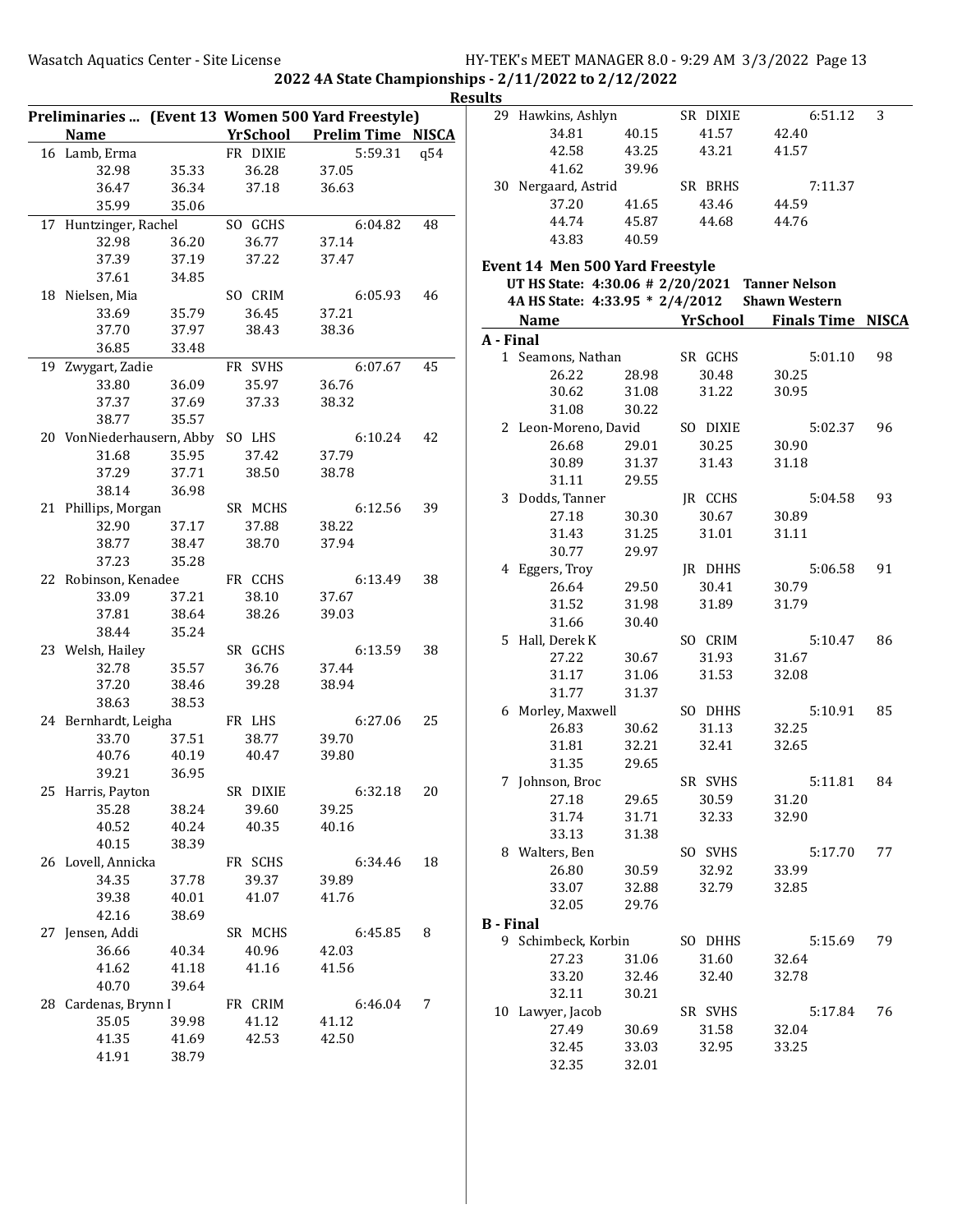|                                                |                |                 |                          |     | <b>Results</b> |                            |                |                  |                |     |
|------------------------------------------------|----------------|-----------------|--------------------------|-----|----------------|----------------------------|----------------|------------------|----------------|-----|
| B - Final  (Event 14 Men 500 Yard Freestyle)   |                |                 |                          |     |                | 7 Walters, Ben             |                | SO SVHS          | 5:10.43        | q86 |
| <b>Name</b>                                    |                | <b>YrSchool</b> | <b>Finals Time NISCA</b> |     |                | 27.59                      | 32.01          | 31.49            | 31.96          |     |
| 11 Krans, Ashten                               |                | SO CCHS         | 5:18.21                  | 76  |                | 31.89                      | 31.27          | 32.16            | 31.88          |     |
| 27.84                                          | 30.78          | 31.93           | 32.26                    |     |                | 31.68                      | 28.50          |                  |                |     |
| 32.47                                          | 33.10          | 33.28           | 33.29                    |     |                | 8 Morley, Maxwell          |                | SO DHHS          | 5:12.93        | q83 |
| 32.83                                          | 30.43          |                 |                          |     |                | 27.28                      | 30.37          | 30.93            | 31.72          |     |
| 12 Linton, Zachary                             |                | JR SCHS         | 5:24.06                  | 69  |                | 31.76                      | 31.92          | 32.24            | 32.68          |     |
| 28.36                                          | 32.10          | 32.67           | 33.60                    |     |                | 32.98                      | 31.05          |                  |                |     |
| 33.42                                          | 33.82          | 33.47           | 33.25                    |     |                | 9 Lawyer, Jacob            |                | SR SVHS          | 5:13.75        | q81 |
| 33.06                                          | 30.31          |                 |                          |     |                | 27.88                      | 30.54          | 31.15            | 31.55          |     |
| 13 Judd, Caleb                                 |                | FR CRIM         | 5:26.57                  | 66  |                | 32.05                      | 32.40          | 32.53            | 32.81          |     |
| 28.02                                          | 31.29          | 32.20           | 33.05                    |     |                | 31.88                      | 30.96          |                  |                |     |
| 34.07                                          | 34.18          | 33.93           | 33.64                    |     |                | 10 Krans, Ashten           |                | SO CCHS          | 5:14.32        | q81 |
| 33.42                                          | 32.77          |                 |                          |     |                | 27.64                      | 30.48          | 31.60            | 31.78          |     |
| 14 Griffin, Garrett                            |                | JR BRHS         | 5:27.19                  | 65  |                | 32.62                      | 32.54          | 32.48            | 32.21          |     |
| 28.06                                          | 30.47          | 32.31           | 32.43                    |     |                | 32.62                      | 30.35          |                  |                |     |
| 34.31                                          | 33.78          | 34.65           | 34.83                    |     |                | 11 Schimbeck, Korbin       |                | SO DHHS          | 5:18.69        | q75 |
| 33.43                                          | 32.92          |                 |                          |     |                | 27.51                      | 30.93          | 31.63            | 32.74          |     |
| 15 Page, Makoa                                 |                | FR SCHS         | 5:28.44                  | 64  |                | 32.54                      | 32.79          | 32.96            | 33.69          |     |
| 27.71                                          | 31.88          | 32.95           | 33.76                    |     |                | 32.66                      | 31.24          |                  |                |     |
| 34.26                                          | 33.32          | 34.04           | 33.51                    |     |                | 12 Wambach, Chandler       |                | SR SCHS          | 5:19.24        | q75 |
| 34.08                                          | 32.93          |                 |                          |     |                | 27.93                      | 31.01          | 32.35            | 32.65          |     |
| 16 Seamons, Tyler                              |                | JR GCHS         | 5:33.63                  | 58  |                | 32.40                      | 32.79          | 32.93            | 33.33          |     |
| 28.17                                          | 31.97          | 33.64           | 33.43                    |     |                | 32.39                      | 31.46          |                  |                |     |
| 33.83                                          | 34.57          | 35.42           | 35.78                    |     |                | 13 Griffin, Garrett        |                | JR BRHS          | 5:22.03        | q71 |
| 34.22                                          | 32.60          |                 |                          |     |                | 28.32                      | 30.66          | 31.08            | 32.18          |     |
|                                                |                |                 |                          |     |                | 33.23                      | 33.93          | 33.56            | 34.28          |     |
| <b>Event 14 Men 500 Yard Freestyle</b>         |                |                 |                          |     |                | 31.76                      |                |                  |                |     |
|                                                |                |                 |                          |     |                |                            |                |                  |                |     |
| UT HS State: 4:30.06 # 2/20/2021 Tanner Nelson |                |                 |                          |     |                |                            | 33.03          |                  | 5:22.55        |     |
| 4A HS State: 4:33.95 * 2/4/2012                |                |                 | <b>Shawn Western</b>     |     |                | 14 Seamons, Tyler<br>28.65 | 31.80          | JR GCHS<br>32.43 | 32.49          | q71 |
| <b>Name</b>                                    |                | YrSchool        | <b>Prelim Time NISCA</b> |     |                | 32.82                      | 33.41          | 33.94            | 34.29          |     |
| <b>Preliminaries</b>                           |                |                 |                          |     |                | 32.39                      | 30.33          |                  |                |     |
| 1 Leon-Moreno, David                           |                | SO DIXIE        | 5:01.59                  | q97 |                | 15 Judd, Caleb             |                | FR CRIM          | 5:27.21        | q65 |
| 26.73                                          | 29.80          | 30.76           | 30.97                    |     |                | 27.30                      | 30.39          | 31.87            | 32.78          |     |
| 31.14                                          | 31.10          | 30.86           | 30.71                    |     |                | 33.35                      | 34.09          | 34.27            | 34.60          |     |
| 30.43                                          | 29.09          |                 |                          |     |                | 34.86                      | 33.70          |                  |                |     |
| 2 Johnson, Broc                                |                | SR SVHS         | 5:07.43                  | q90 |                | 16 Linton, Zachary         |                | JR SCHS          | 5:28.63        | q64 |
| 27.18                                          | 30.63          | 30.72           | 31.17                    |     |                | 28.12                      | 32.68          | 33.89            | 33.12          |     |
| 31.22                                          | 30.97          | 31.64           | 31.75                    |     |                | 33.36                      | 34.44          | 33.69            | 34.01          |     |
| 32.08                                          | 30.07          |                 |                          |     |                | 34.48                      | 30.84          |                  |                |     |
| *3 Eggers, Troy                                |                | JR DHHS         | 5:08.49                  | q88 |                | 17 Page, Makoa             |                | FR SCHS          | 5:28.96        | 63  |
| 27.43                                          | 29.93          | 30.85           | 31.36                    |     |                | 28.06                      | 31.75          | 33.28            | 33.83          |     |
| 31.33                                          | 31.37          | 31.95           | 32.17                    |     |                | 34.10                      | 34.20          | 34.36            | 33.99          |     |
| 31.77                                          | 30.33          |                 |                          |     |                | 33.70                      | 31.69          |                  |                |     |
| *3 Dodds, Tanner                               |                | JR CCHS         | 5:08.49                  | q88 |                | 18 Grunig, Peter           |                | SR RIDGE         | 5:30.64        | 61  |
| 27.57                                          | 30.90          | 31.21           | 31.35                    |     |                |                            |                |                  |                |     |
| 31.96                                          | 31.82          | 31.64           | 31.52                    |     |                | 28.12<br>32.71             | 30.96<br>33.93 | 32.18<br>34.75   | 32.42<br>35.22 |     |
| 30.85                                          | 29.67          |                 |                          |     |                |                            | 34.73          |                  |                |     |
| 5 Seamons, Nathan                              |                | SR GCHS         | 5:09.40                  | q87 |                | 35.62                      |                |                  |                | 46  |
| 27.16                                          | 30.27          | 31.55           | 31.32                    |     |                | 19 Tucker, Brenner         |                | SR DHHS          | 5:44.56        |     |
| 31.86                                          | 32.73          | 32.29           | 31.78                    |     |                | 29.15                      | 33.72          | 35.57            | 35.67          |     |
| 31.11                                          | 29.33          |                 |                          |     |                | 36.21<br>34.37             | 35.62          | 35.06            | 36.81          |     |
| 6 Hall, Derek K                                |                | SO CRIM         | 5:10.00                  | q86 |                |                            | 32.38          |                  |                | 44  |
| 27.03                                          | 30.11          | 31.29           | 31.22                    |     |                | 20 Sowby, Jeffrey          |                | SO MCHS          | 5:46.96        |     |
| 31.66<br>31.87                                 | 32.10<br>31.20 | 31.63           | 31.89                    |     |                | 29.93<br>36.76             | 33.73<br>35.84 | 35.46<br>36.25   | 36.05<br>34.76 |     |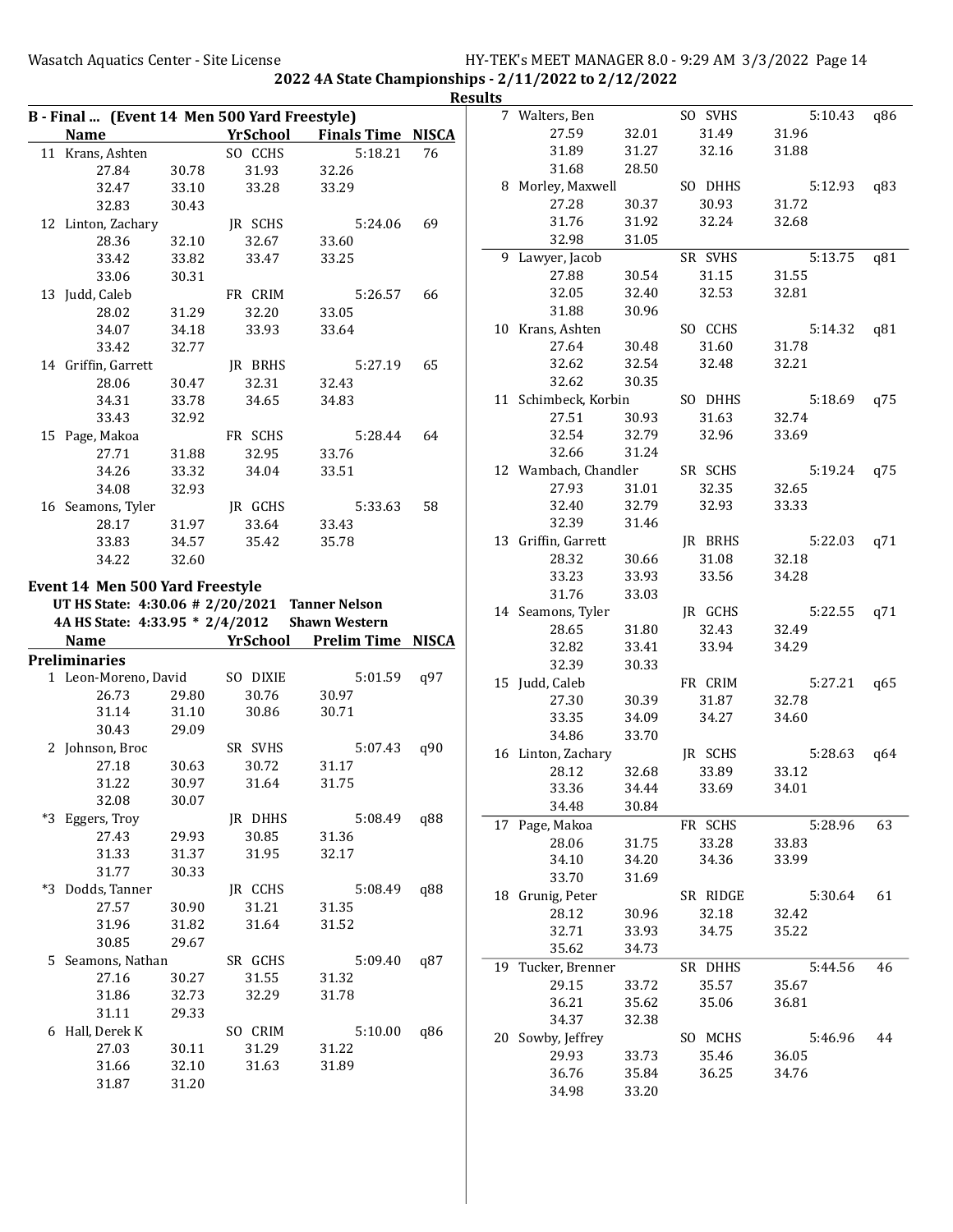|                     |       |             | Preliminaries  (Event 14 Men 500 Yard Freestyle) |    |                 |
|---------------------|-------|-------------|--------------------------------------------------|----|-----------------|
| <b>Name</b>         |       | YrSchool    | <b>Prelim Time NISCA</b>                         |    | Event 1         |
| 21 Hamblin, Jace    |       | SO BRHS     | 5:49.68                                          | 41 | UT <sub>F</sub> |
| 30.00               | 34.83 | 35.39       | 35.07                                            |    | N. Edge,        |
| 36.18               | 36.43 | 37.32       | 36.44                                            |    | <b>4A F</b>     |
| 35.25               | 32.77 |             |                                                  |    | A Bostoo        |
| 22 Conley, Tate     |       | SO SVHS     | 5:53.34                                          | 37 | Te              |
| 30.83               | 34.55 | 35.65       | 35.89                                            |    | A - Fina        |
| 36.27               | 37.31 | 36.62       | 37.16                                            |    | 1 SV            |
| 35.95               | 33.11 |             |                                                  |    | 1)              |
| 23 Orton, Bryce     |       | SR CCHS     | 5:55.71                                          | 35 | 3)              |
| 28.71               | 33.55 | 35.56       | 37.02                                            |    |                 |
| 37.37               | 37.63 | 38.23       | 37.42                                            |    | $2$ SC          |
| 38.04               | 32.18 |             |                                                  |    | 1)              |
| 24 O'Donnell, Logan |       | FR GCHS     | 5:55.73                                          | 35 | 3)              |
| 30.08               | 34.76 | 37.03       | 36.92                                            |    |                 |
| 36.44               | 36.11 | 36.42       | 37.08                                            |    | 3 CC            |
| 36.77               | 34.12 |             |                                                  |    | 1)              |
| 25 Knudson, Easton  |       | SO HURR     | 6:00.46                                          | 30 | 3)              |
| 29.58               | 33.50 | 34.73       | 36.28                                            |    |                 |
| 37.19               | 37.31 | 37.54       | 39.10                                            |    | 4 CR            |
| 39.61               | 35.62 |             |                                                  |    | 1)              |
| 26 Betournay, Aaron |       | SO BRHS     | 6:06.84                                          | 24 | 3)              |
| 30.98               | 35.23 | 36.87       | 37.92                                            |    |                 |
| 38.22               | 38.88 | 37.68       | 38.19                                            |    | 5 PV            |
| 37.95               | 34.92 |             |                                                  |    | 1)              |
| 27 Gertsch, Hunter  |       | FR CRIM     | 6:10.31                                          | 21 | 3)              |
| 30.05               | 34.39 | 36.69       | 37.62                                            |    | 6 DF            |
| 38.59               | 39.10 | 40.06       | 39.23                                            |    |                 |
| 38.87               | 35.71 |             |                                                  |    | 1)<br>3)        |
| 28 Ingleby, Peter   |       | SR BRHS     | 6:20.31                                          | 12 |                 |
| 30.82               | 35.88 | 38.06       | 38.51                                            |    | --- GC          |
| 40.23               | 39.55 | 38.16       | 42.48                                            |    | 1)              |
| 40.48               | 36.14 |             |                                                  |    | 3)              |
| 29 Nevins, Joseph   |       | FR CCHS     | 6:20.74                                          | 12 |                 |
| 31.90               | 36.11 | 37.64       | 38.78                                            |    | --- RI          |
| 38.99               | 39.65 | 40.85       | 40.00                                            |    | 1)              |
| 39.41               | 37.41 |             |                                                  |    | 3)              |
| 30 Kimball, Wiatt   |       | FR LHS      | 6:21.89                                          | 11 |                 |
| 34.54               |       | 38.64 38.45 | 40.26                                            |    | <b>B</b> - Fina |
| 39.71               | 39.57 | 39.56       | 38.72                                            |    | 9 LH            |
| 38.39               | 34.05 |             |                                                  |    | 1)              |
| 31 Benson, Andrew   |       | SR LHS      | 6:27.92                                          | 6  | 3)              |
| 32.62               | 37.16 | 39.75       | 40.78                                            |    |                 |
| 40.55               | 39.78 | 40.18       | 40.43                                            |    | 10 BR           |
| 40.30               | 36.37 |             |                                                  |    | 1)              |
| 32 Desmond, Caloway |       | SO SCHS     | 6:38.71                                          |    | 3)              |
| 32.18               | 37.39 | 39.11       | 41.29                                            |    |                 |
| 41.12               | 42.46 | 41.57       | 41.95                                            |    | 11 M            |
| 41.22               | 40.42 |             |                                                  |    | 1)              |
|                     |       |             |                                                  |    |                 |

| แร               |                                                                             |       |                                           |              |
|------------------|-----------------------------------------------------------------------------|-------|-------------------------------------------|--------------|
|                  | Event 15 Women 200 Yard Freestyle Relay<br>UT HS State: 1:36.59 # 2/11/2005 |       | <b>Kearns High School</b>                 |              |
|                  | V. Edge, C. Bergesen, T. Huff, J. Fredsall                                  |       |                                           |              |
|                  | 4A HS State: 1:38.87 * 2/11/2017                                            |       | <b>Timpview High School</b>               |              |
|                  | <b>A Bostock, K Hansen, A Jacob, R Oyler</b>                                |       |                                           |              |
|                  | <b>Team</b>                                                                 | Relay | <b>Finals Time</b>                        | <b>NISCA</b> |
| <b>A</b> - Final |                                                                             |       |                                           |              |
| $\mathbf 1$      | <b>SVHS</b>                                                                 |       | 1:45.45                                   | 321          |
|                  | 1) Schwartz, Allie JR                                                       |       | 2) Bassett, Lauren SR                     |              |
|                  | 3) Mecham, Jacey SR                                                         |       | 4) Olsen, Sarah JR                        |              |
|                  | 26.99<br>26.89                                                              | 26.11 | 25.46                                     |              |
| 2                | <b>SCHS</b>                                                                 |       | 1:45.88                                   | 318          |
|                  | 1) Phillips, Hailee SR                                                      |       | 2) Condie, Sarah SR                       |              |
|                  | 3) Dansie, Jaime FR                                                         |       | 4) Jenkins, Olivia SR                     |              |
|                  | 26.46<br>26.78                                                              | 26.61 | 26.03                                     |              |
| 3                | <b>CCHS</b>                                                                 |       | 1:46.25                                   | 312          |
|                  | 1) Selinger, Sydney JR                                                      |       | 2) Simper, Aspen JR                       |              |
|                  | 3) Stratton, Abigail SR                                                     |       | 4) Edwards, Hannah SR                     |              |
|                  | 27.14<br>26.27                                                              | 27.48 | 25.36                                     |              |
| 4                | <b>CRIM</b>                                                                 |       | 1:47.62                                   | 300          |
|                  | 1) Messinger, Kensley K JR                                                  |       | 2) Daley, Adrina T SR                     |              |
|                  | 3) Perry, Peyton FR                                                         |       | 4) Weiland, Kara SR                       |              |
|                  | 27.50<br>27.47                                                              | 26.62 | 26.03                                     |              |
| 5.               | <b>PVHS</b>                                                                 |       | 1:48.42                                   | 291          |
|                  | 1) Bingham, Taitem SR                                                       |       | 2) Bingham, Paycee JR                     |              |
|                  | 3) Twiggs, Taylee SO                                                        |       | 4) Rom, Sorina JR                         |              |
|                  | 26.75<br>28.09                                                              | 27.85 | 25.73                                     |              |
| 6                | DHHS                                                                        |       | 1:48.50                                   | 288          |
|                  | 1) Brown, Emma JR                                                           |       | 2) Smith, Helen SR                        |              |
|                  | 3) Gayford, Ellie SO                                                        |       | 4) Jones, Abigail FR                      |              |
|                  | 26.37<br>27.44                                                              | 27.66 | 27.03                                     |              |
|                  | GCHS                                                                        |       | DQ                                        |              |
|                  | 1) Nielsen, Brynley FR                                                      |       | 2) Huebner, Mia SR<br>4) Coats, Kaylee SR |              |
|                  | 3) Corry, Rylie SO<br>26.59<br>26.01                                        | 26.32 | 24.97                                     |              |
| ---              | RIDGE                                                                       |       | DQ                                        |              |
|                  | 1) Powell, Navie JR                                                         |       | 2) Hansen, Mackenzie JR                   |              |
|                  | 3) Cook, Sarah FR                                                           |       | 4) Eubanks, Carly SR                      |              |
|                  | 25.65<br>25.75                                                              | 25.59 | 24.64                                     |              |
| 3 - Final        |                                                                             |       |                                           |              |
| 9                | LHS                                                                         |       | 1:51.64                                   | 258          |
|                  | 1) Rice-Warren, Ellia SO                                                    |       | 2) Peterson, Molly FR                     |              |
|                  | 3) Watkins, Ellise SR                                                       |       | 4) Ugray, Zsofi SR                        |              |
|                  | 27.95<br>27.91                                                              | 28.32 | 27.46                                     |              |
| 10               | <b>BRHS</b>                                                                 |       | 1:54.70                                   | 228          |
|                  | 1) Hyer, Shannon JR                                                         |       | 2) Littlefield, Ashley SR                 |              |
|                  | 3) Gardner, Kambry SR                                                       |       | 4) Mickelsen, Morgan SR                   |              |
|                  | 29.10<br>30.08                                                              | 27.76 | 27.76                                     |              |
| 11               | <b>MCHS</b>                                                                 |       | 1:56.59                                   | 213          |
|                  | 1) Apadale, Ava FR                                                          |       | 2) Phillips, Morgan SR                    |              |
|                  | 3) Bassett, Hailey SO                                                       |       | 4) Zhang, Lia SO                          |              |
|                  | 28.31<br>29.13<br><b>HURR</b>                                               | 31.22 | 27.93                                     |              |
|                  | 1) Mason, KC JR                                                             |       | DQ<br>2) McMichael, Kambre FR             |              |
|                  | 3) Pickett, Aspyn FR                                                        |       | 4) Ruesch, Bella JR                       |              |
|                  | 29.64<br>32.63                                                              | 33.87 | 29.54                                     |              |
|                  |                                                                             |       |                                           |              |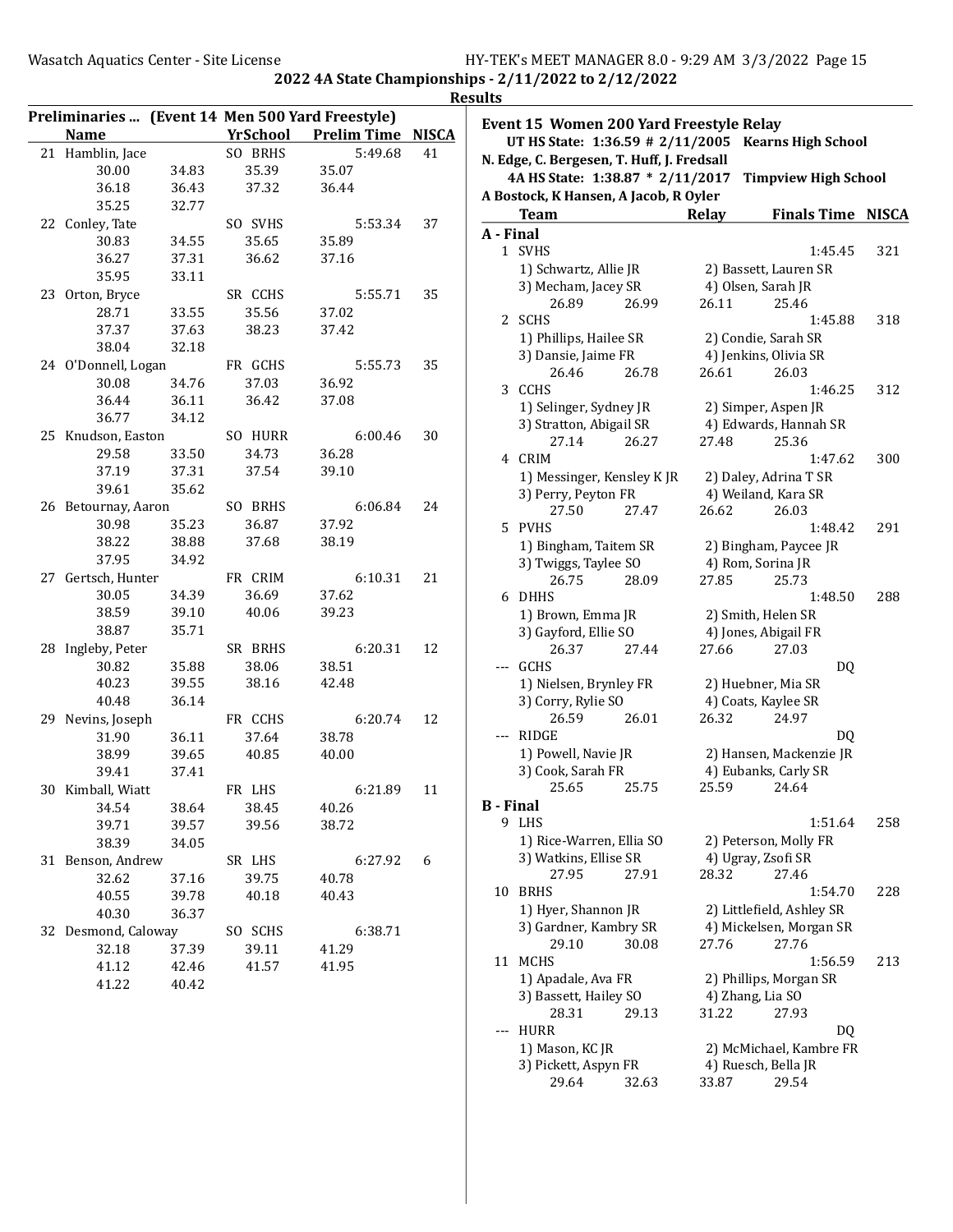# Wasatch Aquatics Center - Site License HY-TEK's MEET MANAGER 8.0 - 9:29 AM 3/3/2022 Page 16 2022 4A State Championships - 2/11/2022 to 2/12/2022

 $\frac{Results}{\frac{12}{12}}$ 

|    | B - Final  (Event 15 Women 200 Yard Freestyle Relay)<br><b>Team</b> | Relay | <b>Finals Time</b>          | л    |
|----|---------------------------------------------------------------------|-------|-----------------------------|------|
|    | --- DIXIE                                                           |       | DQ                          |      |
|    | 1) Mackey, Alea FR                                                  |       | 2) Greer, Brinley SO        |      |
|    | 3) Wilson, Greta JR                                                 |       | 4) Lamb, Erma FR            |      |
|    | 27.50<br>27.96                                                      | 27.77 | 27.90                       |      |
|    | Event 15 Women 200 Yard Freestyle Relay                             |       |                             |      |
|    | UT HS State: 1:36.59 # 2/11/2005                                    |       | <b>Kearns High School</b>   |      |
|    | N. Edge, C. Bergesen, T. Huff, J. Fredsall                          |       |                             |      |
|    | 4A HS State: 1:38.87 * 2/11/2017                                    |       | <b>Timpview High School</b> |      |
|    | A Bostock, K Hansen, A Jacob, R Oyler                               |       |                             |      |
|    | <b>Team</b>                                                         | Relay | <b>Prelim Time NISCA</b>    |      |
|    | <b>Preliminaries</b>                                                |       |                             |      |
|    | 1 RIDGE                                                             |       | 1:43.99                     | q339 |
|    | 1) Hansen, Mackenzie JR                                             |       | 2) Caliendo, Ava JR         |      |
|    | 3) Cook, Sarah FR                                                   |       | 4) Eubanks, Carly SR        |      |
|    | 26.34<br>27.66                                                      | 25.43 | 24.56                       |      |
|    | 2 GCHS                                                              |       | 1:44.51                     | q333 |
|    | 1) Zhang, Christina SO                                              |       | 2) Huebner, Mia SR          |      |
|    | 3) Corry, Rylie SO                                                  |       | 4) Coats, Kaylee SR         |      |
|    | 27.20<br>26.24                                                      | 26.12 | 24.95                       |      |
| 3  | CCHS                                                                |       | 1:45.21                     | q324 |
|    | 1) Selinger, Sydney JR                                              |       | 2) Simper, Aspen JR         |      |
|    | 3) Stratton, Abigail SR                                             |       | 4) Edwards, Hannah SR       |      |
|    | 26.84<br>26.37                                                      | 26.90 | 25.10                       |      |
|    | 4 CRIM                                                              |       | 1:46.54                     | q309 |
|    | 1) Daley, Adrina T SR                                               |       | 2) Perry, Peyton FR         |      |
|    | 3) Weiland, Kara SR                                                 |       | 4) Messinger, Kensley KJR   |      |
|    | 27.58<br>27.20                                                      | 25.68 | 26.08                       |      |
|    | 5 SVHS                                                              |       | 1:46.96                     | q306 |
|    | 1) Bassett, Lauren SR                                               |       | 2) Schwartz, Allie JR       |      |
|    | 3) Mecham, Jacey SR                                                 |       | 4) Olsen, Sarah JR          |      |
|    | 27.57<br>26.88                                                      | 26.39 | 26.12                       |      |
|    | 6 SCHS                                                              |       | 1:47.31                     | q303 |
|    | 1) Phillips, Hailee SR                                              |       | 2) Condie, Sarah SR         |      |
|    | 3) Dansie, Jaime FR                                                 |       | 4) Jenkins, Olivia SR       |      |
|    | 26.90<br>27.00                                                      | 14.04 | 39.37                       |      |
|    | 7 PVHS                                                              |       | 1:48.57                     | q288 |
|    | 1) Bingham, Taitem SR                                               |       | 2) Bingham, Paycee JR       |      |
|    | 3) Twiggs, Taylee SO                                                |       | 4) Rom, Sorina JR           |      |
|    | 27.32<br>28.52                                                      | 27.74 | 24.99                       |      |
| 8  | <b>DHHS</b>                                                         |       | 1:50.01                     | q273 |
|    | 1) Brown, Emma JR                                                   |       | 2) Smith, Helen SR          |      |
|    | 3) Gayford, Ellie SO                                                |       | 4) Jones, Abigail FR        |      |
|    | 27.65<br>28.09                                                      | 28.23 | 26.04                       |      |
| 9  | <b>DIXIE</b>                                                        |       | 1:50.61                     | q267 |
|    | 1) Mackey, Alea FR                                                  |       | 2) Greer, Brinley SO        |      |
|    | 3) Wilson, Greta JR                                                 |       | 4) Lamb, Erma FR            |      |
|    | 27.31<br>27.45                                                      | 27.63 | 28.22                       |      |
| 10 | LHS                                                                 |       | 1:51.19                     | q261 |
|    | 1) Rice-Warren, Ellia SO                                            |       | 2) Peterson, Molly FR       |      |
|    | 3) Watkins, Ellise SR                                               |       | 4) Ugray, Zsofi SR          |      |
|    | 27.67<br>27.50                                                      | 28.45 | 27.57                       |      |
| 11 | <b>BRHS</b>                                                         |       | 1:53.75                     | q237 |
|    | 1) Hyer, Shannon JR                                                 |       | 2) Littlefield, Ashley SR   |      |
|    | 3) Gardner, Kambry SR                                               |       | 4) Mickelsen, Morgan SR     |      |
|    | 28.55<br>29.88                                                      | 28.16 | 27.16                       |      |
|    |                                                                     |       |                             |      |

| ults             |                                                           |       |                          |      |
|------------------|-----------------------------------------------------------|-------|--------------------------|------|
| 12               | MCHS                                                      |       | 1:55.73                  | q219 |
|                  | 1) Apadale, Ava FR                                        |       | 2) Phillips, Morgan SR   |      |
|                  | 3) Bassett, Hailey SO                                     |       | 4) Zhang, Lia SO         |      |
|                  | 28.40<br>28.67                                            | 30.87 | 27.79                    |      |
|                  |                                                           |       |                          |      |
| 13               | <b>HURR</b>                                               |       | 2:10.88                  | q99  |
|                  | 1) Mason, KC JR                                           |       | 2) McMichael, Kambre FR  |      |
|                  | 3) Pickett, Aspyn FR                                      |       | 4) Ruesch, Bella JR      |      |
|                  | 30.35<br>33.79                                            | 36.52 | 30.22                    |      |
|                  |                                                           |       |                          |      |
|                  | Event 16 Men 200 Yard Freestyle Relay                     |       |                          |      |
|                  | UT HS State: 1:24.43 # 1/26/2019 Desert Hills High School |       |                          |      |
|                  | P.Plumb, C. Rettie, A. Anderson, K. Wawrzyniak            |       |                          |      |
|                  | 4A HS State: 1:24.43 * 1/26/2019 Desert Hills             |       |                          |      |
|                  | P.Plumb, C. Rettie, A. Anderson, K. Wawrzyniak            |       |                          |      |
|                  | <b>Team</b>                                               | Relay | <b>Finals Time NISCA</b> |      |
|                  |                                                           |       |                          |      |
| A - Final        |                                                           |       |                          |      |
|                  | 1 GCHS                                                    |       | 1:32.21                  | 345  |
|                  | 1) Miggin, Josh JR                                        |       | 2) Badger, Brayden SR    |      |
|                  | 3) Jensen, Josh SR                                        |       | 4) Farnsworth, Tyson SR  |      |
|                  | 23.83<br>22.98                                            | 23.64 | 21.76                    |      |
|                  | 2 CRIM                                                    |       | 1:32.93                  | 339  |
|                  | 1) Challis, Fox JR                                        |       |                          |      |
|                  |                                                           |       | 2) Haws, Ben A SR        |      |
|                  | 3) Carroll, Dax SR                                        |       | 4) Plumb, Bronson SO     |      |
|                  | 23.37<br>23.84                                            | 23.43 | 22.29                    |      |
| 3                | <b>SVHS</b>                                               |       | 1:33.11                  | 336  |
|                  | 1) Reed, Blake FR                                         |       | 2) Gibbons, Peter SO     |      |
|                  | 3) Dubon, Tavin SR                                        |       | 4) Nye, Clayton JR       |      |
|                  | 23.83<br>23.32                                            | 22.98 | 22.98                    |      |
|                  | 4 CCHS                                                    |       | 1:33.55                  | 333  |
|                  |                                                           |       |                          |      |
|                  | 1) Shumate, Jacob SR                                      |       | 2) Cook, Emery JR        |      |
|                  | 3) Sagers, Andrew JR                                      |       | 4) Dodds, Tanner JR      |      |
|                  | 23.93<br>23.61                                            | 23.06 | 22.95                    |      |
| 5.               | SCHS                                                      |       | 1:33.82                  | 330  |
|                  | 1) Allred, Jack SR                                        |       | 2) Page, Makoa FR        |      |
|                  | 3) Hopkins, Cade SR                                       |       | 4) Koch, Cole SR         |      |
|                  | 22.96<br>24.08                                            | 23.72 | 23.06                    |      |
| 6                | DIXIE                                                     |       | 1:34.84                  | 318  |
|                  | 1) Carlisle, Andrew SO                                    |       | 2) Leon-Moreno, David SO |      |
|                  | 3) Erickson, Damon JR                                     |       | 4) Larsen, Thomas SR     |      |
|                  | 22.79 23.88                                               | 23.62 | 24.55                    |      |
|                  | <b>RIDGE</b>                                              |       | 1:36.30                  |      |
| 7                |                                                           |       |                          | 303  |
|                  | 1) Frandsen, Porter SR                                    |       | 2) Grunig, Peter SR      |      |
|                  | 3) Checketts, Benjamin SR                                 |       | 4) Jensen, Dallin SR     |      |
|                  | 23.68<br>24.82                                            | 24.06 | 23.74                    |      |
| ---              | <b>BRHS</b>                                               |       | DQ                       |      |
|                  | 1) Marshall, Kelton SR                                    |       | 2) Gibbs, Keeghan SR     |      |
|                  | 3) Griffin, Garrett JR                                    |       | 4) Kowallis, Kael SR     |      |
|                  | 23.55<br>25.03                                            | 24.41 | 24.43                    |      |
| <b>B</b> - Final |                                                           |       |                          |      |
| 9                |                                                           |       |                          |      |
|                  | HURR                                                      |       | 1:37.90                  | 285  |
|                  | 1) Jepsen, Ethan JR                                       |       | 2) Carter, Ammon JR      |      |
|                  | 3) Robinson, Casey JR                                     |       | 4) Bunn, Kevin SR        |      |
|                  | 25.66<br>24.33                                            | 24.55 | 23.36                    |      |
| 10               | MCHS                                                      |       | 1:46.57                  | 207  |
|                  | 1) Powell, Asher FR                                       |       | 2) Sowby, Jeffrey SO     |      |
|                  | 3) Burns, Camden SO                                       |       | 4) Godfrey, Carson JR    |      |
|                  | 26.78<br>26.58                                            | 27.10 | 26.11                    |      |
|                  |                                                           |       |                          |      |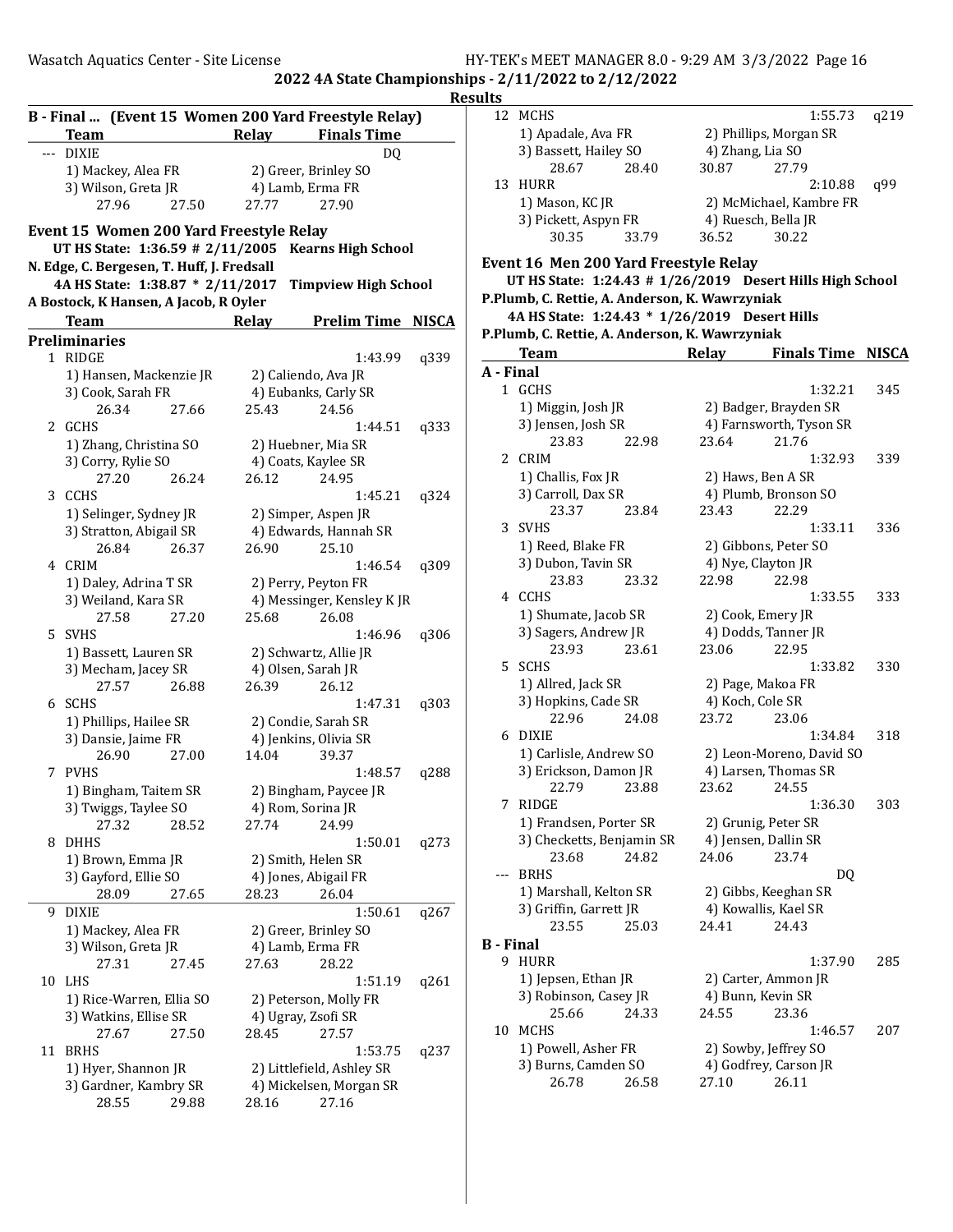|    |                                                                   |       |       |                           |                          | ĸ            |
|----|-------------------------------------------------------------------|-------|-------|---------------------------|--------------------------|--------------|
|    | B - Final  (Event 16 Men 200 Yard Freestyle Relay)<br><b>Team</b> |       | Relay |                           | <b>Finals Time</b>       | <b>NISCA</b> |
| 11 | LHS                                                               |       |       |                           | 1:51.16                  | 171          |
|    | 1) Garlick, Bentley JR                                            |       |       | 2) Benson, Andrew SR      |                          |              |
|    | 3) Kowallis, Jaxton JR                                            |       |       | 4) Kimball, Wiatt FR      |                          |              |
|    | 27.05                                                             | 29.42 | 28.10 | 26.59                     |                          |              |
|    | 12 PVHS                                                           |       |       |                           | 1:53.40                  | 153          |
|    |                                                                   |       |       |                           |                          |              |
|    | 1) Ghica, Gary JR                                                 |       |       | 2) Cooper, Ashton SO      |                          |              |
|    | 3) Stant, William FR                                              |       |       | 4) Caldwell, Nathan SO    |                          |              |
|    | 25.07                                                             | 33.07 | 29.29 | 25.97                     |                          |              |
|    | Event 16 Men 200 Yard Freestyle Relay                             |       |       |                           |                          |              |
|    | UT HS State: 1:24.43 # 1/26/2019 Desert Hills High School         |       |       |                           |                          |              |
|    | P.Plumb, C. Rettie, A. Anderson, K. Wawrzyniak                    |       |       |                           |                          |              |
|    |                                                                   |       |       |                           |                          |              |
|    | 4A HS State: 1:24.43 * 1/26/2019 Desert Hills                     |       |       |                           |                          |              |
|    | P.Plumb, C. Rettie, A. Anderson, K. Wawrzyniak                    |       |       |                           |                          |              |
|    | <b>Team</b>                                                       |       | Relay |                           | <b>Prelim Time NISCA</b> |              |
|    | Preliminaries                                                     |       |       |                           |                          |              |
|    | 1 GCHS                                                            |       |       |                           | 1:31.96                  | q348         |
|    | 1) Miggin, Josh JR                                                |       |       | 2) Badger, Brayden SR     |                          |              |
|    | 3) Jensen, Josh SR                                                |       |       | 4) Farnsworth, Tyson SR   |                          |              |
|    | 23.27                                                             | 23.28 | 23.59 | 21.82                     |                          |              |
| 2  | <b>CRIM</b>                                                       |       |       |                           |                          |              |
|    |                                                                   |       |       |                           | 1:34.06                  | q327         |
|    | 1) Challis, Fox JR                                                |       |       | 2) Haws, Ben A SR         |                          |              |
|    | 3) Carroll, Dax SR                                                |       |       | 4) Plumb, Bronson SO      |                          |              |
|    | 23.65                                                             | 24.01 | 23.72 | 22.68                     |                          |              |
| 3  | <b>SVHS</b>                                                       |       |       |                           | 1:34.59                  | q321         |
|    | 1) Gibbons, Peter SO                                              |       |       | 2) Dubon, Tavin SR        |                          |              |
|    | 3) Nye, Clayton JR                                                |       |       | 4) Johnson, Broc SR       |                          |              |
|    | 23.78                                                             | 23.48 | 23.20 | 24.13                     |                          |              |
| 4  | CCHS                                                              |       |       |                           | 1:34.81                  | q318         |
|    | 1) Shumate, Jacob SR                                              |       |       | 2) Cook, Emery JR         |                          |              |
|    | 3) Sagers, Andrew JR                                              |       |       | 4) Dodds, Tanner JR       |                          |              |
|    | 23.99                                                             | 23.78 | 23.56 | 23.48                     |                          |              |
| 5  | DIXIE                                                             |       |       |                           | 1:35.44                  | q312         |
|    |                                                                   |       |       | 2) Leon-Moreno, David SO  |                          |              |
|    | 1) Carlisle, Andrew SO                                            |       |       |                           |                          |              |
|    | 3) Erickson, Damon JR                                             |       |       | 4) Larsen, Thomas SR      |                          |              |
|    | 23.06                                                             | 23.87 | 23.77 | 24.74                     |                          |              |
|    | 6 SCHS                                                            |       |       |                           | 1:35.67                  | q309         |
|    | 1) Allred, Jack SR                                                |       |       | 2) Page, Makoa FR         |                          |              |
|    | 3) Hopkins, Cade SR                                               |       |       | 4) Koch, Cole SR          |                          |              |
|    | 22.76                                                             | 25.11 | 23.98 | 23.82                     |                          |              |
| 7  | <b>RIDGE</b>                                                      |       |       |                           | 1:37.18                  | q294         |
|    | 1) Frandsen, Porter SR                                            |       |       | 2) Checketts, Benjamin SR |                          |              |
|    | 3) Tenny, Andrew JR                                               |       |       | 4) Anderson, Carter SR    |                          |              |
|    | 24.01                                                             | 24.31 | 24.12 | 24.74                     |                          |              |
| 8  | <b>BRHS</b>                                                       |       |       |                           | 1:37.99                  | q285         |
|    | 1) Marshall, Kelton SR                                            |       |       | 2) Gibbs, Keeghan SR      |                          |              |
|    |                                                                   |       |       |                           |                          |              |
|    | 3) Griffin, Garrett JR                                            |       |       | 4) Kowallis, Kael SR      |                          |              |
|    | 23.79                                                             | 24.88 | 24.52 | 24.80                     |                          |              |
| 9  | HURR                                                              |       |       |                           | 1:39.41                  | q273         |
|    | 1) Robinson, Casey JR                                             |       |       | 2) Jepsen, Ethan JR       |                          |              |
|    | 3) Carter, Ammon JR                                               |       |       | 4) Bunn, Kevin SR         |                          |              |
|    | 25.17                                                             | 25.98 | 24.92 | 23.34                     |                          |              |
| 10 | MCHS                                                              |       |       |                           | 1:46.17                  | q210         |
|    | 1) Powell, Asher FR                                               |       |       | 2) Sowby, Jeffrey SO      |                          |              |
|    | 3) Burns, Camden SO                                               |       |       | 4) Godfrey, Carson JR     |                          |              |
|    | 26.39                                                             | 26.78 | 26.96 | 26.04                     |                          |              |
|    |                                                                   |       |       |                           |                          |              |

|                  | 11 PVHS                                   |       |  |                 | 1:51.35                          | q168         |  |  |  |  |
|------------------|-------------------------------------------|-------|--|-----------------|----------------------------------|--------------|--|--|--|--|
|                  | 1) Caldwell, Nathan SO                    |       |  |                 | 2) Cooper, Ashton SO             |              |  |  |  |  |
|                  | 3) Stant, William FR                      |       |  |                 | 4) Ghica, Gary JR                |              |  |  |  |  |
|                  | 26.04                                     | 37.63 |  | 23.06           | 24.62                            |              |  |  |  |  |
| 12               | LHS                                       |       |  |                 | 1:52.04                          | q165         |  |  |  |  |
|                  | 1) Garlick, Bentley JR                    |       |  |                 | 2) Benson, Andrew SR             |              |  |  |  |  |
|                  | 3) Kowallis, Jaxton JR                    |       |  |                 | 4) Kimball, Wiatt FR             |              |  |  |  |  |
|                  | 26.74                                     | 29.98 |  | 28.80           | 26.52                            |              |  |  |  |  |
| ---              | DHHS                                      |       |  |                 |                                  |              |  |  |  |  |
|                  |                                           |       |  |                 | DQ                               |              |  |  |  |  |
|                  | 1) Porter, Jordan SO                      |       |  |                 | 2) Iverson, Hunter FR            |              |  |  |  |  |
|                  | 3) Larson, Logan JR                       | 24.43 |  |                 | 4) Schimbeck, Korbin SO          |              |  |  |  |  |
|                  | 25.02                                     |       |  | 25.10           | 24.04                            |              |  |  |  |  |
|                  | <b>Event 17 Women 100 Yard Backstroke</b> |       |  |                 |                                  |              |  |  |  |  |
|                  | <b>UT HS State:</b>                       |       |  |                 | 53.45 # 2/12/2016 Rhyan White    |              |  |  |  |  |
|                  | 4A HS State:                              |       |  |                 | 55.78 * 2/11/2017 Makayla Cazier |              |  |  |  |  |
|                  | <b>Name</b>                               |       |  | <b>YrSchool</b> | <b>Finals Time</b>               | <b>NISCA</b> |  |  |  |  |
| A - Final        |                                           |       |  |                 |                                  |              |  |  |  |  |
|                  | 1 Page, Afton                             |       |  | SR SCHS         | 58.89                            | 120          |  |  |  |  |
|                  | 28.72                                     | 30.17 |  |                 |                                  |              |  |  |  |  |
|                  | 2 Messinger, Kensley K                    |       |  | JR CRIM         | 1:01.13                          | 104          |  |  |  |  |
|                  | 29.55                                     | 31.58 |  |                 |                                  |              |  |  |  |  |
|                  | 3 Powell, Navie                           |       |  | JR RIDGE        | 1:01.25                          | 104          |  |  |  |  |
|                  | 29.87                                     | 31.38 |  |                 |                                  |              |  |  |  |  |
|                  | 4 Hansen, Mackenzie                       |       |  | JR RIDGE        | 1:03.35                          | 90           |  |  |  |  |
|                  | 31.47                                     | 31.88 |  |                 |                                  |              |  |  |  |  |
|                  |                                           |       |  |                 |                                  |              |  |  |  |  |
|                  | 5 Weiland, Kara                           |       |  | SR CRIM         | 1:03.85                          | 87           |  |  |  |  |
|                  | 30.92                                     | 32.93 |  |                 |                                  |              |  |  |  |  |
|                  | 6 Edwards, Hannah                         |       |  | SR CCHS         | 1:05.47                          | 77           |  |  |  |  |
|                  | 31.96                                     | 33.51 |  |                 |                                  |              |  |  |  |  |
|                  | 7 Bindrup, Kyah                           |       |  | FR MCHS         | 1:05.61                          | 76           |  |  |  |  |
|                  | 31.94                                     | 33.67 |  |                 |                                  |              |  |  |  |  |
|                  | 8 Nielsen, Brynley                        |       |  | FR GCHS         | 1:06.56                          | 71           |  |  |  |  |
|                  | 32.93                                     | 33.63 |  |                 |                                  |              |  |  |  |  |
| <b>B</b> - Final |                                           |       |  |                 |                                  |              |  |  |  |  |
| 9                | Mickelsen, Morgan                         |       |  | SR BRHS         | 1:05.89                          | 75           |  |  |  |  |
|                  | 31.84                                     | 34.05 |  |                 |                                  |              |  |  |  |  |
|                  | 10 Hunter, Zoey                           |       |  | FR MCHS         | 1:06.78                          | 70           |  |  |  |  |
|                  | 32.16                                     | 34.62 |  |                 |                                  |              |  |  |  |  |
|                  | 11 Meyerson, Ashlin                       |       |  | JR SVHS         | 1:07.43                          | 66           |  |  |  |  |
|                  | 32.34                                     | 35.09 |  |                 |                                  |              |  |  |  |  |
|                  | 12 Jones, Abigail                         |       |  | FR DHHS         | 1:07.75                          | 64           |  |  |  |  |
|                  | 33.11                                     | 34.64 |  |                 |                                  |              |  |  |  |  |
| 13               | Sorensen, Ellie                           |       |  | JR RIDGE        | 1:07.96                          | 63           |  |  |  |  |
|                  | 33.04                                     | 34.92 |  |                 |                                  |              |  |  |  |  |
| 14               | Child, Kennedy                            |       |  | SR MCHS         | 1:08.18                          | 62           |  |  |  |  |
|                  | 32.45                                     | 35.73 |  |                 |                                  |              |  |  |  |  |
| 15               | VonNiederhausern, Abby                    |       |  | SO LHS          | 1:08.85                          | 58           |  |  |  |  |
|                  | 33.11                                     | 35.74 |  |                 |                                  |              |  |  |  |  |
|                  | 16 Peterson, Molly                        |       |  | FR LHS          | 1:09.77                          | 53           |  |  |  |  |
|                  | 33.60                                     | 36.17 |  |                 |                                  |              |  |  |  |  |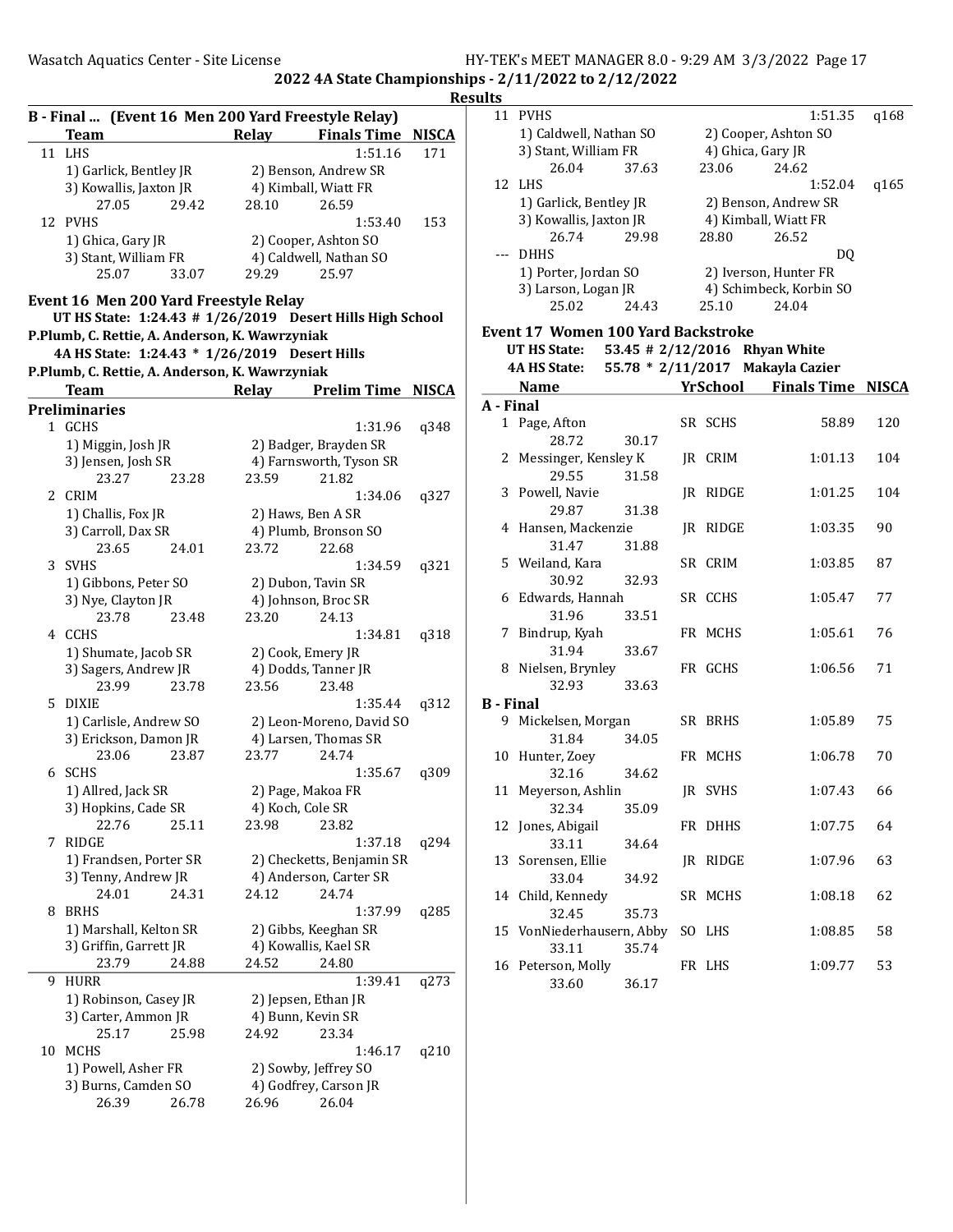Results

|    | <b>Event 17 Women 100 Yard Backstroke</b> |       |     |          |                                  |      |
|----|-------------------------------------------|-------|-----|----------|----------------------------------|------|
|    | UT HS State:                              |       |     |          | 53.45 # 2/12/2016 Rhyan White    |      |
|    | <b>4A HS State:</b>                       |       |     |          | 55.78 * 2/11/2017 Makayla Cazier |      |
|    | <b>Name</b>                               |       |     | YrSchool | <b>Prelim Time NISCA</b>         |      |
|    | <b>Preliminaries</b>                      |       |     |          |                                  |      |
|    | 1 Page, Afton                             |       |     | SR SCHS  | 1:00.52                          | q109 |
|    | 29.51                                     | 31.01 |     |          |                                  |      |
|    | 2 Messinger, Kensley K                    |       |     | JR CRIM  | 1:01.02                          | q105 |
|    | 29.37                                     | 31.65 |     |          |                                  |      |
|    | 3 Powell, Navie                           |       |     | JR RIDGE | 1:01.30                          | q103 |
|    | 30.09<br>4 Weiland, Kara                  | 31.21 |     |          |                                  |      |
|    | 31.04                                     | 32.46 |     | SR CRIM  | 1:03.50                          | q89  |
|    | 5 Hansen, Mackenzie                       |       |     | JR RIDGE | 1:03.80                          | q87  |
|    | 31.52                                     | 32.28 |     |          |                                  |      |
|    | 6 Edwards, Hannah                         |       |     | SR CCHS  | 1:04.97                          | q80  |
|    | 31.65                                     | 33.32 |     |          |                                  |      |
| 7  | Bindrup, Kyah                             |       |     | FR MCHS  | 1:05.06                          | q80  |
|    | 31.81                                     | 33.25 |     |          |                                  |      |
|    | 8 Nielsen, Brynley                        |       |     | FR GCHS  | 1:05.21                          | q79  |
|    | 31.73                                     | 33.48 |     |          |                                  |      |
| 9  | Hunter, Zoey                              |       |     | FR MCHS  | 1:06.03                          | q74  |
|    | 32.34                                     | 33.69 |     |          |                                  |      |
|    | 10 Mickelsen, Morgan                      |       |     | SR BRHS  | 1:06.04                          | q74  |
|    | 31.69                                     | 34.35 |     |          |                                  |      |
|    | 11 Peterson, Molly                        |       |     | FR LHS   | 1:07.91                          | q63  |
|    | 33.27                                     | 34.64 |     |          |                                  |      |
|    | 12 Jones, Abigail                         |       |     | FR DHHS  | 1:08.23                          | q62  |
|    | 33.09                                     | 35.14 |     |          |                                  |      |
|    | 13 Sorensen, Ellie                        |       |     | JR RIDGE | 1:08.65                          | q59  |
|    | 33.89                                     | 34.76 |     |          |                                  |      |
|    | 14 VonNiederhausern, Abby                 |       |     | SO LHS   | 1:08.94                          | q58  |
|    | 34.08                                     | 34.86 |     |          |                                  |      |
|    | 15 Meyerson, Ashlin<br>33.42              | 35.71 |     | JR SVHS  | 1:09.13                          | q57  |
|    | 16 Child, Kennedy                         |       |     | SR MCHS  | 1:09.90                          | q53  |
|    | 33.37                                     | 36.53 |     |          |                                  |      |
|    | 17 Doud, Jane                             |       | IR  | PVHS     | 1:10.53                          | 49   |
|    | 33.93                                     | 36.60 |     |          |                                  |      |
|    | 18 Lefevre, Maryn                         |       |     | FR CRIM  | 1:10.59                          | 49   |
|    | 33.96                                     | 36.63 |     |          |                                  |      |
| 19 | Dunn, Liz                                 |       |     | JR SCHS  | 1:11.65                          | 44   |
|    | 35.16                                     | 36.49 |     |          |                                  |      |
|    | 20 Coats, Brooklyn                        |       |     | SO GCHS  | 1:11.77                          | 43   |
|    | 35.06                                     | 36.71 |     |          |                                  |      |
| 21 | Zwygart, Zadie                            |       |     | FR SVHS  | 1:11.84                          | 43   |
|    | 35.13                                     | 36.71 |     |          |                                  |      |
| 22 | Gayford, Ellie                            |       | SO. | DHHS     | 1:12.31                          | 41   |
|    | 35.29                                     | 37.02 |     |          |                                  |      |
| 23 | Warde, Ivy                                |       |     | SR MCHS  | 1:12.41                          | 40   |
|    | 34.38                                     | 38.03 |     |          |                                  |      |
| 24 | Bernhardt, Leigha                         |       |     | FR LHS   | 1:12.50                          | 40   |
|    | 34.57                                     | 37.93 |     |          |                                  |      |
| 25 | Skeen, Saida                              |       | SO  | DHHS     | 1:13.08                          | 37   |
| 26 | 35.09<br>Hansen, Abigail                  | 37.99 |     | FR RIDGE | 1:13.17                          | 37   |
|    |                                           |       |     |          |                                  |      |

| ılts             |                                         |       |     |                 |                                   |              |
|------------------|-----------------------------------------|-------|-----|-----------------|-----------------------------------|--------------|
| 27               | Broadhead, Bree<br>35.54                | 37.73 |     | SO HURR         | 1:13.27                           | 36           |
|                  | 28 Brotherson, Presli<br>35.53          | 38.50 |     | SO DHHS         | 1:14.03                           | 33           |
|                  | 29 Dooley, Gwendolyn<br>35.41           | 38.66 |     | JR SCHS         | 1:14.07                           | 32           |
|                  | 30 Goodrich, Makena<br>35.89            | 38.83 |     | SO GCHS         | 1:14.72                           | 29           |
| 31               | Cooper, Teigan<br>36.09                 | 39.92 |     | FR DIXIE        | 1:16.01                           | 24           |
|                  | 32 Benson, Sophie<br>37.13              | 40.01 |     | SR SCHS         | 1:17.14                           | 19           |
|                  | <b>Event 18 Men 100 Yard Backstroke</b> |       |     |                 |                                   |              |
|                  | UT HS State:                            |       |     |                 | 48.71 # 2/15/2020 Ryan J Garstang |              |
|                  | 4A HS State:                            |       |     |                 | 49.49 * 2/9/2019 Jake Walters     |              |
|                  | Name                                    |       |     | <b>YrSchool</b> | <b>Finals Time</b>                | <b>NISCA</b> |
| A - Final        |                                         |       |     |                 |                                   |              |
|                  | 1 Tueller, Jaxon                        |       |     | SR SVHS         | 52.62                             | 127          |
|                  | 25.35                                   | 27.27 |     |                 |                                   |              |
|                  | 2 Walker, Josh                          |       |     | SO CRIM         | 53.25                             | 123          |
|                  | 25.79                                   | 27.46 |     |                 |                                   |              |
|                  | 3 Carlisle, Andrew                      |       | SO. | DIXIE           | 53.63                             | 121          |
|                  | 25.83                                   | 27.80 |     |                 |                                   |              |
|                  | 4 Nye, Clayton                          |       |     | JR SVHS         | 55.02                             | 112          |
|                  | 26.37                                   | 28.65 |     |                 |                                   |              |
| 5                | Dayton, Sam                             |       |     | SR RIDGE        | 55.34                             | 110          |
|                  | 27.20                                   | 28.14 |     |                 |                                   |              |
|                  | 6 Dubon, Tavin                          |       |     | SR SVHS         | 55.38                             | 110          |
|                  | 26.70                                   | 28.68 |     |                 |                                   |              |
|                  | 7 Green, Daxton                         |       |     | SR SCHS         | 56.61                             | 103          |
|                  | 27.25                                   | 29.36 |     |                 |                                   |              |
|                  | 8 Simmerman, Caleb                      |       |     | SR CCHS         | 56.98                             | 101          |
|                  | 27.21                                   | 29.77 |     |                 |                                   |              |
| <b>B</b> - Final | 9 Jarrett, Brayden                      |       |     | JR MCHS         | 57.36                             | 98           |
|                  | 28.01                                   | 29.35 |     |                 |                                   |              |
|                  | 10 Parks, Alex                          |       |     | SR SVHS         | 58.26                             | 93           |
|                  | 28.24                                   | 30.02 |     |                 |                                   |              |
|                  | 11 Swain-Schmit, Hayden                 |       |     | JR BRHS         | 58.83                             | 90           |
|                  | 28.11                                   | 30.72 |     |                 |                                   |              |
|                  | 12 Cabana, Sterling K                   |       |     | SO CRIM         | 59.37                             | 88           |
|                  | 28.71                                   | 30.66 |     |                 |                                   |              |
| 13               | Granado, Justin                         |       |     | SO CCHS         | 59.40                             | 87           |
|                  | 28.32                                   | 31.08 |     |                 |                                   |              |
| 14               | Badger, Brayden                         |       |     | SR GCHS         | 1:00.23                           | 83           |
|                  | 28.62                                   | 31.61 |     |                 |                                   |              |
| 15               | Judd, Caleb                             |       |     | FR CRIM         | 1:00.55                           | 82           |
|                  | 29.26                                   | 31.29 |     |                 |                                   |              |
| 16               | McLaughlin, Jake                        |       |     | SR LHS          | 1:02.63                           | 71           |
|                  | 30.18                                   | 32.45 |     |                 |                                   |              |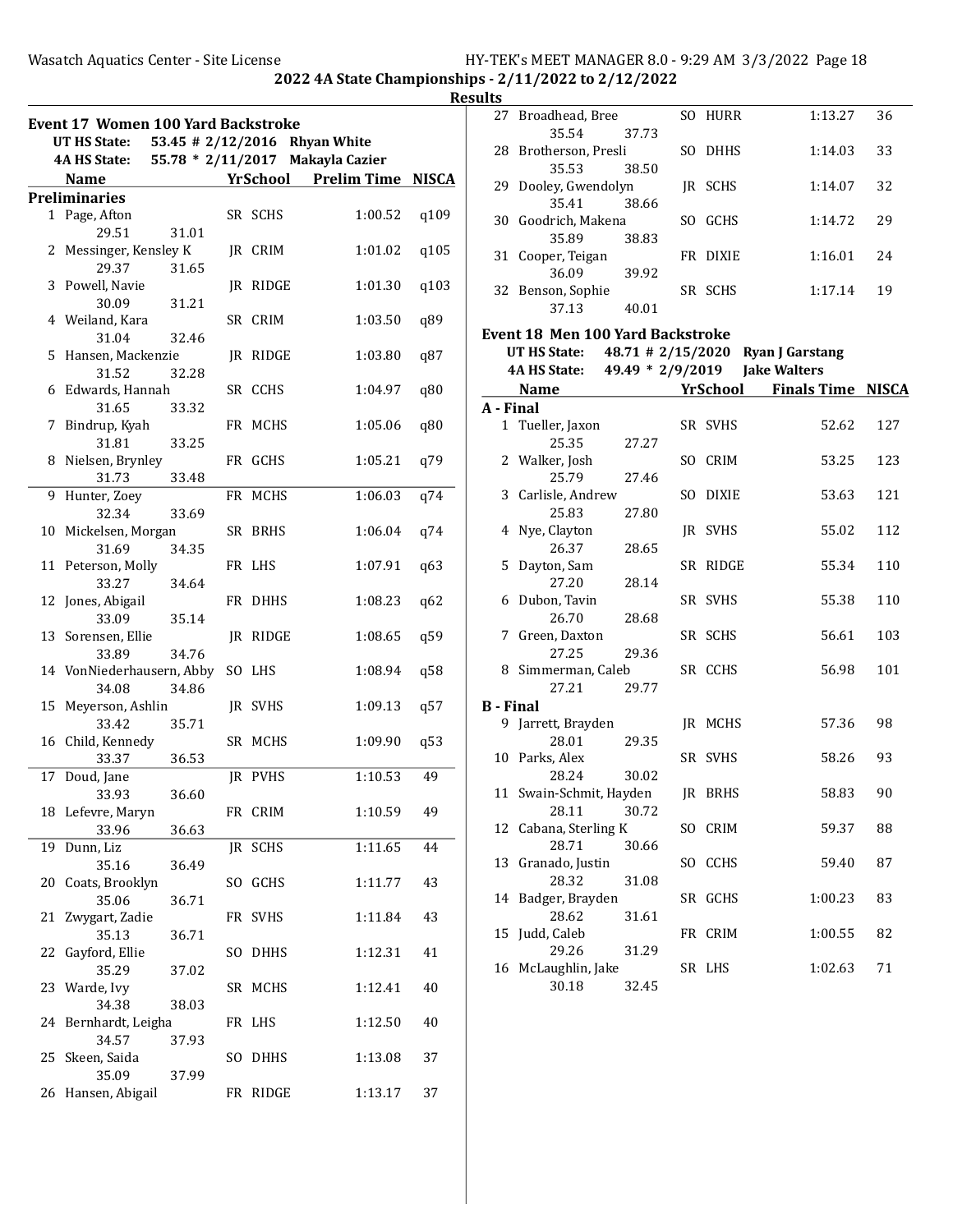| Results |
|---------|
|---------|

|    | <b>Event 18 Men 100 Yard Backstroke</b> |       |                      |                 |                        |              |
|----|-----------------------------------------|-------|----------------------|-----------------|------------------------|--------------|
|    | <b>UT HS State:</b>                     |       | $48.71 \# 2/15/2020$ |                 | <b>Ryan J Garstang</b> |              |
|    | <b>4A HS State:</b>                     |       | 49.49 * 2/9/2019     |                 | <b>Jake Walters</b>    |              |
|    | <b>Name</b>                             |       |                      | <b>YrSchool</b> | <b>Prelim Time</b>     | <b>NISCA</b> |
|    | <b>Preliminaries</b>                    |       |                      |                 |                        |              |
|    | 1 Tueller, Jaxon                        |       |                      | SR SVHS         | 52.73                  | q126         |
|    | 25.60                                   | 27.13 |                      |                 |                        |              |
|    | 2 Carlisle, Andrew                      |       |                      | SO DIXIE        | 53.86                  | q119         |
|    | 25.55                                   | 28.31 |                      | SO CRIM         |                        |              |
|    | 3 Walker, Josh<br>26.23                 | 27.79 |                      |                 | 54.02                  | q118         |
| 4  | Dayton, Sam                             |       |                      | SR RIDGE        | 55.42                  | q110         |
|    | 27.42                                   | 28.00 |                      |                 |                        |              |
| 5  | Nye, Clayton                            |       |                      | JR SVHS         | 55.57                  | q109         |
|    | 26.78                                   | 28.79 |                      |                 |                        |              |
|    | 6 Dubon, Tavin                          |       |                      | SR SVHS         | 55.97                  | q106         |
|    | 27.07                                   | 28.90 |                      |                 |                        |              |
| 7  | Simmerman, Caleb                        |       |                      | SR CCHS         | 56.52                  | q103         |
|    | 27.15                                   | 29.37 |                      |                 |                        |              |
|    | 8 Green, Daxton                         |       |                      | SR SCHS         | 56.62                  | q103         |
|    | 27.21                                   | 29.41 |                      |                 |                        |              |
| 9  | Jarrett, Brayden                        |       |                      | JR MCHS         | 56.92                  | q101         |
|    | 28.03                                   | 28.89 |                      |                 |                        |              |
|    | 10 Cabana, Sterling K                   |       |                      | SO CRIM         | 58.41                  | q93          |
|    | 28.08                                   | 30.33 |                      |                 |                        |              |
|    | 11 Parks, Alex                          |       |                      | SR SVHS         | 59.13                  | q89          |
|    | 28.70                                   | 30.43 |                      |                 |                        |              |
| 12 | Badger, Brayden<br>28.96                | 30.40 |                      | SR GCHS         | 59.36                  | q88          |
|    | 13 Swain-Schmit, Hayden                 |       |                      | JR BRHS         | 59.51                  | q87          |
|    | 28.81                                   | 30.70 |                      |                 |                        |              |
|    | 14 Judd, Caleb                          |       |                      | FR CRIM         | 1:00.23                | q83          |
|    | 29.13                                   | 31.10 |                      |                 |                        |              |
|    | 15 Granado, Justin                      |       |                      | SO CCHS         | 1:01.07                | q79          |
|    | 29.65                                   | 31.42 |                      |                 |                        |              |
|    | 16 McLaughlin, Jake                     |       |                      | SR LHS          | 1:02.64                | q71          |
|    | 30.47                                   | 32.17 |                      |                 |                        |              |
| 17 | Gibbs, Keeghan                          |       |                      | SR BRHS         | 1:02.83                | 71           |
|    | 30.41                                   | 32.42 |                      |                 |                        |              |
| 18 | Barrick, Joshua                         |       |                      | FR CCHS         | 1:03.19                | 69           |
|    | 31.35                                   | 31.84 |                      |                 |                        |              |
| 19 | Spafford, Zander                        |       | IR                   | SCHS            | 1:03.35                | 68           |
|    | 29.99                                   | 33.36 |                      |                 |                        |              |
| 20 | Bacon, Seth                             |       |                      | FR SCHS         | 1:03.69                | 67           |
|    | 29.30                                   | 34.39 |                      |                 |                        |              |
| 21 | Griffin, Garrett                        |       |                      | <b>IR BRHS</b>  | 1:04.55                | 63           |
|    | 31.45<br>22 Douglas, Chance             | 33.10 |                      | SO CRIM         | 1:04.81                | 62           |
|    | 23 Caldwell, Nathan                     |       | SO                   | PVHS            | 1:05.50                | 59           |
|    | 32.13                                   | 33.37 |                      |                 |                        |              |
| 24 | Frandsen, Porter                        |       |                      | SR RIDGE        | 1:05.99                | 56           |
|    | 31.05                                   | 34.94 |                      |                 |                        |              |
| 25 | Godfrey, Carson                         |       |                      | JR MCHS         | 1:07.06                | 52           |
|    | 33.12                                   | 33.94 |                      |                 |                        |              |
|    | 26 Andrus, Samuel                       |       | SO.                  | <b>DHHS</b>     | 1:07.89                | 49           |
|    | 32.61                                   | 35.28 |                      |                 |                        |              |

|                  | 27 Gracey, Alex<br>33.21                      | 34.72 | SO GCHS  | 1:07.93                     | 49           |
|------------------|-----------------------------------------------|-------|----------|-----------------------------|--------------|
|                  | 28 Kimball, Wiatt                             |       | FR LHS   | 1:08.38                     | 47           |
|                  | 33.98                                         | 34.40 |          |                             |              |
|                  | 29 Thompson, Kaleb                            |       | SR GCHS  | 1:08.61                     | 46           |
| 30               | 33.46<br>Haggen, James                        | 35.15 | JR RIDGE | 1:08.84                     | 45           |
|                  | 33.38                                         | 35.46 |          |                             |              |
|                  | 31 Carter, Ammon                              |       | JR HURR  | 1:10.20                     | 40           |
|                  | 33.30                                         | 36.90 |          |                             |              |
|                  | 32 Rowe, Adam                                 |       | JR GCHS  | 1:11.18                     | 36           |
|                  | 35.90                                         | 35.28 |          |                             |              |
|                  | <b>Event 19 Women 100 Yard Breaststroke</b>   |       |          |                             |              |
|                  | UT HS State: 1:02.09 # 1/25/2020 Haley Altman |       |          |                             |              |
|                  | 4A HS State: 1:04.02 * 2/11/2017 Lily Plaudis |       |          |                             |              |
|                  | <b>Name</b>                                   |       |          | <b>YrSchool</b> Finals Time | <b>NISCA</b> |
| A - Final        | 1 Rom, Sorina                                 |       |          | 1:08.53                     |              |
|                  | 32.70                                         | 35.83 | JR PVHS  |                             | 114          |
|                  | 2 Phillips, Hailee                            |       | SR SCHS  | 1:10.18                     | 104          |
|                  | 32.52                                         | 37.66 |          |                             |              |
|                  | 3 Huebner, Mia                                |       | SR GCHS  | 1:11.20                     | 98           |
|                  | 33.23                                         | 37.97 |          |                             |              |
|                  | 4 Christensen, Isabelle                       |       | FR RIDGE | 1:12.68                     | 90           |
|                  | 34.47                                         | 38.21 |          |                             |              |
|                  | 5 Roberts, Ava<br>34.75                       | 38.58 | SO RIDGE | 1:13.33                     | 87           |
|                  | 6 Schwartz, Allie                             |       | JR SVHS  | 1:13.94                     | 84           |
|                  | 34.17                                         | 39.77 |          |                             |              |
|                  | 7 Schwartz, Kylie                             |       | FR SVHS  | 1:14.48                     | 81           |
|                  | 34.78                                         | 39.70 |          |                             |              |
|                  | 8 Dansie, Jaime                               |       | FR SCHS  | 1:14.63                     | 80           |
|                  | 34.63                                         | 40.00 |          |                             |              |
| <b>B</b> - Final |                                               |       |          |                             |              |
|                  | 9 Andelin, Lucy<br>35.06                      | 38.35 | SR DHHS  | 1:13.41                     | 86           |
|                  | 10 Sullivan, Hailey                           |       | SO SCHS  | 1:16.34                     | 72           |
|                  | 34.95                                         | 41.39 |          |                             |              |
|                  | 11 Nielsen, Abbie                             |       | JR MCHS  | 1:17.22                     | 67           |
|                  | 35.62                                         | 41.60 |          |                             |              |
| 12               | Jorgensen, Ashlyn                             |       | SO SVHS  | 1:18.31                     | 62           |
|                  | 36.34                                         | 41.97 |          |                             |              |
| 13               | Checketts, Cora<br>36.65                      | 42.59 | JR GCHS  | 1:19.24                     | 58           |
|                  | 14 Osness, Cassie                             |       | SR DIXIE | 1:20.65                     | 52           |
|                  | 38.23                                         | 42.42 |          |                             |              |
| 15               | Lawyer, Amber                                 |       | FR SVHS  | 1:23.12                     | 42           |
|                  | 40.89                                         | 42.23 |          |                             |              |
| $--$             | Korella, Montana                              |       | IR CRIM  | <b>DQ</b>                   |              |
|                  | 35.64                                         | 41.99 |          |                             |              |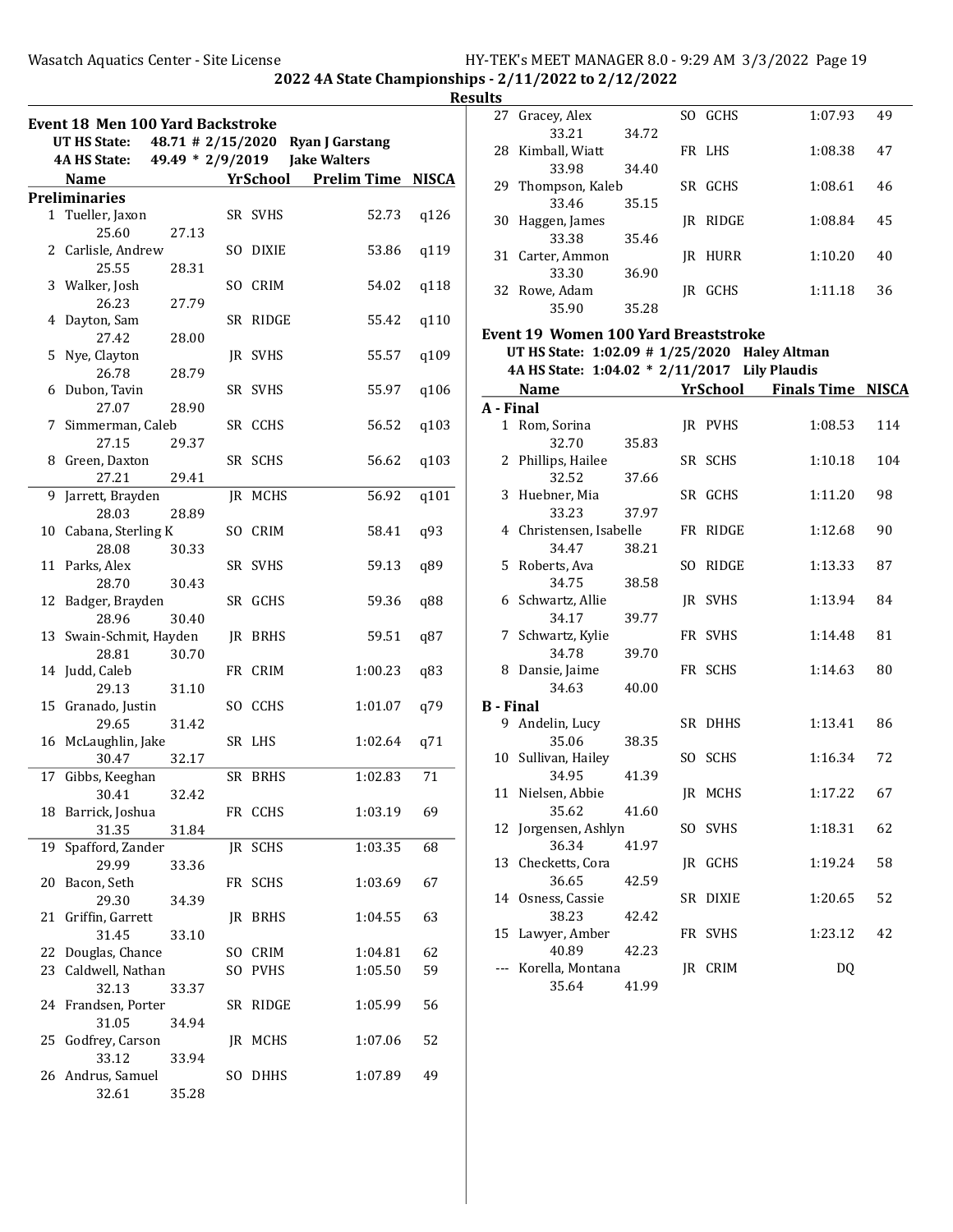| <b>Results</b> |
|----------------|
|----------------|

|              | <b>Event 19 Women 100 Yard Breaststroke</b><br>UT HS State: 1:02.09 # 1/25/2020 Haley Altman<br>4A HS State: 1:04.02 * 2/11/2017 Lily Plaudis |       |     |             |                             |              |
|--------------|-----------------------------------------------------------------------------------------------------------------------------------------------|-------|-----|-------------|-----------------------------|--------------|
|              | <b>Name</b>                                                                                                                                   |       |     |             | <b>YrSchool</b> Prelim Time | <b>NISCA</b> |
|              | <b>Preliminaries</b>                                                                                                                          |       |     |             |                             |              |
| $\mathbf{1}$ | Rom, Sorina<br>32.54                                                                                                                          | 36.21 |     | JR PVHS     | 1:08.75                     | q112         |
|              | 2 Phillips, Hailee                                                                                                                            |       |     | SR SCHS     | 1:10.23                     | q104         |
|              | 32.90<br>3 Huebner, Mia                                                                                                                       | 37.33 |     | SR GCHS     | 1:11.30                     | q98          |
|              | 33.43<br>4 Christensen, Isabelle                                                                                                              | 37.87 |     | FR RIDGE    | 1:13.15                     | q88          |
|              | 34.93<br>5 Roberts, Ava                                                                                                                       | 38.22 |     | SO RIDGE    | 1:13.24                     | q87          |
|              | 34.89<br>6 Schwartz, Allie                                                                                                                    | 38.35 |     | JR SVHS     | 1:13.28                     | q87          |
|              | 34.19                                                                                                                                         | 39.09 |     |             |                             |              |
|              | 7 Dansie, Jaime<br>34.42                                                                                                                      | 39.77 |     | FR SCHS     | 1:14.19                     | q82          |
|              | 8 Schwartz, Kylie<br>35.62                                                                                                                    | 39.00 |     | FR SVHS     | 1:14.62                     | q80          |
| 9            | Nielsen, Abbie<br>35.34                                                                                                                       | 40.45 |     | JR MCHS     | 1:15.79                     | q74          |
| 10           | Andelin, Lucy<br>36.10                                                                                                                        | 40.35 |     | SR DHHS     | 1:16.45                     | q71          |
|              | 11 Checketts, Cora                                                                                                                            |       |     | JR GCHS     | 1:16.76                     | q70          |
|              | 35.87<br>12 Sullivan, Hailey                                                                                                                  | 40.89 | SO  | <b>SCHS</b> | 1:17.69                     | q65          |
| 13           | 36.59<br>Jorgensen, Ashlyn                                                                                                                    | 41.10 |     | SO SVHS     | 1:17.72                     | q65          |
|              | 36.24<br>14 Osness, Cassie                                                                                                                    | 41.48 |     | SR DIXIE    | 1:18.14                     | q63          |
|              | 37.17<br>15 Korella, Montana                                                                                                                  | 40.97 |     | IR CRIM     | 1:18.16                     | q63          |
|              | 36.32<br>16 Lawyer, Amber                                                                                                                     | 41.84 |     | FR SVHS     | 1:19.36                     | q58          |
|              | 37.88                                                                                                                                         | 41.48 |     |             |                             |              |
| 17           | Brandley, Megan<br>37.34                                                                                                                      | 42.23 |     | FR GCHS     | 1:19.57                     | 57           |
|              | 18 Heaton, Safia<br>38.27                                                                                                                     | 41.77 |     | JR HURR     | 1:20.04                     | 55           |
| 19           | Twiggs, Taylee<br>38.02                                                                                                                       | 42.48 |     | SO PVHS     | 1:20.50                     | 53           |
| 20           | Welsh, Hailey<br>38.35                                                                                                                        |       |     | SR GCHS     | 1:21.12                     | 50           |
| 21           | Schulz, Adrianne                                                                                                                              | 42.77 | SO. | RIDGE       | 1:21.59                     | 48           |
| 22           | 37.94<br>Bindrup, Anna                                                                                                                        | 43.65 | SO. | MCHS        | 1:21.63                     | 48           |
| 23           | 39.12<br>Hanza, Roxanne                                                                                                                       | 42.51 |     | JR PVHS     | 1:22.60                     | 44           |
| 24           | 39.40<br>Thayn, Ashley                                                                                                                        | 43.20 |     | SR RIDGE    | 1:22.85                     | 43           |
| 25           | 38.75<br>Benson, Sophie                                                                                                                       | 44.10 |     | SR SCHS     | 1:23.27                     | 41           |
|              | 37.94                                                                                                                                         | 45.33 |     |             |                             |              |

|                  | 26 Theobald, Cali                         |                  | SO DHHS         | 1:25.27                              | 33  |
|------------------|-------------------------------------------|------------------|-----------------|--------------------------------------|-----|
|                  | 39.16                                     | 46.11            |                 |                                      |     |
|                  | 27 Borecki, Lili                          |                  | FR LHS          | 1:26.75                              | 27  |
|                  | 39.46                                     | 47.29            |                 |                                      |     |
|                  | 28 Bassett, Hailey                        |                  | SO MCHS         | 1:27.76                              | 24  |
|                  | 41.00                                     | 46.76            |                 |                                      |     |
|                  | 29 Tureson, Reagan                        |                  | SR BRHS         | 1:28.16                              | 22  |
|                  | 41.09                                     | 47.07            |                 |                                      |     |
|                  | 30 Hunsaker, Jada                         |                  | SO CCHS         | 1:28.35                              | 21  |
|                  | 40.03                                     | 48.32            |                 |                                      |     |
|                  | 31 Edwards, Lindsay                       |                  | SR PVHS         | 1:32.63                              | 7   |
|                  | 43.99                                     | 48.64            |                 |                                      |     |
|                  | 32 Bowles, Maile                          |                  | SO DHHS         | 1:33.66                              | 3   |
|                  | 42.07                                     | 51.59            |                 |                                      |     |
|                  | <b>Event 20 Men 100 Yard Breaststroke</b> |                  |                 |                                      |     |
|                  | UT HS State:                              |                  |                 | 55.60 # 2/20/2021 Alexander J Turney |     |
|                  | 4A HS State:                              | 57.57 * 2/9/1988 |                 | <b>Jason Hayes</b>                   |     |
|                  | <b>Name</b>                               |                  | <b>YrSchool</b> | <b>Finals Time NISCA</b>             |     |
| A - Final        |                                           |                  |                 |                                      |     |
|                  | 1 Dotson, Tobler                          |                  | SR CCHS         | 59.18                                | 127 |
|                  | 28.45                                     | 30.73            |                 |                                      |     |
|                  | 2 DuBose, Jackson                         |                  | SR SVHS         | 59.74                                | 123 |
|                  | 27.72                                     | 32.02            |                 |                                      |     |
|                  | 3 Iverson, Hunter                         |                  | FR DHHS         | 1:03.58                              | 100 |
|                  | 30.16                                     | 33.42            |                 |                                      |     |
|                  | 4 Eubanks, Luke                           |                  | JR RIDGE        | 1:03.91                              | 98  |
|                  | 29.82                                     | 34.09            |                 |                                      |     |
|                  | 5 Murray, Dagan                           |                  | SR CCHS         | 1:05.46                              | 89  |
|                  | 30.66                                     | 34.80            |                 |                                      |     |
|                  | 6 Anderson, Carter                        |                  | SR RIDGE        | 1:06.35                              | 85  |
|                  | 30.78                                     | 35.57            |                 |                                      |     |
|                  | 7 Kehoe, Chase M                          |                  | SO CRIM         | 1:07.08                              | 81  |
|                  | 31.45                                     | 35.63            |                 |                                      |     |
|                  | 8 Cook, Emery                             |                  | JR CCHS         | 1:07.14                              | 81  |
| <b>B</b> - Final | 31.04                                     | 36.10            |                 |                                      |     |
|                  | 9 Lawyer, Jacob                           |                  | SR SVHS         | 1:04.81                              | 93  |
|                  | 30.28                                     | 34.53            |                 |                                      |     |
|                  | 10 Walters, Ben                           |                  | SO SVHS         | 1:05.89                              | 87  |
|                  | 31.08                                     | 34.81            |                 |                                      |     |
|                  | *11 Lunt, Kyle                            |                  | JR CCHS         | 1:07.95                              | 76  |
|                  | 31.73                                     | 36.22            |                 |                                      |     |
| $*11$            | Losee, Tanner                             |                  | SO SCHS         | 1:07.95                              | 76  |
|                  | 31.59                                     | 36.36            |                 |                                      |     |
|                  | 13 Dunke, Leon                            |                  | SR SVHS         | 1:08.30                              | 75  |
|                  | 31.78                                     | 36.52            |                 |                                      |     |
| 14               | Jensen, Josh                              |                  | SR GCHS         | 1:08.52                              | 74  |
|                  | 31.25                                     | 37.27            |                 |                                      |     |
| 15               | Checketts, Benjamin                       |                  | SR RIDGE        | 1:09.28                              | 70  |
|                  | 31.40                                     | 37.88            |                 |                                      |     |
|                  | 16 Nixon, Nathan                          |                  | SR CRIM         | 1:11.31                              | 60  |
|                  | 32.15                                     | 39.16            |                 |                                      |     |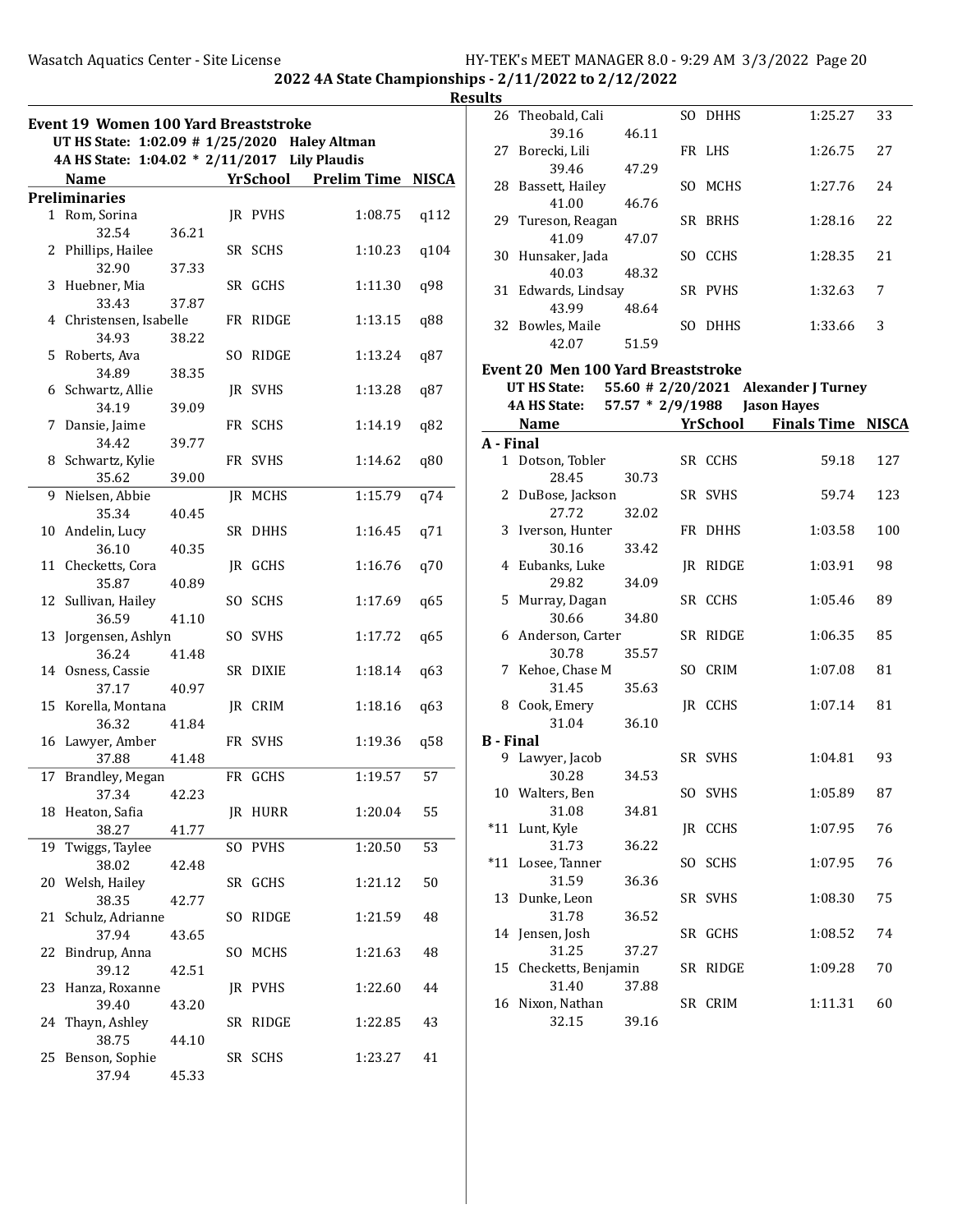2022 4A State Championships - 2/11/2022 to 2/12/2022

Results

|       | <b>Event 20 Men 100 Yard Breaststroke</b><br>UT HS State: |                  |                |                 | 55.60 # 2/20/2021 Alexander J Turney |      |
|-------|-----------------------------------------------------------|------------------|----------------|-----------------|--------------------------------------|------|
|       | 4A HS State:                                              | 57.57 * 2/9/1988 |                |                 | <b>Jason Hayes</b>                   |      |
|       | Name                                                      |                  |                | <b>YrSchool</b> | <b>Prelim Time NISCA</b>             |      |
|       | <b>Preliminaries</b>                                      |                  |                |                 |                                      |      |
|       | 1 Dotson, Tobler                                          |                  |                | SR CCHS         | 59.28                                | q126 |
|       | 27.85                                                     | 31.43            |                |                 |                                      |      |
|       | 2 DuBose, Jackson                                         |                  |                | SR SVHS         | 59.47                                | q125 |
|       | 27.90                                                     | 31.57            |                |                 |                                      |      |
| 3     | Eubanks, Luke                                             |                  |                | JR RIDGE        | 1:02.84                              | q104 |
|       | 29.67                                                     | 33.17            |                |                 |                                      |      |
|       | 4 Iverson, Hunter                                         |                  |                | FR DHHS         | 1:03.51                              | q100 |
|       | 29.91                                                     | 33.60            |                |                 |                                      |      |
|       | 5 Murray, Dagan                                           |                  |                | SR CCHS         | 1:05.23                              | q91  |
|       | 30.53                                                     | 34.70            |                |                 |                                      |      |
|       | 6 Anderson, Carter                                        |                  |                | SR RIDGE        | 1:06.34                              | q85  |
|       | 30.93                                                     | 35.41            |                |                 |                                      |      |
|       | 7 Cook, Emery                                             |                  |                | JR CCHS         | 1:06.45                              | q84  |
|       | 30.56                                                     | 35.89            |                |                 |                                      |      |
|       | 8 Kehoe, Chase M                                          |                  | S <sub>O</sub> | <b>CRIM</b>     | 1:06.54                              | q84  |
|       | 31.50                                                     | 35.04            |                |                 |                                      |      |
| 9     | Losee, Tanner                                             |                  |                | SO SCHS         | 1:06.73                              | q83  |
|       | 31.14                                                     | 35.59            |                |                 |                                      |      |
|       | 10 Lawyer, Jacob                                          |                  |                | SR SVHS         | 1:06.93                              | q82  |
|       | 31.54                                                     | 35.39            |                |                 |                                      |      |
| 11    | Dunke, Leon                                               |                  |                | SR SVHS         | 1:07.10                              | q81  |
|       | 31.51                                                     | 35.59            |                |                 |                                      |      |
|       | 12 Lunt, Kyle                                             |                  |                | JR CCHS         | 1:07.64                              | q78  |
|       | 31.46                                                     | 36.18            |                |                 |                                      |      |
|       | 13 Walters, Ben                                           |                  |                | SO SVHS         | 1:07.70                              | q78  |
|       | 31.72                                                     | 35.98            |                |                 |                                      |      |
|       | 14 Nixon, Nathan                                          |                  |                | SR CRIM         | 1:08.52                              | q74  |
|       | 31.13                                                     | 37.39            |                |                 |                                      |      |
|       | 15 Jensen, Josh                                           |                  |                | SR GCHS         | 1:08.56                              | q73  |
|       | 31.14                                                     | 37.42            |                |                 |                                      |      |
|       | 16 Checketts, Benjamin                                    |                  |                | SR RIDGE        | 1:08.75                              | q73  |
|       | 32.15                                                     | 36.60            |                |                 |                                      |      |
| 17    | O'Donnell, Ryan                                           |                  |                | SR LHS          | 1:09.89                              | 67   |
|       | 32.50                                                     | 37.39            |                |                 |                                      |      |
|       | 18 Scott, Brent                                           |                  |                | JR RIDGE        | 1:11.15                              | 61   |
|       | 33.29                                                     | 37.86            |                |                 |                                      |      |
| 19    | Plowman, Brayden                                          |                  |                | JR MCHS         | 1:11.20                              | 61   |
|       | 32.83                                                     | 38.37            |                |                 |                                      |      |
| 20    | Erikson, Lance                                            |                  |                | FR MCHS         | 1:11.60                              | 59   |
|       | 33.39                                                     | 38.21            |                |                 |                                      |      |
| 21    | Flitton, Burke                                            |                  |                | FR DHHS         | 1:11.91                              | 58   |
|       | 33.33                                                     | 38.58            |                |                 |                                      |      |
|       | 22 Wilkins, McCrae                                        |                  | SO.            | GCHS            | 1:12.31                              | 56   |
|       | 34.62                                                     |                  |                |                 |                                      |      |
|       | Kwant, Kaleb                                              | 37.69            |                |                 |                                      |      |
| 23    |                                                           |                  |                | JR MCHS         | 1:13.05                              | 53   |
|       | 33.40                                                     | 39.65            |                |                 |                                      |      |
| $*24$ | George, Owen                                              |                  |                | FR SCHS         | 1:13.37                              | 51   |
|       | 34.16                                                     | 39.21            |                |                 |                                      |      |
| $*24$ | Garlick, Bentley                                          |                  |                | JR LHS          | 1:13.37                              | 51   |
|       | 34.84                                                     | 38.53            |                |                 |                                      |      |

| uits      |                                                                                                                                                                    |         |              |                                                                                   |              |
|-----------|--------------------------------------------------------------------------------------------------------------------------------------------------------------------|---------|--------------|-----------------------------------------------------------------------------------|--------------|
|           | 26 McAllister, Connor<br>34.98                                                                                                                                     | 39.03   | JR LHS       | 1:14.01                                                                           | 49           |
| 27        | Lofgran, Jackson                                                                                                                                                   |         | JR CRIM      | 1:14.73                                                                           | 46           |
| 28        | 34.49<br>Kowallis, Jaxton                                                                                                                                          | 40.24   | JR LHS       | 1:14.78                                                                           | 45           |
|           | 35.27                                                                                                                                                              | 39.51   |              |                                                                                   |              |
| 29        | Evans, Porter<br>35.19                                                                                                                                             | 39.80   | FR MCHS      | 1:14.99                                                                           | 44           |
| 30        | Steed, Jackson<br>35.49                                                                                                                                            | 39.59   | FR GCHS      | 1:15.08                                                                           | 44           |
| 31        | Gardner, Daxton                                                                                                                                                    |         | FR BRHS      | 1:17.77                                                                           | 33           |
|           | 37.72<br>32 Kofoed, Kaden                                                                                                                                          | 40.05   | SO BRHS      | 1:22.28                                                                           | 17           |
|           | 38.78                                                                                                                                                              | 43.50   |              |                                                                                   |              |
|           | Event 21 Women 400 Yard Freestyle Relay<br>N. Edge, M. Raby, T. Huff, J. Fredsall<br>4A HS State: 3:33.63 * 2/14/2014<br>A. Miller, A. Dibble, C. Brooks, L. Moore |         |              | UT HS State: 3:32.07 # 2/11/2005 Kearns High School<br><b>Skyline High School</b> |              |
|           | <b>Team</b>                                                                                                                                                        |         | <b>Relay</b> | <b>Finals Time</b>                                                                | <b>NISCA</b> |
| A - Final |                                                                                                                                                                    |         |              |                                                                                   |              |
|           | 1 RIDGE                                                                                                                                                            |         |              | 3:42.03                                                                           | 351          |
|           | 1) Powell, Navie JR                                                                                                                                                |         |              | 2) Hansen, Mackenzie JR                                                           |              |
|           | 3) Cook, Sarah FR                                                                                                                                                  |         |              | 4) Eubanks, Carly SR                                                              |              |
|           | 26.52                                                                                                                                                              | 54.99   | 26.69        | 57.12                                                                             |              |
|           | 26.34                                                                                                                                                              | 56.23   | 25.26        | 53.69                                                                             |              |
|           | 2 SCHS                                                                                                                                                             |         |              | 3:43.65                                                                           | 339          |
|           | 1) Barber, Kylie SR                                                                                                                                                |         |              | 2) Condie, Sarah SR                                                               |              |
|           | 3) Jenkins, Olivia SR                                                                                                                                              |         |              | 4) Page, Afton SR                                                                 |              |
|           |                                                                                                                                                                    |         |              |                                                                                   |              |
|           | 25.46                                                                                                                                                              | 52.84   | 28.06        | 58.37                                                                             |              |
|           | 27.08                                                                                                                                                              | 56.99   | 26.08        | 55.45                                                                             |              |
|           | 3 SVHS                                                                                                                                                             |         |              | 3:50.06                                                                           | 303          |
|           | 1) Mecham, Jacey SR                                                                                                                                                |         |              | 2) Bassett, Lauren SR                                                             |              |
|           | 3) Schwartz, Allie JR                                                                                                                                              |         |              | 4) Olsen, Sarah JR                                                                |              |
|           | 27.37                                                                                                                                                              | 56.94   | 27.32        | 57.48                                                                             |              |
|           | 28.11                                                                                                                                                              | 59.05   | 26.95        | 56.59                                                                             |              |
|           | 4 CCHS                                                                                                                                                             |         |              | 3:52.86                                                                           | 288          |
|           | 1) Simper, Aspen JR                                                                                                                                                |         |              | 2) Edwards, Hannah SR                                                             |              |
|           | 3) Stratton, Abigail SR                                                                                                                                            |         |              | 4) Price, Olivia SO                                                               |              |
|           | 27.57                                                                                                                                                              | 58.50   | 26.97        | 56.73                                                                             |              |
|           | 28.22                                                                                                                                                              | 1:00.38 | 27.22        | 57.25                                                                             |              |
|           |                                                                                                                                                                    |         |              | 4:01.43                                                                           |              |
|           | 5 PVHS                                                                                                                                                             |         |              |                                                                                   | 240          |
|           | 1) Rom, Sorina JR                                                                                                                                                  |         |              | 2) Doud, Jane JR                                                                  |              |
|           | 3) Twiggs, Taylee SO                                                                                                                                               |         |              | 4) Bingham, Taitem SR                                                             |              |
|           | 27.13                                                                                                                                                              | 56.44   | 29.91        | 1:04.00                                                                           |              |
|           | 29.18                                                                                                                                                              | 1:02.13 | 28.46        | 58.86                                                                             |              |
| 6         | CRIM                                                                                                                                                               |         |              | 4:02.18                                                                           | 237          |
|           | 1) Henry, Madison L JR                                                                                                                                             |         |              | 2) Nielsen, Mia SO                                                                |              |
|           | 3) Lefevre, Maryn FR                                                                                                                                               |         |              | 4) Daley, Adrina T SR                                                             |              |
|           | 28.99                                                                                                                                                              | 1:00.07 | 26.89        | 59.18                                                                             |              |
|           | 29.60                                                                                                                                                              | 1:02.58 | 28.79        | 1:00.35                                                                           |              |
|           | MCHS                                                                                                                                                               |         |              |                                                                                   | 228          |
| 7         |                                                                                                                                                                    |         |              | 4:04.02                                                                           |              |
|           | 1) Bindrup, Kyah FR                                                                                                                                                |         |              | 2) Nielsen, Abbie JR                                                              |              |
|           | 3) Daines, Kate SR                                                                                                                                                 |         |              | 4) Leishman, Emilee JR                                                            |              |
|           | 28.06                                                                                                                                                              | 58.81   | 29.11        | 1:01.13                                                                           |              |
|           | 30.33                                                                                                                                                              | 1:04.20 | 28.73        | 59.88                                                                             |              |
|           |                                                                                                                                                                    |         |              |                                                                                   |              |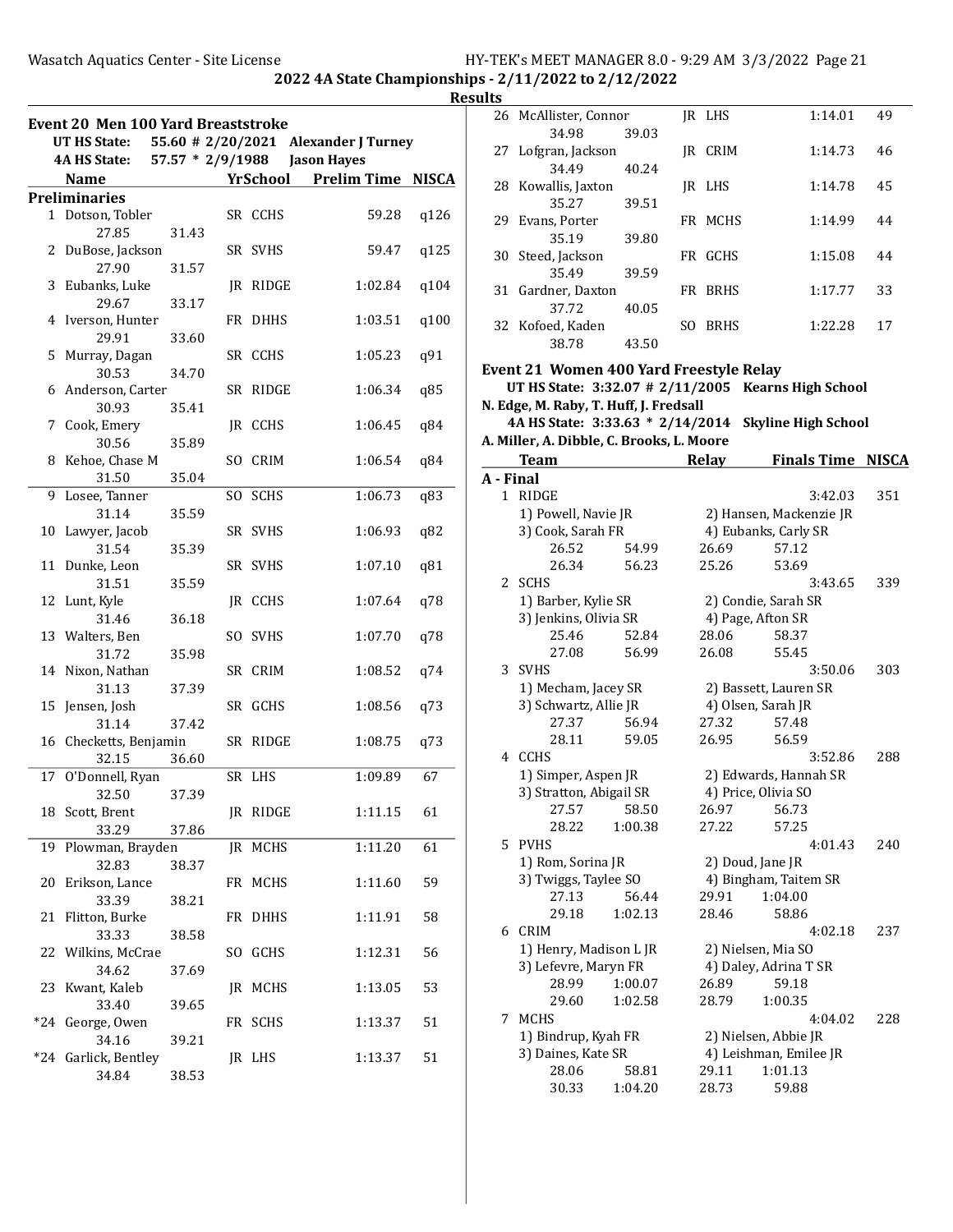|                  |                       |                                           |       | A - Final  (Event 21 Women 400 Yard Freestyle Relay) |              |
|------------------|-----------------------|-------------------------------------------|-------|------------------------------------------------------|--------------|
|                  | <b>Team</b>           |                                           | Relay | <b>Finals Time NISCA</b>                             |              |
|                  | 8 LHS                 |                                           |       | 4:05.38                                              | 219          |
|                  |                       | 1) Rice-Warren, Ellia SO                  |       | 2) Peterson, Molly FR                                |              |
|                  |                       | 3) Leonard, Malacha SO                    |       | 4) Ugray, Zsofi SR                                   |              |
|                  | 29.24                 | 1:00.99                                   | 29.07 | 1:02.43                                              |              |
|                  | 28.48                 | 59.42                                     | 29.28 | 1:02.54                                              |              |
| <b>B</b> - Final |                       |                                           |       |                                                      |              |
|                  | 9 DHHS                |                                           |       | 4:09.87                                              | 198          |
|                  | 1) Cox, Abigail FR    |                                           |       | 2) Andelin, Lucy SR                                  |              |
|                  | 3) Jones, Abigail FR  |                                           |       | 4) Smith, Helen SR                                   |              |
|                  | 30.34                 | 1:03.20                                   | 29.42 | 1:02.25                                              |              |
|                  | 28.75                 | 1:01.58                                   | 30.65 | 1:02.84                                              |              |
| 10               | <b>GCHS</b>           |                                           |       | 4:11.60                                              | 189          |
|                  |                       | 1) Zhang, Christina SO                    |       | 2) Checketts, Cora JR                                |              |
|                  |                       | 3) Coats, Brooklyn SO                     |       | 4) Welsh, Hailey SR                                  |              |
|                  | 28.81                 | 1:00.96                                   | 30.23 | 1:04.67                                              |              |
|                  | 29.49                 | 1:03.27                                   | 29.45 | 1:02.70                                              |              |
| 11               | HURR                  |                                           |       | 4:17.45                                              | 162          |
|                  |                       | 1) Broadhead, Bree SO                     |       | 2) Heaton, Safia JR                                  |              |
|                  |                       | 3) Pemberton, Ava JR                      |       | 4) Ward, Riley JR                                    |              |
|                  | 30.22                 | 1:02.99                                   | 30.74 | 1:05.55                                              |              |
|                  | 31.69                 | 1:06.38                                   | 29.61 | 1:02.53                                              |              |
| 12               | <b>BRHS</b>           |                                           |       | 4:20.65                                              | 147          |
|                  |                       | 1) Gardner, Kambry SR                     |       | 2) Nergaard, Astrid SR                               |              |
|                  |                       | 3) Littlefield, Ashley SR                 |       | 4) Tureson, Reagan SR                                |              |
|                  | 29.08                 | 1:04.10                                   | 30.07 | 1:06.41                                              |              |
|                  | 31.62                 | 1:06.87                                   | 29.88 | 1:03.27                                              |              |
|                  | --- DIXIE             |                                           |       | DQ                                                   |              |
|                  | 1) Conklin, Jada SR   |                                           |       | 2) Prestwich, Ellie SR                               |              |
|                  |                       | 3) Hawkins, Ashlyn SR                     |       | 4) Cooper, Teigan FR                                 |              |
|                  | 33.36                 | 1:11.26                                   | 36.00 | 1:17.60                                              |              |
|                  | 30.79                 | 1:05.75                                   | 30.03 | 1:04.13                                              |              |
|                  |                       | Event 21 Women 400 Yard Freestyle Relay   |       |                                                      |              |
|                  |                       |                                           |       | UT HS State: 3:32.07 # 2/11/2005 Kearns High School  |              |
|                  |                       | N. Edge, M. Raby, T. Huff, J. Fredsall    |       |                                                      |              |
|                  |                       | 4A HS State: 3:33.63 * 2/14/2014          |       | <b>Skyline High School</b>                           |              |
|                  |                       | A. Miller, A. Dibble, C. Brooks, L. Moore |       |                                                      |              |
|                  | <b>Team</b>           |                                           | Relay | Prelim Time                                          | <b>NISCA</b> |
|                  | <b>Preliminaries</b>  |                                           |       |                                                      |              |
|                  | 1 RIDGE               |                                           |       | 3:43.43                                              | q342         |
|                  | 1) Powell, Navie JR   |                                           |       | 2) Hansen, Mackenzie JR                              |              |
|                  | 3) Cook, Sarah FR     |                                           |       | 4) Eubanks, Carly SR                                 |              |
|                  | 26.48                 | 54.75                                     | 27.13 | 57.71                                                |              |
|                  | 26.74                 | 56.81                                     | 25.59 | 54.16                                                |              |
|                  | 2 SCHS                |                                           |       | 3:47.30                                              | q318         |
|                  | 1) Barber, Kylie SR   |                                           |       | 2) Condie, Sarah SR                                  |              |
|                  | 3) Jenkins, Olivia SR |                                           |       | 4) Page, Afton SR                                    |              |
|                  | 25.89                 | 53.76                                     | 28.36 | 59.34                                                |              |
|                  |                       | 59.06                                     | 25.88 | 55.14                                                |              |
| 3                | CCHS                  |                                           |       | 3:52.76                                              | q288         |
|                  | 1) Simper, Aspen JR   |                                           |       | 2) Edwards, Hannah SR                                |              |
|                  |                       | 3) Stratton, Abigail SR                   |       | 4) Price, Olivia SO                                  |              |
|                  | 27.28                 | 58.23                                     | 27.16 | 57.81                                                |              |
|                  | 27.76                 | 59.82                                     | 26.90 | 56.90                                                |              |

| S  |                           |         |       |                        |      |
|----|---------------------------|---------|-------|------------------------|------|
| 4  | <b>SVHS</b>               |         |       | 3:55.70                | q270 |
|    | 1) Mecham, Jacey SR       |         |       | 2) Bassett, Lauren SR  |      |
|    | 3) Schwartz, Allie JR     |         |       | 4) Olsen, Sarah JR     |      |
|    | 27.73                     | 57.63   | 28.22 | 59.71                  |      |
|    | 28.36                     | 59.90   | 27.64 | 58.46                  |      |
| 5  | LHS.                      |         |       | 4:03.44                | q231 |
|    | 1) Rice-Warren, Ellia SO  |         |       | 2) Peterson, Molly FR  |      |
|    | 3) Leonard, Malacha SO    |         |       | 4) Ugray, Zsofi SR     |      |
|    | 29.52                     | 1:00.76 | 29.57 | 1:02.59                |      |
|    | 28.12                     | 59.53   | 28.70 | 1:00.56                |      |
|    | 6 MCHS                    |         |       | 4:03.49                | q228 |
|    | 1) Bindrup, Kyah FR       |         |       | 2) Nielsen, Abbie JR   |      |
|    | 3) Daines, Kate SR        |         |       | 4) Leishman, Emilee JR |      |
|    | 28.52                     | 59.37   | 29.08 | 1:00.89                |      |
|    | 30.19                     | 1:03.91 | 28.47 | 59.32                  |      |
| 7  | CRIM                      |         |       | 4:06.45                | q213 |
|    | 1) Henry, Madison L JR    |         |       | 2) Lefevre, Maryn FR   |      |
|    | 3) Perry, Peyton FR       |         |       | 4) Daley, Adrina T SR  |      |
|    | 27.95                     | 59.07   | 29.87 | 1:03.04                |      |
|    | 29.44                     | 1:03.70 | 28.51 | 1:00.64                |      |
| 8  | PVHS                      |         |       | 4:06.76                | q213 |
|    | 1) Rom, Sorina JR         |         |       | 2) Doud, Jane JR       |      |
|    | 3) Twiggs, Taylee SO      |         |       | 4) Bingham, Taitem SR  |      |
|    | 27.54                     | 57.86   | 30.58 | 1:05.71                |      |
|    | 30.38                     | 1:03.26 | 28.74 | 59.93                  |      |
| 9  | GCHS                      |         |       | 4:07.45                | q210 |
|    | 1) Zhang, Christina SO    |         |       | 2) Checketts, Cora JR  |      |
|    | 3) Welsh, Hailey SR       |         |       | 4) Nielsen, Brynley FR |      |
|    | 28.90                     | 1:01.42 | 29.59 | 1:02.36                |      |
|    | 30.50                     | 1:04.04 | 28.86 | 59.63                  |      |
| 10 | DHHS                      |         |       | 4:14.15                | q177 |
|    | 1) Andelin, Lucy SR       |         |       | 2) Jones, Abigail FR   |      |
|    | 3) Smith, Helen SR        |         |       | 4) Cox, Abigail FR     |      |
|    | 30.11                     | 1:03.57 | 30.78 | 1:04.66                |      |
|    | 30.93                     | 1:04.36 | 29.15 | 1:01.56                |      |
| 11 | <b>BRHS</b>               |         |       | 4:23.73                | q132 |
|    | 1) Gardner, Kambry SR     |         |       | 2) Nergaard, Astrid SR |      |
|    | 3) Littlefield, Ashley SR |         |       | 4) Tureson, Reagan SR  |      |
|    | 31.10                     | 1:04.65 | 30.96 | 1:07.07                |      |
|    |                           | 1:07.09 | 31.01 | 1:04.92                |      |
| 12 | <b>HURR</b>               |         |       | 4:26.90                | q120 |
|    | 1) Broadhead, Bree SO     |         |       | 2) Heaton, Safia JR    |      |
|    | 3) Pemberton, Ava JR      |         |       | 4) Ward, Riley JR      |      |
|    | 30.79                     | 1:05.11 | 32.65 | 1:10.34                |      |
|    | 31.90                     | 1:07.27 | 30.50 | 1:04.18                |      |
| 13 | <b>DIXIE</b>              |         |       | 4:41.59                | q60  |
|    | 1) Prestwich, Ellie SR    |         |       | 2) Conklin, Jada SR    |      |
|    | 3) Hawkins, Ashlyn SR     |         |       | 4) Cooper, Teigan FR   |      |
|    | 33.82                     | 1:11.90 | 35.59 | 1:17.54                |      |
|    | 31.70                     | 1:07.03 | 30.90 | 1:05.12                |      |
|    |                           |         |       |                        |      |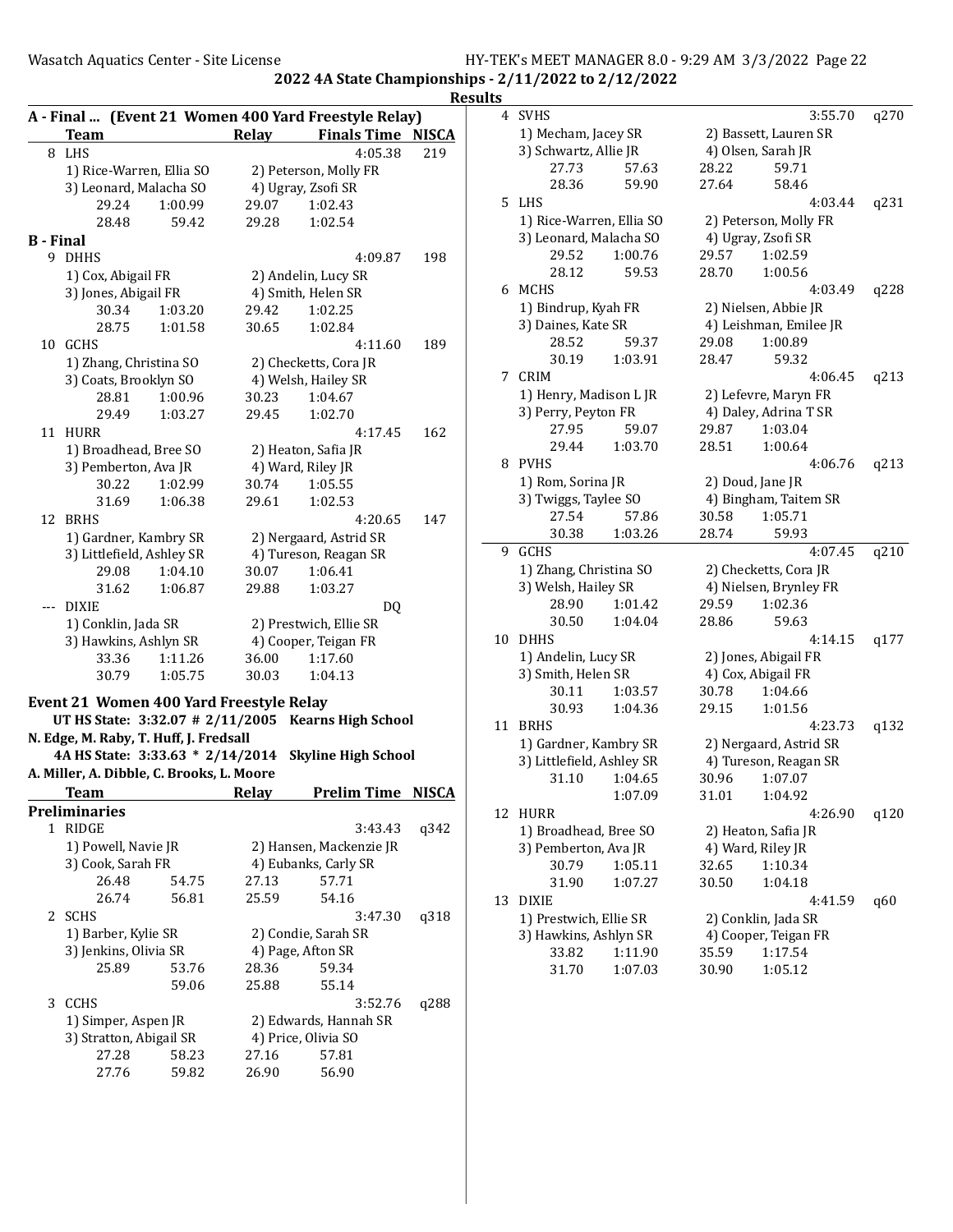| <b>Event 22 Men 400 Yard Freestyle Relay</b><br>UT HS State: 3:10.16 # 2/9/2019<br><b>Desert Hills High School</b> |                                               |       |       |                          |     |
|--------------------------------------------------------------------------------------------------------------------|-----------------------------------------------|-------|-------|--------------------------|-----|
|                                                                                                                    | P Plumb, G Crawford, A Anderson, K Wawrzyniak |       |       |                          |     |
| 4A HS State: 3:10.16 * 2/9/2019 Desert Hills High School                                                           |                                               |       |       |                          |     |
|                                                                                                                    | P Plumb, G Crawford, A Anderson, K Wawrzyniak |       |       |                          |     |
|                                                                                                                    | <b>Team</b>                                   |       | Relay | <b>Finals Time NISCA</b> |     |
| A - Final                                                                                                          | 1 RIDGE                                       |       |       | 3:19.56                  | 360 |
|                                                                                                                    |                                               |       |       | 2) Jensen, Dallin SR     |     |
|                                                                                                                    | 1) Dayton, Sam SR<br>3) Eubanks, Luke JR      |       |       | 4) Dustin, Cole SR       |     |
|                                                                                                                    | 24.62                                         | 50.57 | 24.74 | 51.68                    |     |
|                                                                                                                    | 23.25                                         | 49.51 | 22.44 | 47.80                    |     |
|                                                                                                                    | 2 SVHS                                        |       |       | 3:20.74                  | 354 |
|                                                                                                                    | 1) Parks, Alex SR                             |       |       | 2) Tueller, Jaxon SR     |     |
|                                                                                                                    | 3) Gibbons, Peter SO                          |       |       | 4) DuBose, Jackson SR    |     |
|                                                                                                                    | 24.62                                         | 51.67 | 23.72 | 49.86                    |     |
|                                                                                                                    | 24.42                                         | 51.25 | 22.53 | 47.96                    |     |
| 3                                                                                                                  | CCHS                                          |       |       | 3:22.40                  | 342 |
|                                                                                                                    | 1) Granado, Justin SO                         |       |       | 2) Sagers, Andrew JR     |     |
|                                                                                                                    | 3) Dodds, Tanner JR                           |       |       | 4) Dotson, Tobler SR     |     |
|                                                                                                                    | 24.72                                         | 51.35 | 24.68 | 52.15                    |     |
|                                                                                                                    | 24.11                                         | 50.51 | 22.84 | 48.39                    |     |
|                                                                                                                    | 4 CRIM                                        |       |       | 3:25.56                  | 324 |
|                                                                                                                    | 1) Challis, Fox JR                            |       |       | 2) Cabana, Sterling K SO |     |
|                                                                                                                    | 3) Plumb, Bronson SO                          |       |       | 4) Walker, Josh SO       |     |
|                                                                                                                    | 24.75                                         | 52.33 | 24.82 | 52.90                    |     |
|                                                                                                                    | 24.08                                         | 50.45 | 23.53 | 49.88                    |     |
| 5.                                                                                                                 | DHHS                                          |       |       | 3:27.68                  | 312 |
|                                                                                                                    | 1) Schimbeck, Dallas SR                       |       |       | 2) Bethers, Kade JR      |     |
|                                                                                                                    | 3) Eggers, Troy JR                            |       |       | 4) Morley, Maxwell SO    |     |
|                                                                                                                    | 24.57                                         | 51.36 | 25.02 | 53.50                    |     |
|                                                                                                                    | 24.64                                         | 51.75 | 24.08 | 51.07                    |     |
| 6                                                                                                                  | DIXIE                                         |       |       | 3:28.49                  | 309 |
|                                                                                                                    | 1) Carlisle, Andrew SO                        |       |       | 2) Leon-Moreno, David SO |     |
|                                                                                                                    | 3) Erickson, Damon JR                         |       |       | 4) Larsen, Thomas SR     |     |
|                                                                                                                    | 23.53                                         | 49.84 | 24.46 | 51.16                    |     |
|                                                                                                                    | 24.27                                         | 51.43 | 25.49 | 56.06                    |     |
| 7                                                                                                                  | SCHS                                          |       |       | 3:29.18                  | 306 |
|                                                                                                                    | 1) Allred, Jack SR                            |       |       | 2) Hopkins, Cade SR      |     |
|                                                                                                                    | 3) Green, Daxton SR                           |       |       | 4) Wambach, Chandler SR  |     |
|                                                                                                                    | 23.87                                         | 50.18 | 25.02 | 53.73                    |     |
|                                                                                                                    | 24.89                                         | 52.89 | 24.93 | 52.38                    |     |
|                                                                                                                    | 8 GCHS                                        |       |       | 3:37.27                  | 264 |
|                                                                                                                    | 1) Miggin, Josh JR                            |       |       | 2) Seamons, Tyler JR     |     |
|                                                                                                                    | 3) Selman, Ben SR                             |       |       | 4) Seamons, Nathan SR    |     |
|                                                                                                                    | 25.17                                         | 53.47 | 25.62 | 54.04                    |     |
|                                                                                                                    | 27.35                                         | 58.43 | 24.12 | 51.33                    |     |
| <b>B</b> - Final                                                                                                   |                                               |       |       |                          |     |
| 9                                                                                                                  | <b>BRHS</b>                                   |       |       | 3:38.46                  | 258 |
|                                                                                                                    | 1) Griffin, Garrett JR                        |       |       | 2) Hamblin, Jace SO      |     |
|                                                                                                                    | 3) Gibbs, Keeghan SR                          |       |       | 4) Dean, Jonah JR        |     |
|                                                                                                                    | 26.09                                         | 54.06 | 27.01 | 56.46                    |     |
|                                                                                                                    | 25.66                                         | 54.85 | 25.56 | 53.09                    |     |
| 10                                                                                                                 | MCHS                                          |       |       | 3:39.40                  | 252 |
|                                                                                                                    | 1) Jarrett, Brayden JR                        |       |       | 2) Plowman, Brayden JR   |     |
|                                                                                                                    | 3) Kwant, Kaleb JR                            |       |       | 4) Davis, Carter SR      |     |
|                                                                                                                    | 25.69                                         | 53.63 | 26.93 | 56.00                    |     |
|                                                                                                                    | 26.77                                         | 55.87 | 24.97 | 53.90                    |     |

|   | 11 LHS                                          |         |                          | 3:53.85                                                     | 186  |
|---|-------------------------------------------------|---------|--------------------------|-------------------------------------------------------------|------|
|   | 1) McLaughlin, Jake SR                          |         | 2) Garlick, Bentley JR   |                                                             |      |
|   | 3) O'Donnell, Ryan SR                           |         | 4) McAllister, Connor JR |                                                             |      |
|   | 27.14                                           | 56.25   | 29.25                    | 59.55                                                       |      |
|   | 27.81                                           | 59.12   | 27.73                    | 58.93                                                       |      |
|   | 12 PVHS                                         |         |                          | 4:16.21                                                     | 99   |
|   | 1) Caldwell, Nathan SO                          |         |                          | 2) Cooper, Ashton SO                                        |      |
|   | 3) Stant, William FR                            |         | 4) Ghica, Gary JR        |                                                             |      |
|   | 28.11                                           | 57.45   | 35.13                    | 1:17.61                                                     |      |
|   | 30.58                                           | 1:04.50 | 26.28                    | 56.65                                                       |      |
|   | --- HURR                                        |         |                          |                                                             |      |
|   |                                                 |         |                          | DQ<br>2) Adams, McQuade FR                                  |      |
|   | 1) Loveless, Joseph SR                          |         |                          |                                                             |      |
|   | 3) Anderson, Jason FR                           |         |                          | 4) Bunn, Kevin SR                                           |      |
|   | 30.31                                           | 1:06.16 | 30.67                    | 1:04.33                                                     |      |
|   | 29.98                                           | 1:04.69 | 23.75                    | 50.75                                                       |      |
|   | Event 22 Men 400 Yard Freestyle Relay           |         |                          |                                                             |      |
|   |                                                 |         |                          | UT HS State: 3:10.16 # 2/9/2019    Desert Hills High School |      |
|   | P Plumb, G Crawford, A Anderson, K Wawrzyniak   |         |                          |                                                             |      |
|   |                                                 |         |                          | 4A HS State: 3:10.16 * 2/9/2019 Desert Hills High School    |      |
|   | P Plumb, G Crawford, A Anderson, K Wawrzyniak   |         |                          |                                                             |      |
|   | <b>Team</b>                                     |         |                          | Relay Prelim Time NISCA                                     |      |
|   | <b>Preliminaries</b>                            |         |                          |                                                             |      |
|   | 1 SVHS                                          |         |                          | 3:19.86                                                     | q357 |
|   |                                                 |         |                          | 2) Tueller, Jaxon SR                                        |      |
|   | 1) Parks, Alex SR                               |         |                          |                                                             |      |
|   | 3) Gibbons, Peter SO                            |         |                          | 4) DuBose, Jackson SR                                       |      |
|   | 24.66                                           | 51.44   | 23.77                    | 49.63                                                       |      |
|   | 24.06                                           | 50.55   | 22.75                    | 48.24                                                       |      |
|   | 2 RIDGE                                         |         |                          | 3:21.02                                                     | q351 |
|   | 1) Dayton, Sam SR                               |         |                          | 2) Jensen, Dallin SR                                        |      |
|   | 3) Eubanks, Luke JR                             |         |                          | 4) Dustin, Cole SR                                          |      |
|   | 25.23                                           | 51.35   | 24.78                    | 52.34                                                       |      |
|   | 22.78                                           | 49.19   | 22.59                    | 48.14                                                       |      |
|   | 3 CCHS                                          |         |                          | 3:25.17                                                     | q327 |
|   | 1) Dotson, Tobler SR                            |         |                          | 2) Krans, Ashten SO                                         |      |
|   | 3) Sagers, Andrew JR                            |         |                          | 4) Dodds, Tanner JR                                         |      |
|   | 23.11                                           | 49.19   | 24.91                    | 52.56                                                       |      |
|   | 24.99                                           | 52.51   | 24.25                    | 50.91                                                       |      |
|   | 4 DHHS                                          |         |                          | 3:27.28                                                     | q315 |
|   | 1) Schimbeck, Dallas SR                         |         |                          | 2) Bethers, Kade JR                                         |      |
|   | 3) Eggers, Troy JR                              |         | 4) Morley, Maxwell SO    |                                                             |      |
|   | 24.71                                           | 51.30   | 24.75                    | 53.03                                                       |      |
|   | 25.12                                           | 52.38   | 23.78                    | 50.57                                                       |      |
|   | 5 DIXIE                                         |         |                          | 3:28.77                                                     | q306 |
|   |                                                 |         |                          | 2) Leon-Moreno, David SO                                    |      |
|   | 1) Carlisle, Andrew SO<br>3) Erickson, Damon JR |         |                          | 4) Larsen, Thomas SR                                        |      |
|   |                                                 |         |                          | 51.49                                                       |      |
|   | 24.28                                           | 50.88   | 24.52                    |                                                             |      |
|   | 24.51                                           | 51.34   | 25.85                    | 55.06                                                       |      |
|   | 6 CRIM                                          |         |                          | 3:29.58                                                     | q303 |
|   | 1) Challis, Fox JR                              |         |                          | 2) Cabana, Sterling K SO                                    |      |
|   | 3) Haws, Ben A SR                               |         |                          | 4) Plumb, Bronson SO                                        |      |
|   | 25.10                                           | 52.83   | 25.23                    | 53.46                                                       |      |
|   | 25.08                                           | 52.72   | 24.12                    | 50.57                                                       |      |
| 7 | <b>SCHS</b>                                     |         |                          | 3:32.26                                                     | q288 |
|   | 1) Allred, Jack SR                              |         |                          | 2) Hopkins, Cade SR                                         |      |
|   | 3) Green, Daxton SR                             |         |                          | 4) Wambach, Chandler SR                                     |      |
|   | 23.97                                           | 50.37   | 25.18                    | 53.44                                                       |      |
|   | 25.42                                           | 54.50   | 25.26                    | 53.95                                                       |      |
|   |                                                 |         |                          |                                                             |      |